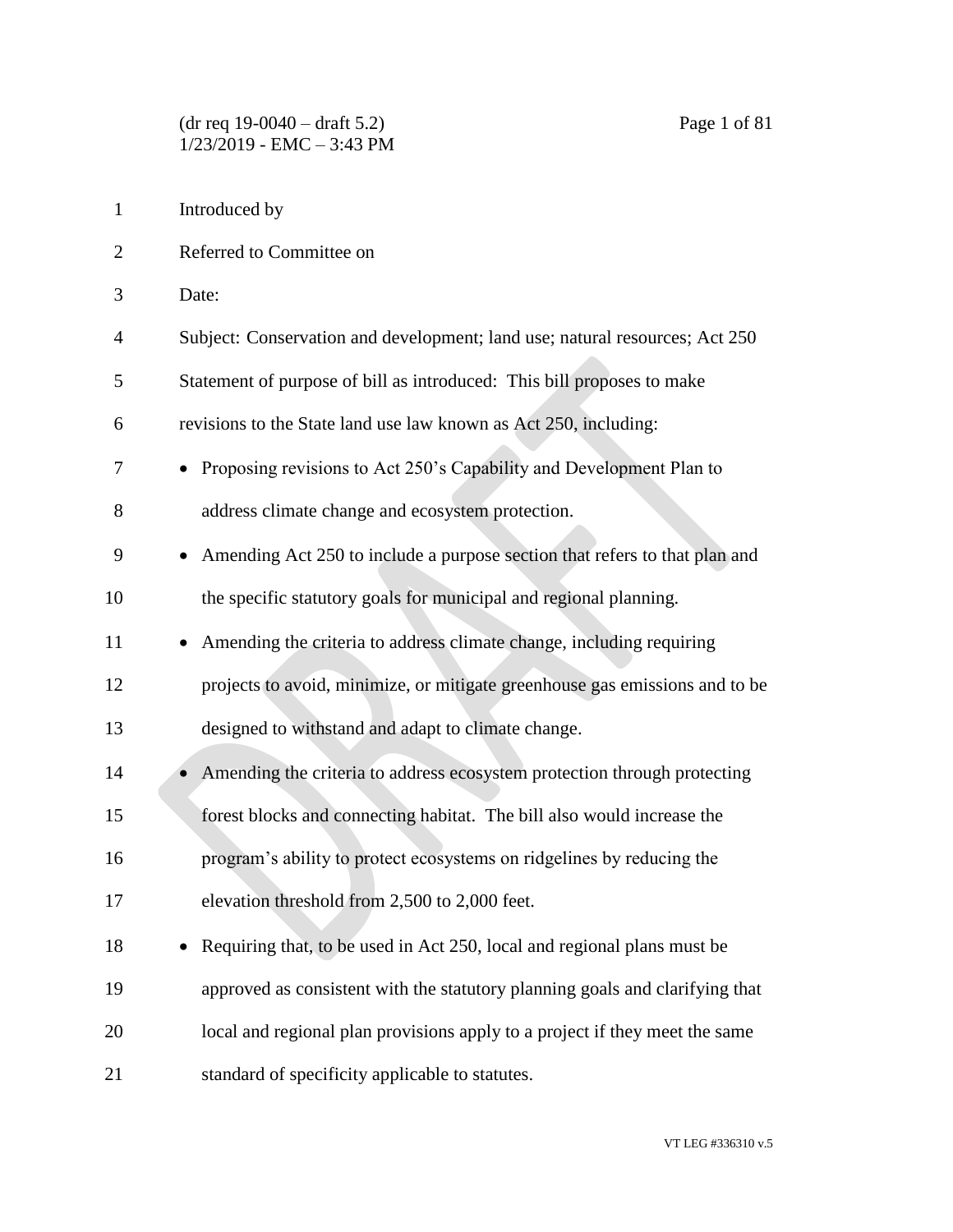| $\mathbf{1}$   | As part of a balancing of interests to support economic development in             |
|----------------|------------------------------------------------------------------------------------|
| $\overline{2}$ | compact centers while promoting a rural countryside and protecting                 |
| 3              | important natural resources, amending Act 250 jurisdiction to allow                |
| $\overline{4}$ | municipalities to ensure compliance with the Act 250 criteria in centers           |
| 5              | receiving an enhanced designation under 24 V.S.A. chapter 76A and                  |
| 6              | increasing Act 250 jurisdiction in critical resource areas and at interstate       |
| 7              | interchanges. Because the designation under 24 V.S.A. chapter 76A would            |
| 8              | affect jurisdiction, the bill provides for appeal of designation decisions.        |
| 9              | Clarifying the definition of "commercial purpose" so that it is not necessary      |
| 10             | to determine whether monies received are essential to sustain a project.           |
| 11             | Requiring the Development Cabinet to meet regularly.                               |
| 12             | Increasing the per diem rate for District Commissioners and the Board to           |
| 13             | \$100.                                                                             |
| 14             | Repealing the exemption for farming, logging, and forestry when those<br>$\bullet$ |
| 15             | activities take place in critical resource areas.                                  |
| 16             | Replacing the Natural Resources Board (NRB) with a Vermont                         |
| 17             | Environmental Review Board (the Board), which would hear appeals from              |
| 18             | the District Commissions and the Agency of Natural Resources in addition           |
| 19             | to the NRB's current duties. The Environmental Division of the Superior            |
| 20             | Court would continue to hear enforcement and local zoning appeals.                 |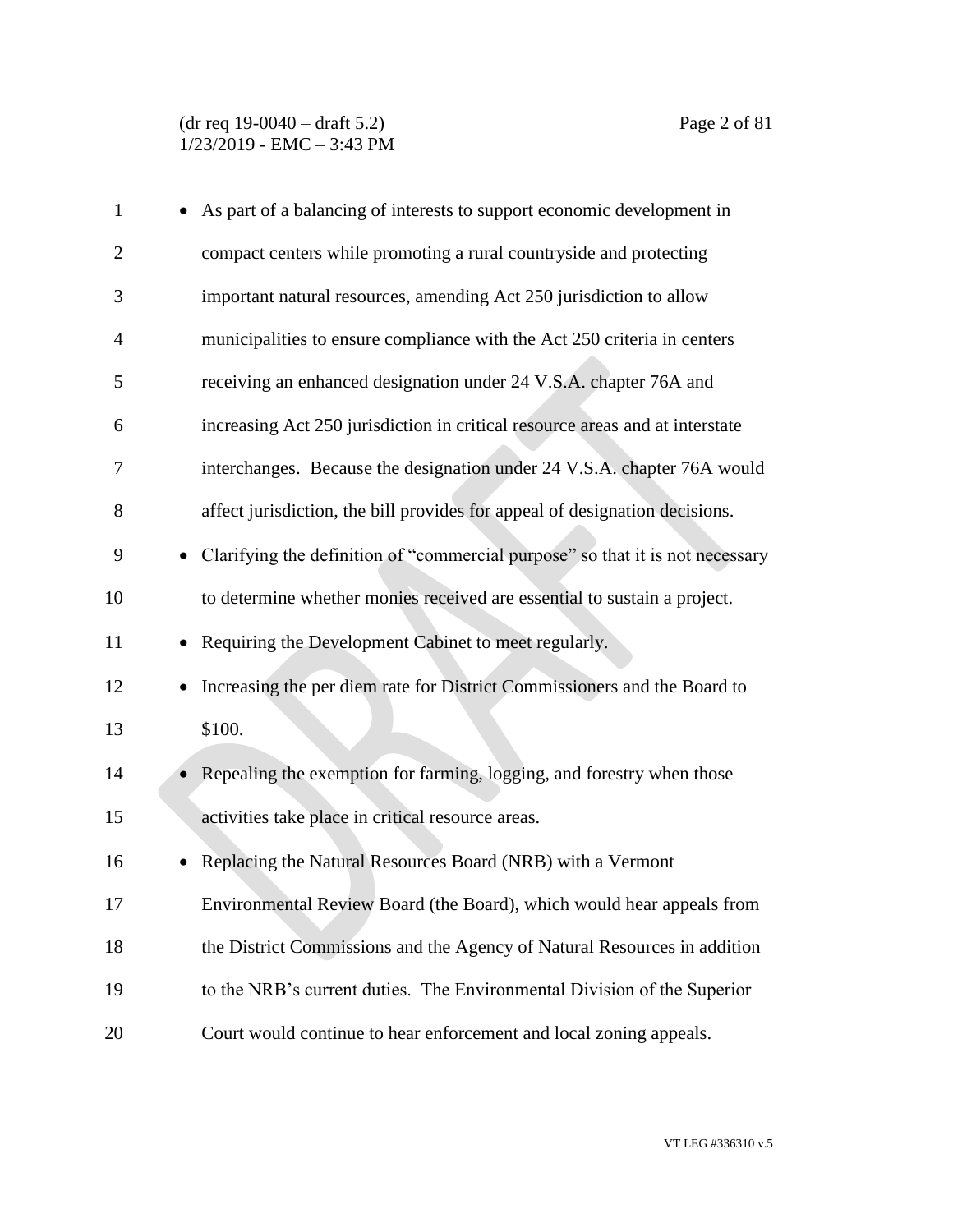#### (dr req 19-0040 – draft 5.2) Page 3 of 81 1/23/2019 - EMC – 3:43 PM

| $\mathbf{1}$   | • Reaffirming the supervisory authority in environmental matters of the                     |
|----------------|---------------------------------------------------------------------------------------------|
| $\overline{2}$ | Board and District Commissions, in accordance with the original intent of                   |
| 3              | Act 250 as determined by the Vermont Supreme Court.                                         |
| 4              | Revising and clarifying the statutory authority on the use of other permits to<br>$\bullet$ |
| 5              | demonstrate compliance with the criteria, including ensuring the reliability                |
| 6              | of those other permits.                                                                     |
|                |                                                                                             |
|                |                                                                                             |
| 7              | An act relating to changes to Act 250                                                       |
| 8              | It is hereby enacted by the General Assembly of the State of Vermont:                       |
| 9              | *** Revisions to Capability and Development Plan ***                                        |
| 10             | Sec. 1. In 1973 Acts and Resolves No. 85, Sec. 7(a)(20) is added to read:                   |
| 11             | (20) GREENHOUSE GAS EMISSIONS AND CLIMATE CHANGE                                            |
| 12             | Climate change poses serious risks to human health, functioning ecosystems                  |
| 13             | that support a diversity of species and economic growth, and Vermont's                      |
| 14             | tourist, forestry, and agricultural industries. The primary driver of climate               |
| 15             | change in Vermont and elsewhere is the increase of atmospheric carbon                       |
| 16             | dioxide from the burning of fossil fuels, which has a warming effect that is                |
| 17             | amplified because atmospheric water vapor, another greenhouse gas, increases                |
| 18             | as temperature rises. Vermont should minimize its emission of greenhouse                    |
| 19             | gases and, because the climate is changing, ensure that the design and                      |
| 20             | materials used in development enable projects to withstand an increase in                   |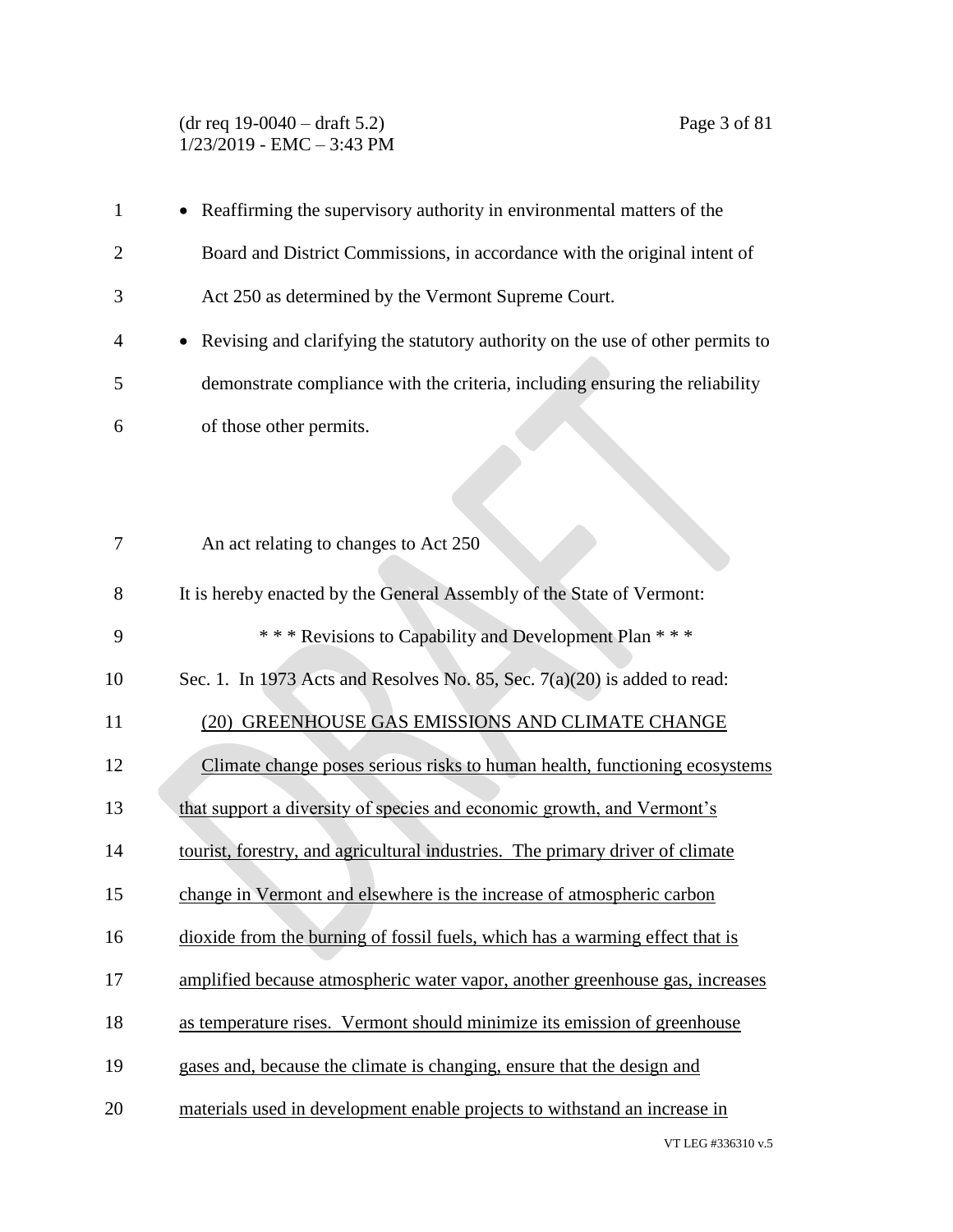(dr req 19-0040 – draft 5.2) Page 4 of 81  $1/23/2019$  - EMC – 3:43 PM

| $\mathbf{1}$ | extreme weather events and adapt to other changes in the weather and               |
|--------------|------------------------------------------------------------------------------------|
| 2            | environment.                                                                       |
| 3            | Sec. 2. 1973 Acts and Resolves No. 85, Sec. $7(a)(2)$ is amended to read:          |
| 4            | (2) ECOSYSTEM PROTECTION AND UTILIZATION OF                                        |
| 5            | <b>NATURAL RESOURCES</b>                                                           |
| 6            | (A) Healthy ecosystems clean water, purify air, maintain soil,                     |
| 7            | regulate the climate, recycle nutrients, and provide food. They provide raw        |
| 8            | materials and resources for medicines and other purposes. They are at the          |
| 9            | foundation of civilization and sustain the economy. These ecosystem services       |
| 10           | are the State's natural capital.                                                   |
| 11           | (B) Biodiversity is the key indicator of an ecosystem's health. A                  |
| 12           | wide variety of species copes better with threats than a limited number of         |
| 13           | species in large populations.                                                      |
| 14           | (C) Products of the land and the stone and minerals under the land, as             |
| 15           | well as the beauty of our landscape are principal natural resources of the state.  |
| 16           | (D) Preservation Protection of healthy ecosystems in Vermont,                      |
| 17           | preservation of the agricultural and forest productivity of the land, and the      |
| 18           | economic viability of agricultural units, conservation of the recreational         |
| 19           | opportunity afforded by the state's hills, forests, streams and lakes, wise use of |
| 20           | the state's non-renewable earth and mineral reserves, and protection of the        |
| 21           | beauty of the landscape are matters of public good. Uses which threaten or         |

VT LEG #336310 v.5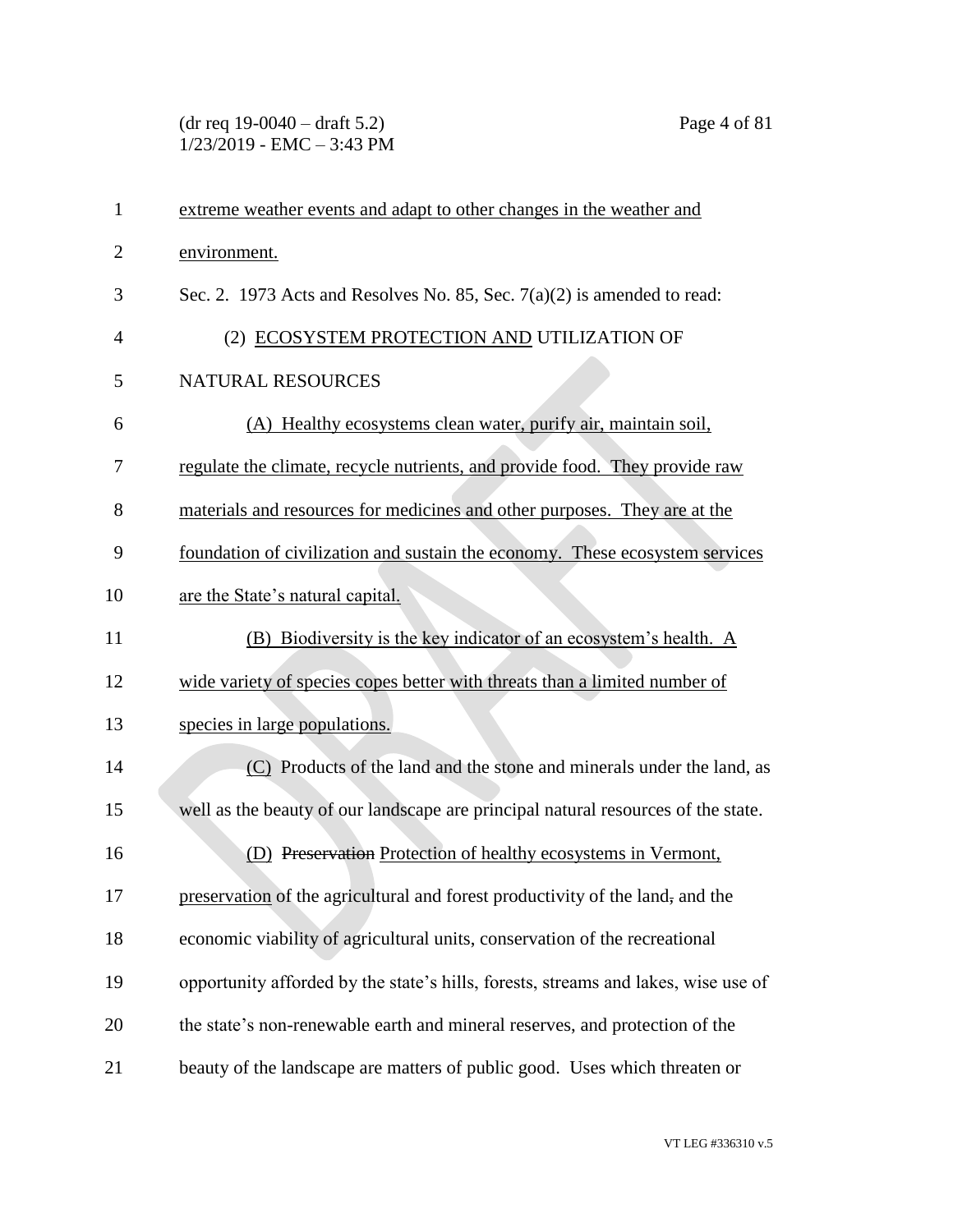# (dr req 19-0040 – draft 5.2) Page 5 of 81 1/23/2019 - EMC – 3:43 PM

| 1              | significantly inhibit these healthy ecosystems and the state's natural and scenic      |
|----------------|----------------------------------------------------------------------------------------|
| $\overline{2}$ | resources should be permitted only when the public interest is clearly benefited       |
| 3              | thereby.                                                                               |
| 4              | *** Revisions to State Land Use Law ***                                                |
| 5              | Sec. 3. 10 V.S.A. chapter 151 is amended to read:                                      |
| 6              | Subchapter 1. General Provisions                                                       |
| 7              | § 6000. PURPOSE; CONSTRUCTION                                                          |
| 8              | The purposes of this chapter are to protect and conserve the environment of            |
| 9              | the State and to support the achievement of the goals of the Capability and            |
| 10             | Development Plan and of $24 \text{ V.S.A. }$ § 4302(c). The chapter shall be construed |
| 11             | broadly to effect these purposes.                                                      |
| 12             | § 6001. DEFINITIONS                                                                    |
| 13             | In this chapter:                                                                       |
| 14             | (1) "Board" means the Natural Resources Vermont Environmental                          |
| 15             | Review Board.                                                                          |
| 16             | (2) "Capability and Development Plan" means the Plan prepared                          |
| 17             | pursuant to section 6042 of this title and adopted pursuant to 1973 Acts and           |
| 18             | Resolves No. 85, Secs. 6 and 7, as amended by this act.                                |
| 19             | $(3)(A)$ "Development" means each of the following:                                    |
| 20             | (i) The construction of improvements on a tract or tracts of land,                     |
| 21             | owned or controlled by a person, involving more than 10 acres of land within a         |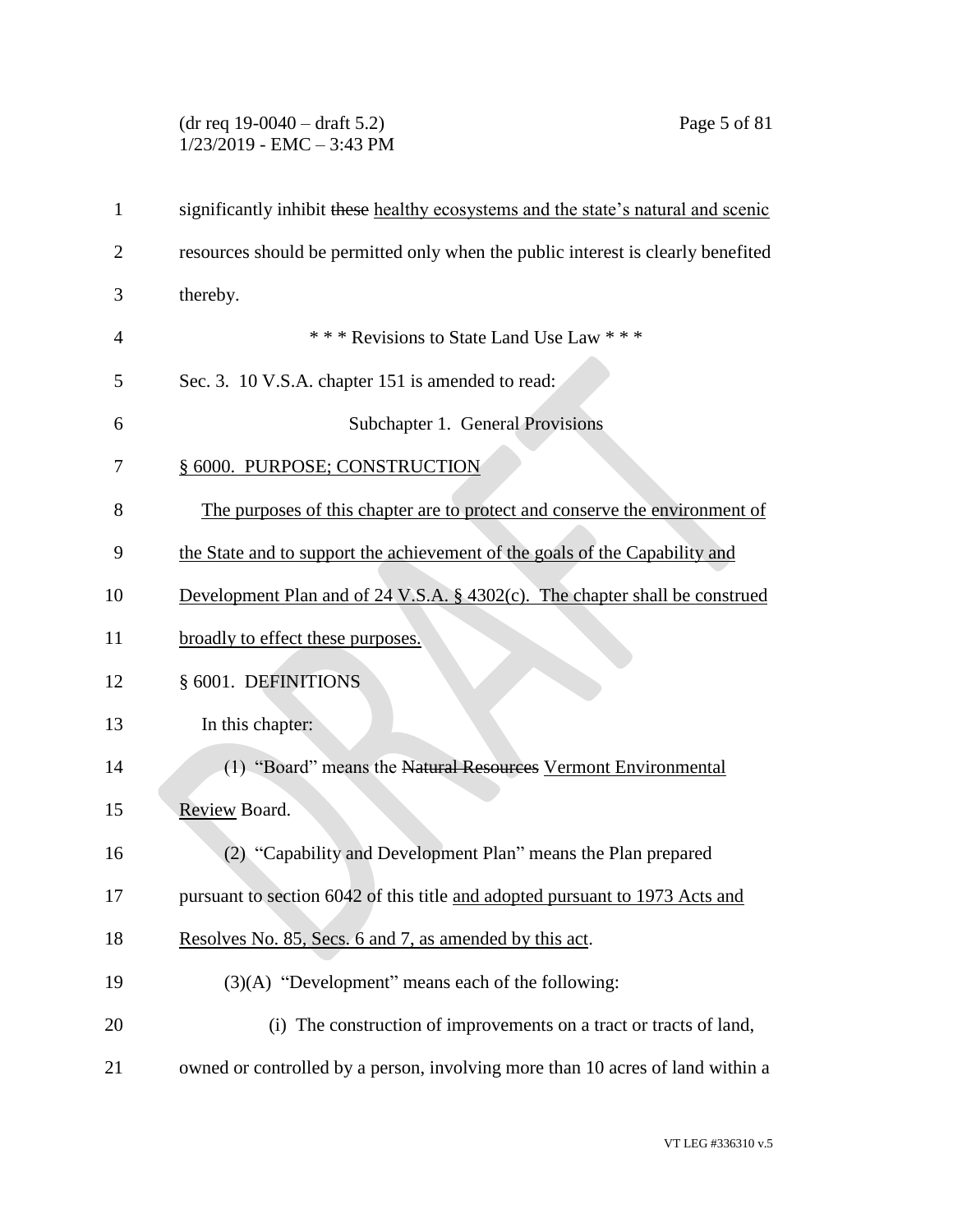# (dr req 19-0040 – draft 5.2) Page 6 of 81  $1/23/2019$  - EMC - 3:43 PM

| $\mathbf{1}$   | radius of five miles of any point on any involved land, for commercial or           |
|----------------|-------------------------------------------------------------------------------------|
| $\overline{2}$ | industrial purposes.                                                                |
| 3              | (ii) The construction of improvements for commercial or                             |
| $\overline{4}$ | industrial purposes on more than one acre of land within a municipality that:       |
| 5              | (I) has not adopted permanent zoning and subdivision bylaws;                        |
| 6              | $or$                                                                                |
| 7              | (II) has adopted permanent zoning and subdivision bylaws, if                        |
| 8              | the municipality in which the proposed project is located has elected by            |
| 9              | ordinance, adopted under 24 V.S.A. chapter 59, to have this jurisdiction apply.     |
| 10             | (iii) The construction of improvements for commercial or                            |
| 11             | industrial purposes on a tract or tracts of land, owned or controlled by a person,  |
| 12             | involving more than one acre of land within a municipality that has adopted         |
| 13             | permanent zoning and subdivision bylaws, if the municipality in which the           |
| 14             | proposed project is located has elected by ordinance, adopted under 24 V.S.A.       |
| 15             | chapter 59, to have this jurisdiction apply rural and working lands area.           |
| 16             | * * *                                                                               |
| 17             | (vi) The construction of improvements for commercial, industrial,                   |
| 18             | or residential use at or above the elevation of $2,500$ 2,000 feet or in a critical |
| 19             | resource area below that elevation.                                                 |
| 20             | * * *                                                                               |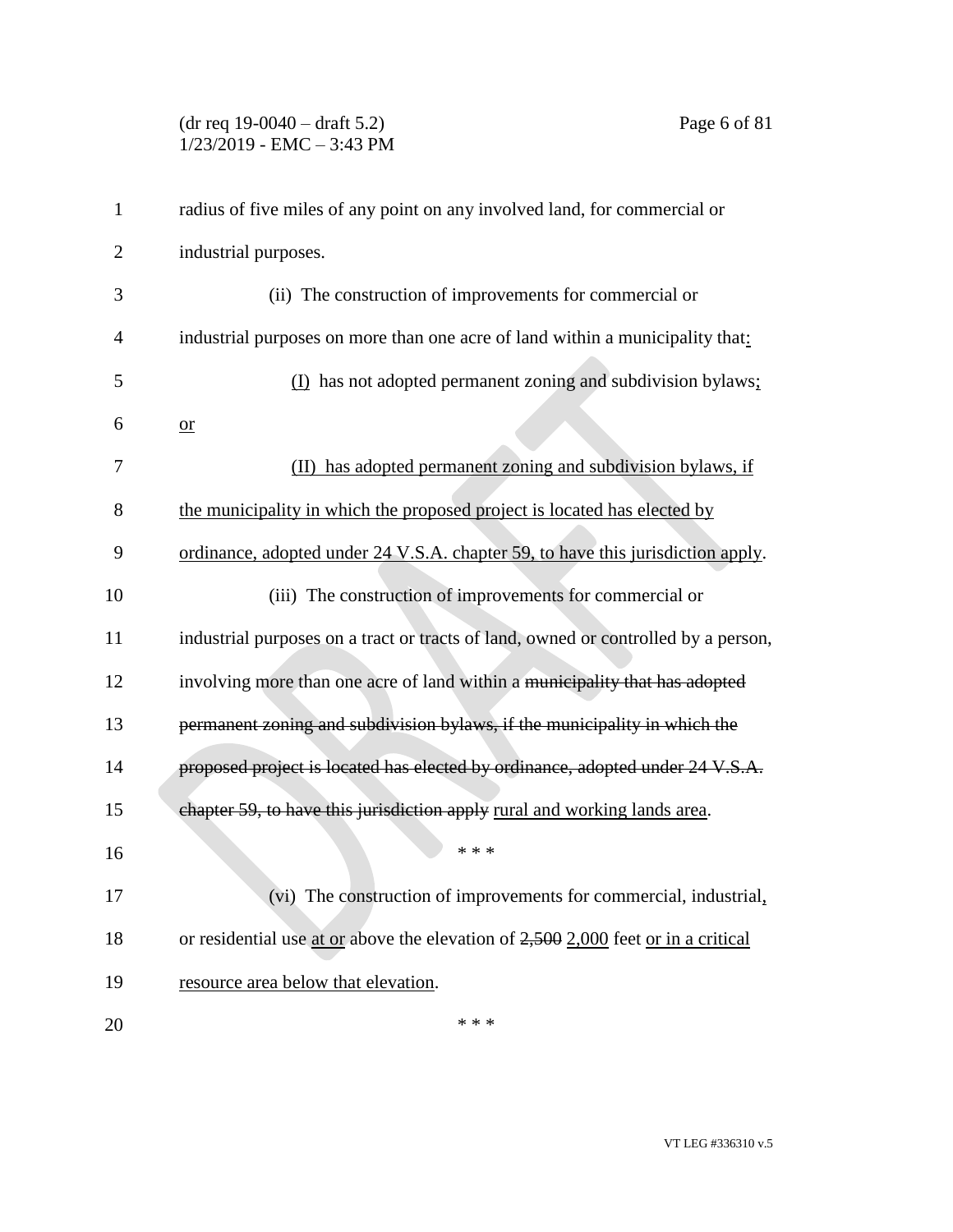# (dr req 19-0040 – draft 5.2) Page 7 of 81 1/23/2019 - EMC – 3:43 PM

| 1  | (xi) The construction of improvements for commercial or                          |
|----|----------------------------------------------------------------------------------|
| 2  | industrial purposes in an interchange area, unless it is within an existing      |
| 3  | settlement.                                                                      |
| 4  | * * *                                                                            |
| 5  | (D) The word "development" does not include:                                     |
| 6  | (i) The construction of improvements for farming, logging, or                    |
| 7  | forestry purposes below the elevation of 2,500 2,000 feet, except when located   |
| 8  | in a critical resource area.                                                     |
| 9  | * * *                                                                            |
| 10 | The construction of improvements for commercial or<br>(iii)                      |
| 11 | industrial purposes within an area that has obtained an enhanced designation     |
| 12 | pursuant to 24 V.S.A. chapter 76A.                                               |
| 13 | * * *                                                                            |
| 14 | (vii) The construction of improvements below the elevation of                    |
| 15 | 2,500 2,000 feet for the onsite on-site storage, preparation, and sale of        |
| 16 | compost, provided that one of the following applies:                             |
| 17 | * * *                                                                            |
| 18 | (6) "Floodway" means the channel of a watercourse which is expected to           |
| 19 | flood on an average of at least once every 100 years and the adjacent land areas |
| 20 | which are required to carry and discharge the flood of the watercourse, as       |
| 21 | determined by the Secretary of Natural Resources with full consideration given   |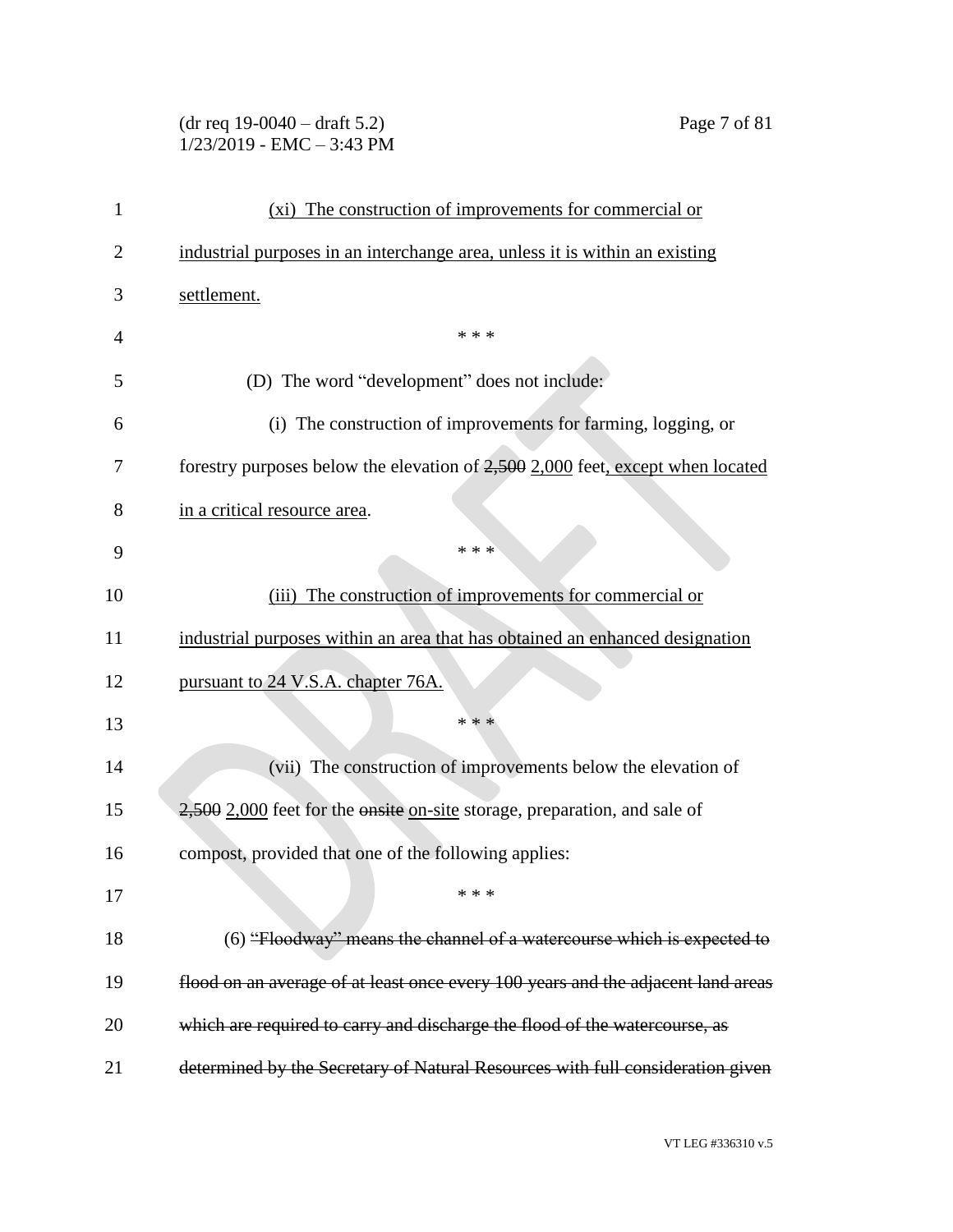(dr req 19-0040 – draft 5.2) Page 8 of 81 1/23/2019 - EMC – 3:43 PM

| $\mathbf{1}$   | to upstream impoundments and flood control projects. "Flood hazard area" has         |
|----------------|--------------------------------------------------------------------------------------|
| $\overline{2}$ | the same meaning as under section 752 of this title.                                 |
| 3              | (7) "Floodway fringe" means an area which is outside a floodway and is               |
| $\overline{4}$ | flooded with an average frequency of once or more in each 100 years as               |
| 5              | determined by the Secretary of Natural Resources with full consideration given       |
| 6              | to upstream impoundments and flood control projects. "River corridor" has the        |
| 7              | same meaning as under section 752 of this title.                                     |
| 8              | * * *                                                                                |
| 9              | (12) "Necessary wildlife habitat" means concentrated habitat which that              |
| 10             | is identifiable and is demonstrated as being decisive to the survival of a species   |
| 11             | of wildlife at any period in its life, including breeding and migratory periods.     |
| 12             | * * *                                                                                |
| 13             | $(19)(A)$ "Subdivision" means each of the following:                                 |
| 14             | (i) A tract or tracts of land, owned or controlled by a person,                      |
| 15             | which located outside an area that has received an enhanced designation under        |
| 16             | 24 V.S.A. chapter 76A, that the person has partitioned or divided for the            |
| 17             | purpose of resale into 10 or more lots within a radius of five miles of any point    |
| 18             | on any lot, or within the jurisdictional area of the same District Commission,       |
| 19             | within any continuous period of five years. In determining the number of lots,       |
| 20             | a lot shall be counted if any portion is <u>outside such an area and</u> within five |
| 21             | miles or within the jurisdictional area of the same District Commission.             |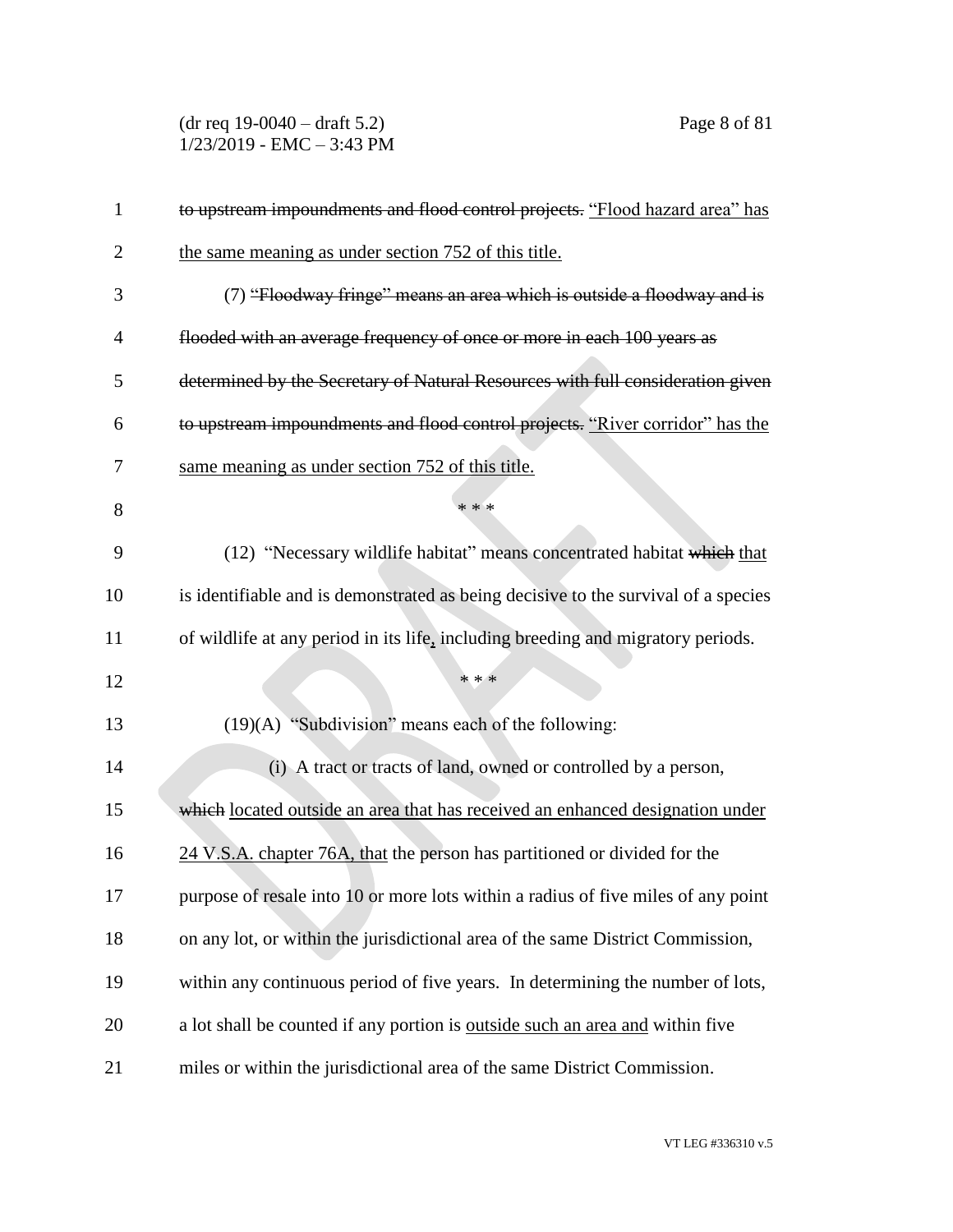### (dr req 19-0040 – draft 5.2) Page 9 of 81  $1/23/2019$  - EMC - 3:43 PM

| $\mathbf{1}$   | (ii) A tract or tracts of land, owned or controlled by a person,                         |
|----------------|------------------------------------------------------------------------------------------|
| $\overline{2}$ | which that the person has partitioned or divided for the purpose of resale into          |
| 3              | six or more lots, within a continuous period of five years, in a municipality            |
| $\overline{4}$ | which that does not have duly adopted permanent zoning and subdivision                   |
| 5              | bylaws.                                                                                  |
| 6              | (iii) A tract or tracts of land, owned or controlled by a person, that                   |
| 7              | the person has partitioned or divided for the purpose of resale into <i>[number of</i> ] |
| 8              | <b>lots to be determined</b> or more lots, within a continuous period of five years, in  |
| 9              | a rural and working lands area.                                                          |
| 10             | (iv) A tract or tracts of land, owned or controlled by a person,                         |
| 11             | which that have been partitioned or divided for the purpose of resale into five          |
| 12             | or more separate parcels of any size within a radius of five miles of any point          |
| 13             | on any such parcel, and within any period of ten years, by public auction.               |
| 14             | (I) In this subdivision $(iii)$ (iv), "public auction" means any                         |
| 15             | auction advertised or publicized in any manner, or to which more than ten                |
| 16             | persons have been invited.                                                               |
| 17             | (II) If sales described under this subdivision $(iii)$ (iv) are of                       |
| 18             | interests that, when sold by means other than public auction, are exempt from            |
| 19             | the provisions of this chapter under the provisions of subsection 6081(b) of this        |
| 20             | title, the fact that these interests are sold by means of a public auction shall not,    |
| 21             | in itself, create a requirement for a permit under this chapter.                         |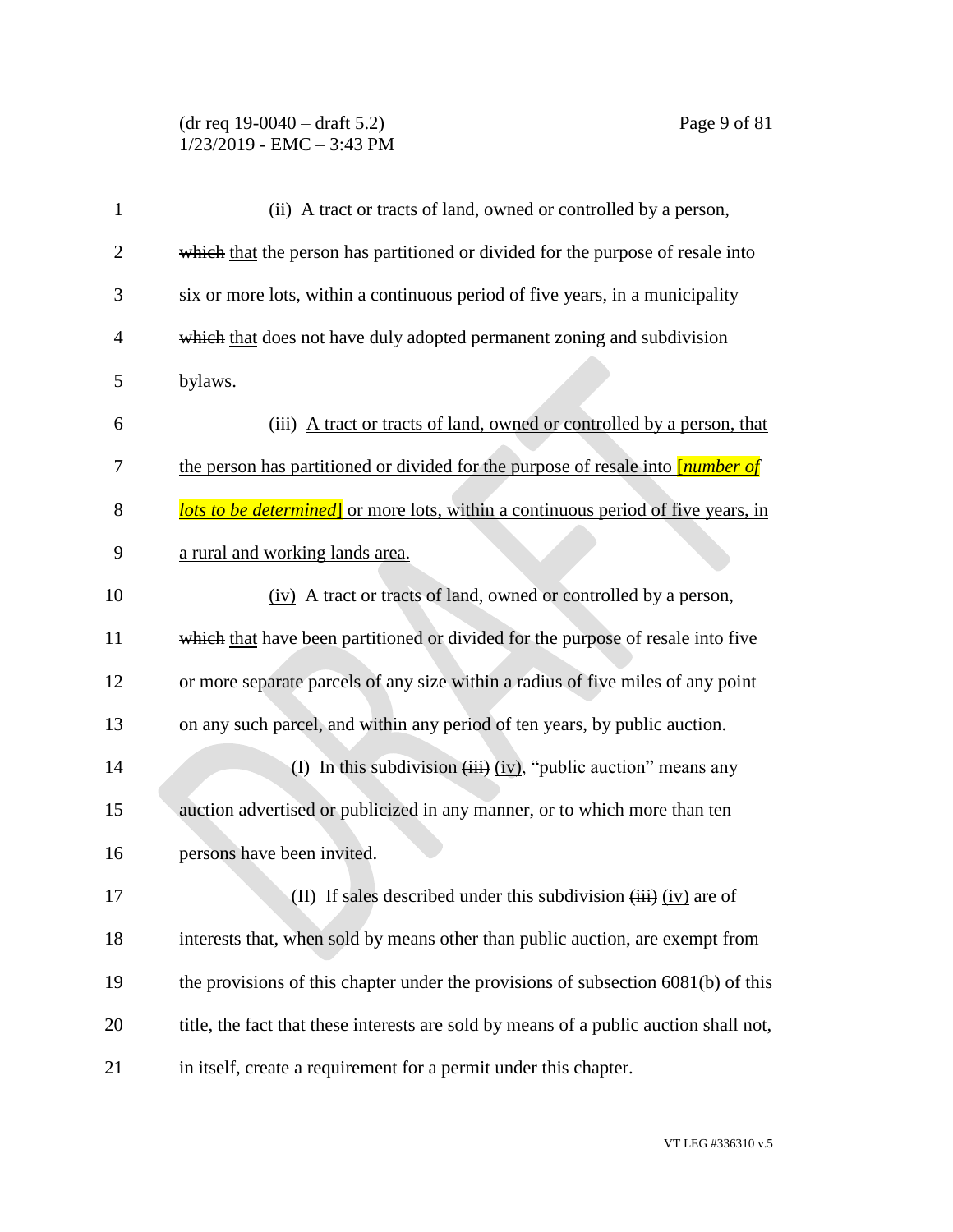#### (dr req 19-0040 – draft 5.2) Page 10 of 81 1/23/2019 - EMC – 3:43 PM

| $\mathbf{1}$   | (v) A tract or tracts of land, owned or controlled by a person,                      |
|----------------|--------------------------------------------------------------------------------------|
| $\overline{2}$ | located in a critical resource area, that have been partitioned or divided for the   |
| 3              | purpose of resale.                                                                   |
| $\overline{4}$ | (B) The word "subdivision" shall not include each of the following:                  |
| 5              | (i) a lot or lots created for the purpose of conveyance to the State                 |
| 6              | or to a qualified organization, as defined under section 6301a of this title, if the |
| 7              | land to be transferred includes and will preserve a segment of the Long Trail;       |
| 8              | (ii) a lot or lots created for the purpose of conveyance to the State                |
| 9              | or to a "qualified holder" of "conservation rights and interest," as defined in      |
| 10             | section 821 of this title.                                                           |
|                | * * *                                                                                |
| 11             |                                                                                      |
| 12             | (38) "Connecting habitat" refers to land or water, or both, that links               |
| 13             | patches of habitat within a landscape, allowing the movement, migration, and         |
| 14             | dispersal of animals and plants and the functioning of ecological processes. A       |
| 15             | connecting habitat may include recreational trails and improvements                  |
| 16             | constructed for farming, logging, or forestry purposes.                              |
| 17             | (39) "Forest block" means a contiguous area of forest in any stage of                |
| 18             | succession and not currently developed for nonforest use. A forest block may         |
| 19             | include recreational trails, wetlands, or other natural features that do not         |
| 20             | themselves possess tree cover and improvements constructed for farming,              |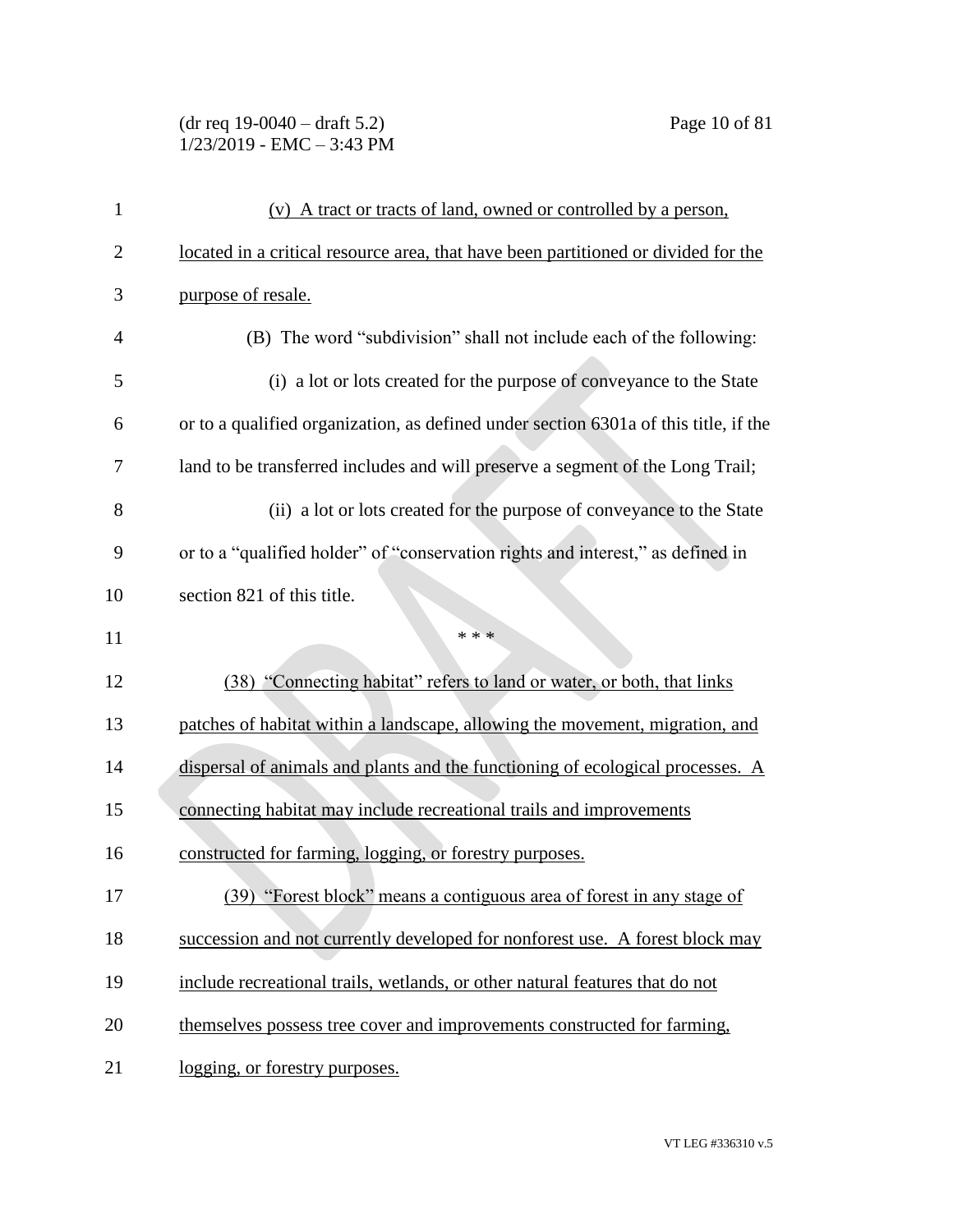| 1              | (40) "Fragmentation" means the division or conversion of a forest block           |
|----------------|-----------------------------------------------------------------------------------|
| $\mathbf{2}$   | or connecting habitat by the separation of a parcel into two or more parcels; the |
| 3              | construction, conversion, relocation, or enlargement of any building or other     |
| $\overline{4}$ | structure, or of any mining, excavation, or landfill; and any change in the use   |
| 5              | of any building or other structure, or land, or extension of use of land.         |
| 6              | However, fragmentation does not include the division or conversion of a forest    |
| 7              | block or connecting habitat by a recreational trail or by improvements            |
| 8              | constructed for farming, logging, or forestry purposes below the elevation of     |
| 9              | 2,000 feet.                                                                       |
| 10             | (41) "Habitat" means the physical and biological environment in which             |
| 11             | a particular species of plant or animal lives.                                    |
| 12             | $(42)$ As used in subdivisions $(38)$ , $(39)$ , and $(41)$ of this section,      |
| 13             | "recreational trail" means a corridor that is not paved and that is used for      |
| 14             | recreational purposes, including hiking, walking, bicycling, cross-country        |
| 15             | skiing, snowmobiling, all-terrain vehicle riding, and horseback riding.           |
| 16             | (43) "Air contaminant" has the same meaning as under section 552 of               |
| 17             | this title.                                                                       |
| 18             | "Commercial purpose" means the provision of facilities, goods, or<br>(44)         |
| 19             | services by a person other than for a municipal or State purpose to others in     |
| 20             | exchange for payment of a purchase price, fee, contribution, donation, or other   |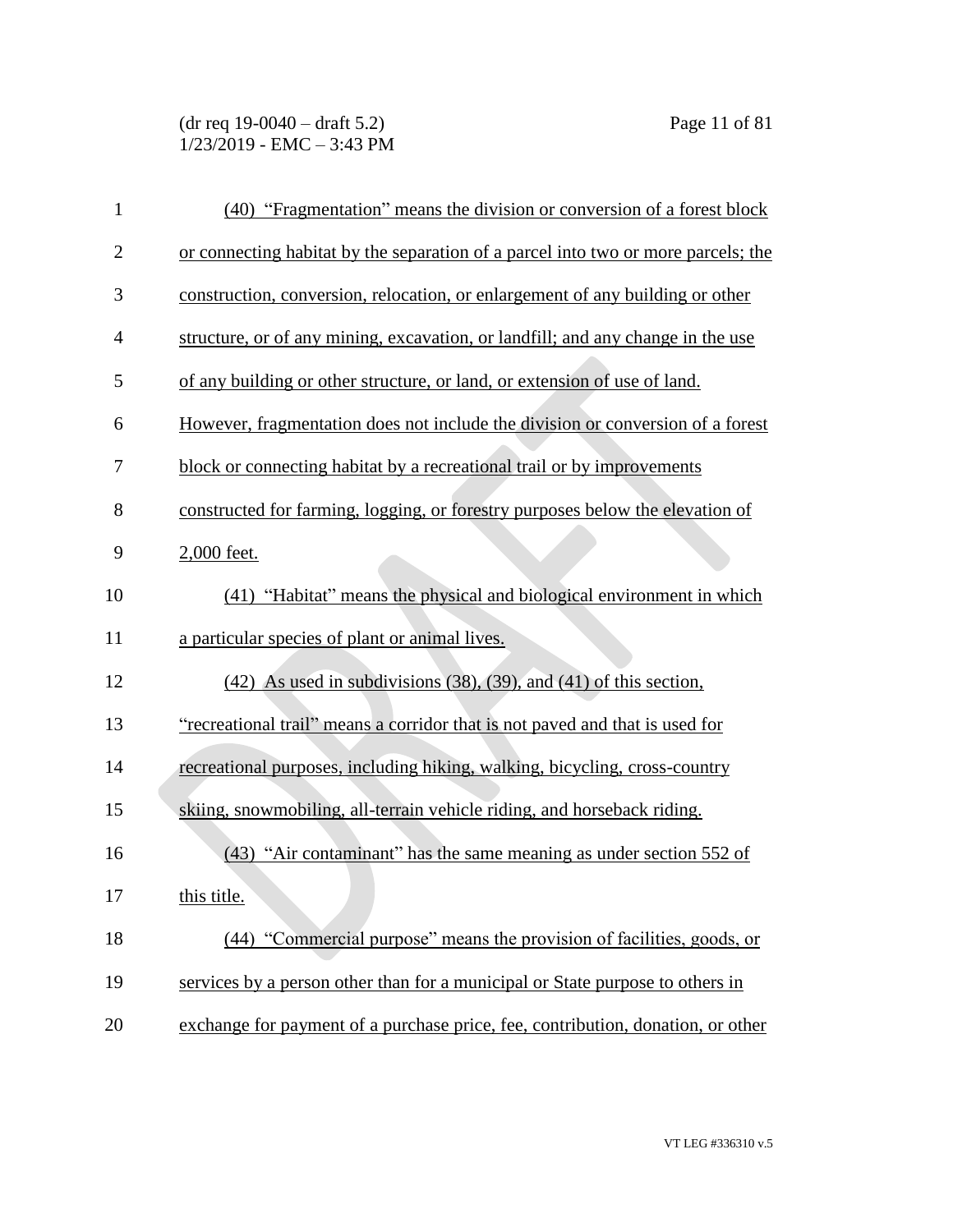(dr req 19-0040 – draft 5.2) Page 12 of 81 1/23/2019 - EMC – 3:43 PM

| $\mathbf{1}$   | object or service having value, regardless of whether the payment is essential     |
|----------------|------------------------------------------------------------------------------------|
| $\overline{2}$ | to sustain the provision of the facilities, goods, or services.                    |
| 3              | (45) "Critical resource area" means a river corridor, a significant                |
| $\overline{4}$ | wetland as defined under section 902 of this title, land at or above 2,000 feet,   |
| 5              | and land characterized by slopes greater than 15 percent and shallow depth to      |
| 6              | bedrock.                                                                           |
| 7              | (46) "Greenhouse gas" means carbon dioxide, methane, nitrous oxide,                |
| 8              | hydrofluorocarbons, perfluorocarbons, sulfur hexafluoride, and any other           |
| 9              | chemical or physical substance that is emitted into the air and that the           |
| 10             | Secretary of Natural Resources or District Commission reasonably anticipates       |
| 11             | to cause or contribute to climate change.                                          |
| 12             | (47) "Interchange area" means the land within a 3,000-foot radius of an            |
| 13             | interstate interchange, except for land within an existing settlement. The         |
| 14             | radius shall be measured from the midpoint of the interconnecting roadways         |
| 15             | within the interchange.                                                            |
| 16             | (48) "Rural and working lands area" means an area that is not an                   |
| 17             | existing settlement or a critical resource area.                                   |
| 18             | (49) "Technical determination" means a decision that results from the              |
| 19             | application of scientific, engineering, or other similar expertise to the facts to |
| 20             | determine whether activity for which a permit is requested meets the standards     |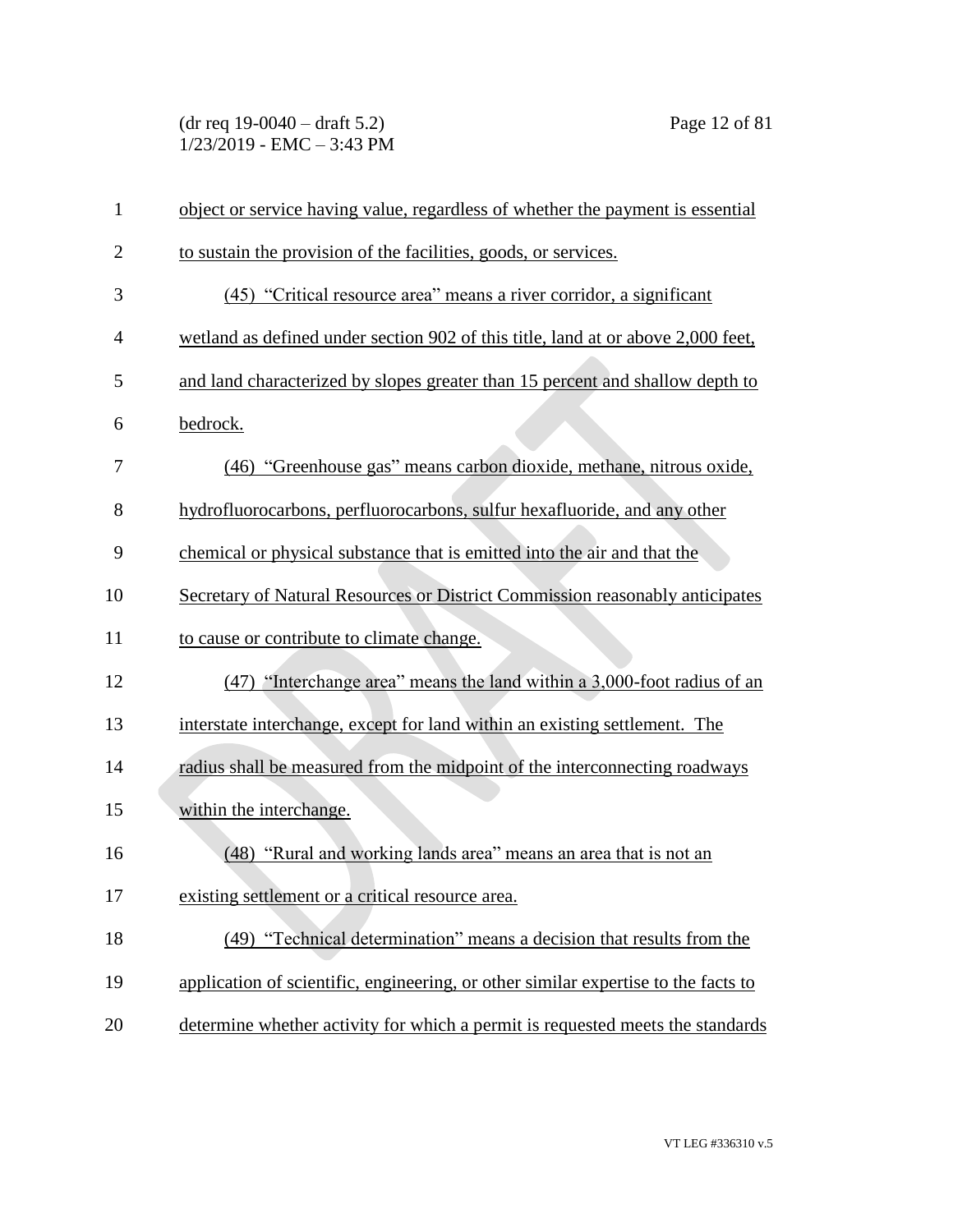(dr req 19-0040 – draft 5.2) Page 13 of 81  $1/23/2019$  - EMC - 3:43 PM

| 1              | for issuing the permit under statute and rule. The term does not include an           |
|----------------|---------------------------------------------------------------------------------------|
| $\overline{2}$ | interpretation of a statute or rule.                                                  |
| 3              | § 6001e COMMERCIAL COMPOSTING FACILITY; CIRCUMVENTION                                 |
| 4              | Notwithstanding subdivisions $6001(3)(D)(\n$ i)(I)-(VI) of this title, a              |
| 5              | permit under this chapter may be required for the construction of                     |
| 6              | improvements below the elevation of $2,500$ 2,000 feet for the onsite on-site         |
| 7              | storage, preparation, and sale of compost if the Chair of the District                |
| 8              | Commission, based on the information available to the Chair, determines that          |
| 9              | action has been taken to circumvent the requirements of this chapter.                 |
| 10             | * * *                                                                                 |
| 11             | Subchapter 2. Administration                                                          |
| 12             | § 6021. BOARD; VACANCY, REMOVAL                                                       |
| 13             | (a) A Natural Resources Establishment. The Vermont Environmental                      |
| 14             | Review Board is created. The Board shall consist of a chair and <i>[structure and</i> |
| 15             | membership, including whether to be professional or semiprofessional, and             |
| 16             | whether to have alternate members, to be determined].                                 |
| 17             | (1) The Board shall consist of five members appointed by the Governor,                |
| 18             | with the advice and consent of the Senate, so that one appointment expires in         |
| 19             | each year. The Chair, members, and alternate members shall be appointed by            |
| 20             | the Governor, with the advice and consent of Senate. In making these                  |
| 21             | appointments, the Governor and the Senate shall give consideration to                 |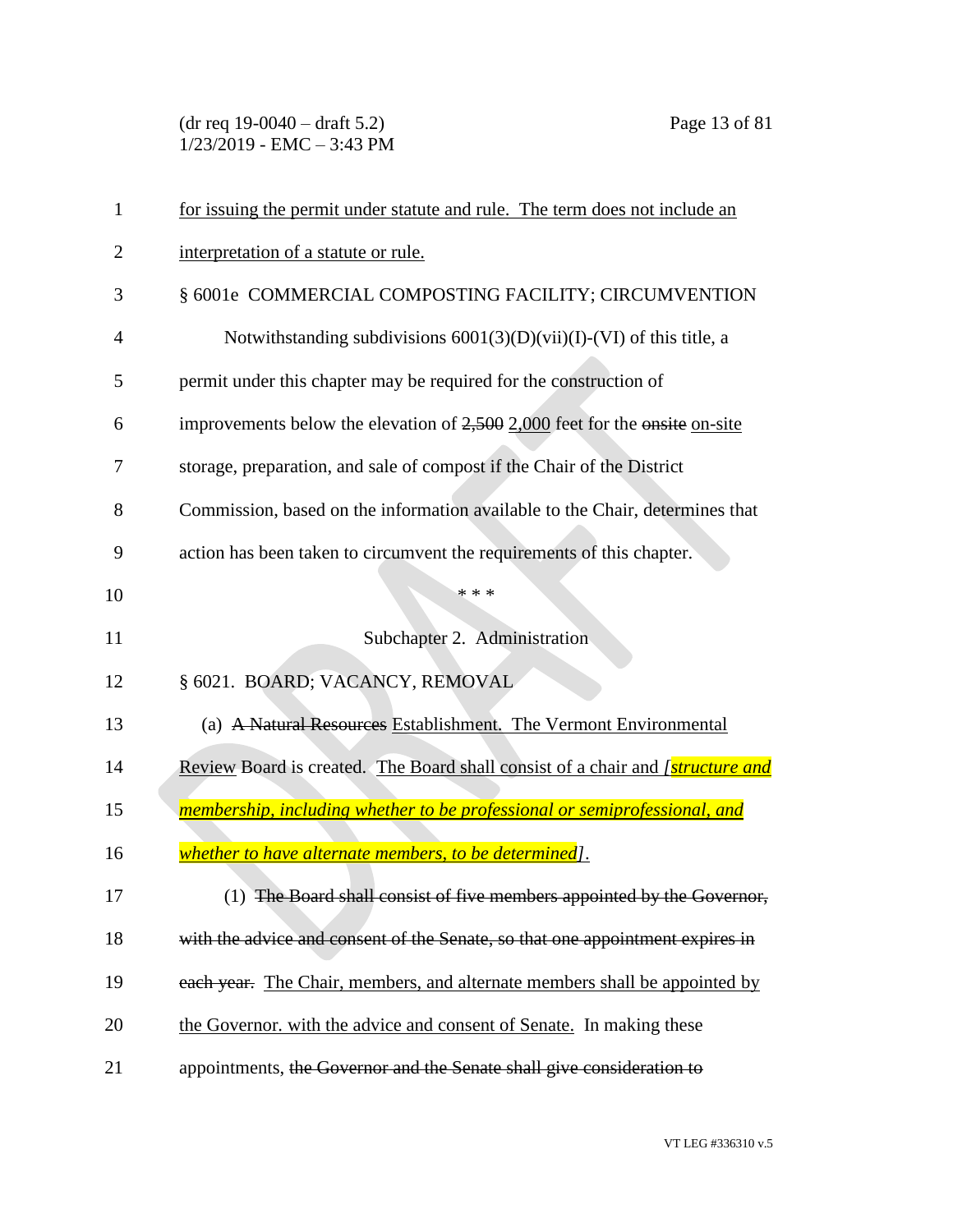(dr req 19-0040 – draft 5.2) Page 14 of 81  $1/23/2019$  - EMC - 3:43 PM

| 1  | candidates shall be sought who have experience, expertise, or skills relating to       |
|----|----------------------------------------------------------------------------------------|
| 2  | the environment or land use.                                                           |
| 3  | (A) The Governor shall appoint a chair of the Board, a position that                   |
| 4  | shall be a full-time position.                                                         |
| 5  | (B) Following initial appointments, the members, except for the                        |
| 6  | Chair, shall be appointed for terms of four years.                                     |
| 7  | (2) The Governor shall appoint up to five persons, with preference given               |
| 8  | to former Environmental Board, Natural Resources Board, or District                    |
| 9  | Commission members, with the advice and consent of the Senate, to serve as             |
| 10 | alternates for Board members.                                                          |
| 11 | (A) Alternates shall be appointed for terms of four years, with initial                |
| 12 | appointments being staggered.                                                          |
| 13 | (B) The Chair of the Board may assign alternates to sit on specific                    |
| 14 | matters before the Board, in situations where fewer than five members are              |
| 15 | available to serve. Initial appointments to the Board shall be made so that the        |
| 16 | terms of the Chair and the members expire in a staggered manner. <i>[Length of</i> ]   |
| 17 | <i>initial terms to be determined.</i>                                                 |
| 18 | (b) Any vacancy occurring in the membership of the Board shall be filled               |
| 19 | by the Governor for the unexpired portion of the term. Terms; vacancy;                 |
| 20 | succession. The term of each appointment subsequent to the initial                     |
| 21 | appointments described in subdivision (a)(2) of this section shall be <i>length of</i> |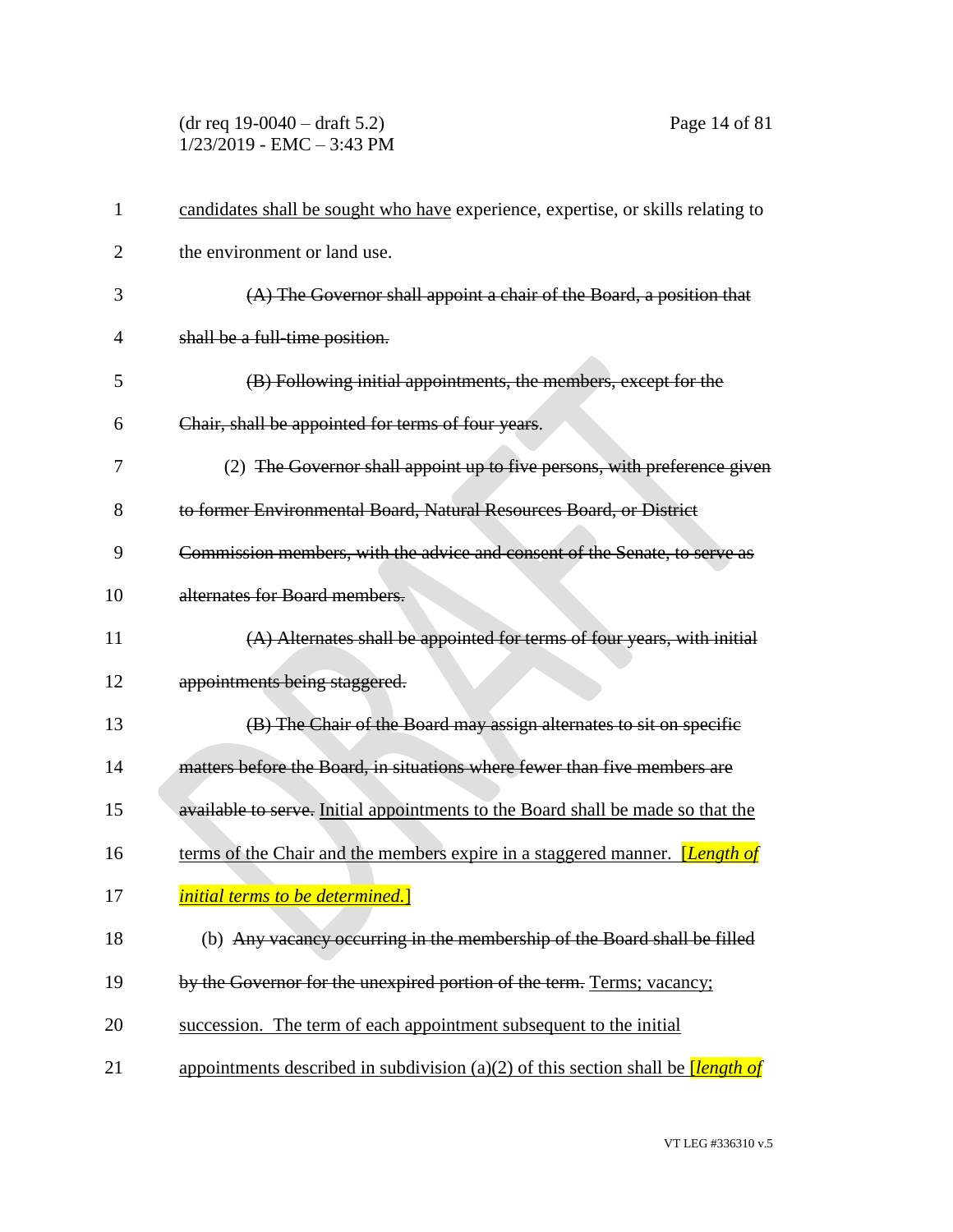# (dr req 19-0040 – draft 5.2) Page 15 of 81  $1/23/2019$  - EMC - 3:43 PM

| $\mathbf{1}$   | <i>terms to be determined</i> years. Any appointment to fill a vacancy shall be for |
|----------------|-------------------------------------------------------------------------------------|
| $\overline{2}$ | the unexpired portion of the term vacated. A member wishing to succeed              |
| 3              | himself or herself in office may seek reappointment under the terms of this         |
| $\overline{4}$ | section.                                                                            |
| 5              | (c) Removal. Notwithstanding the provisions of 3 V.S.A. § 2004, members             |
| 6              | shall be removable for cause only, except the Chair, who shall serve at the         |
| 7              | pleasure of the Governor.                                                           |
| 8              | (d) The Chair of the Board, upon request of the Chair of a District                 |
| 9              | Commission, may appoint and assign former Commission members to sit on              |
| 10             | specific Commission cases when some or all of the regular members and               |
| 11             | alternates of the District Commission are disqualified or otherwise unable to       |
| 12             | serve. Use of alternates. When a member of the Board is unavailable to hear a       |
| 13             | case, the Chair may appoint an alternate member to hear the case.                   |
| 14             | (e) Retirement from office. When a Board member or alternate who hears              |
| 15             | all or a substantial part of a case retires from office before the case is          |
| 16             | completed, he or she shall remain a member of the Board for the purpose of          |
| 17             | concluding and deciding that case and signing the findings and judgments            |
| 18             | involved. A retiring Chair shall also remain a member for the purpose of            |
| 19             | certifying questions of law if a party appeals to the Supreme Court.                |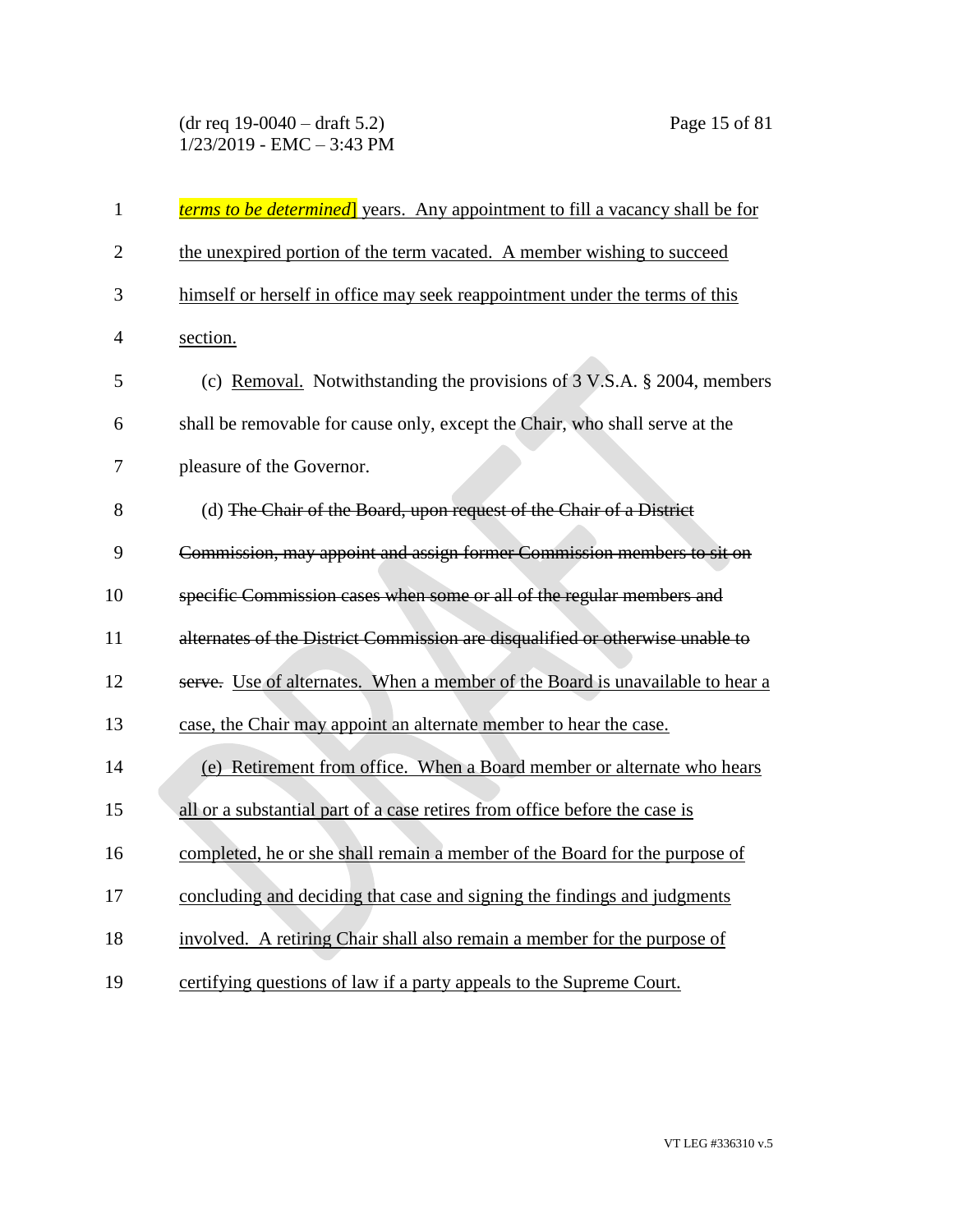(dr req 19-0040 – draft 5.2) Page 16 of 81  $1/23/2019$  - EMC - 3:43 PM

| $\mathbf{1}$   | (f) Completion of case. A case shall be deemed completed when the Board          |
|----------------|----------------------------------------------------------------------------------|
| $\mathbf{2}$   | enters a final decision even though that decision is appealed to the Supreme     |
| 3              | Court and remanded by that Court.                                                |
| $\overline{4}$ | (g) Court of record; jurisdiction. The Board shall have the powers of a          |
| 5              | court of record in the determination and adjudication of all matters within its  |
| 6              | jurisdiction. It may initiate proceedings on any matter within its jurisdiction. |
| 7              | It may render judgments and enforce the same by any suitable process issuable    |
| 8              | by courts in this State. An order issued by the Board on any matter within its   |
| 9              | jurisdiction shall have the effect of a judicial order. The Board's jurisdiction |
| 10             | shall include:                                                                   |
| 11             | (1) the issuance of declaratory rulings on the applicability of this chapter     |
| 12             | and rules or orders issued under this chapter, pursuant to 3 V.S.A. § 808; and   |
| 13             | (2) the issuance of decisions on appeals pursuant to section 6089 and            |
| 14             | chapter 219 of this title.                                                       |
| 15             | (h) Hearing officers. One Board member or any officer or employee of the         |
| 16             | Board duly appointed by the Chair of the Board may inquire into and examine      |
| 17             | any matter within the jurisdiction of the Board.                                 |
| 18             | (1) A hearing officer may hold any hearing on any matter within the              |
| 19             | jurisdiction of the Board.                                                       |
| 20             | (2) Hearings conducted by a hearing officer shall be in accordance with          |
| 21             | 3 V.S.A. §§ 809–814. A hearing officer may administer oaths and exercise the     |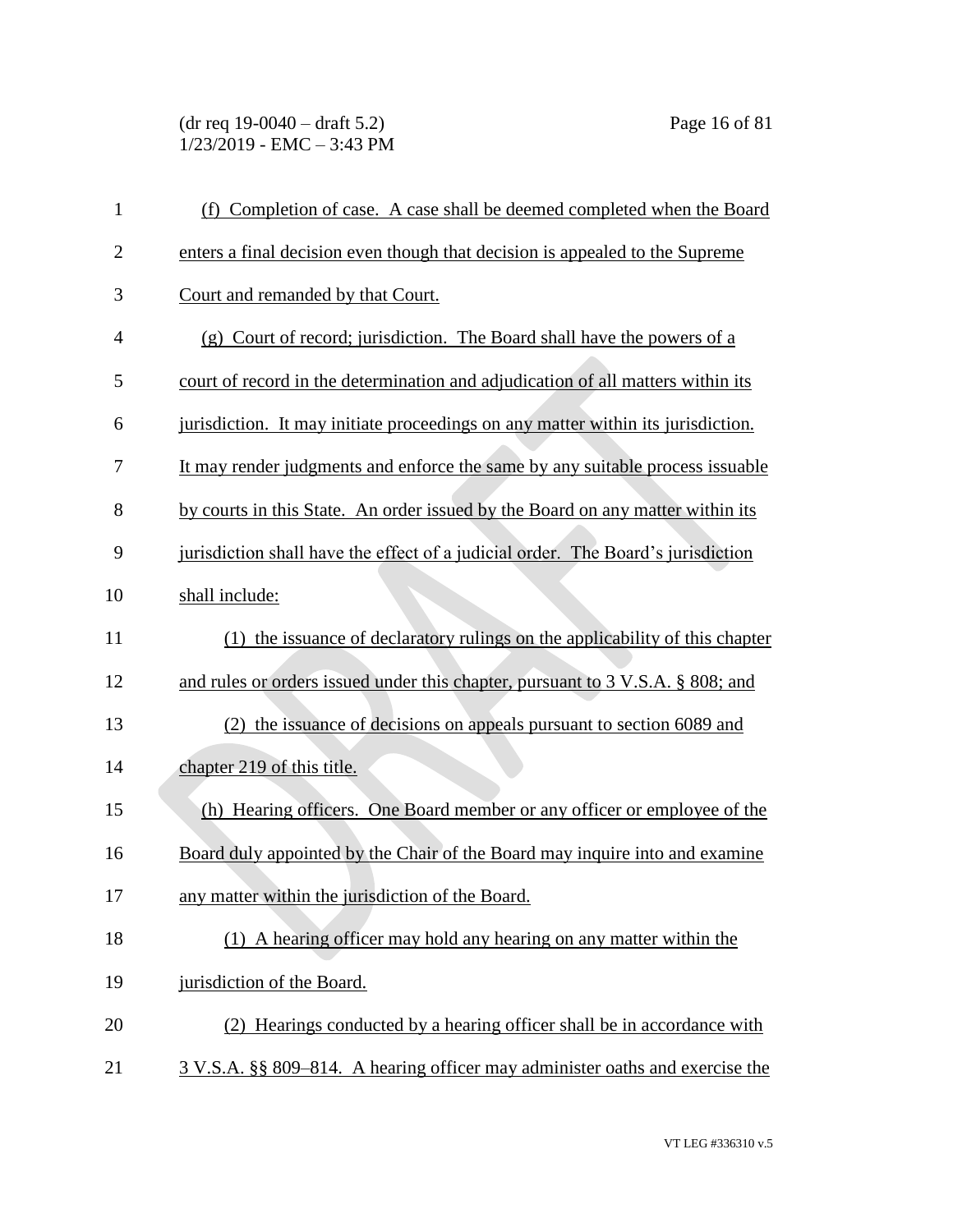(dr req 19-0040 – draft 5.2) Page 17 of 81 1/23/2019 - EMC – 3:43 PM

| $\mathbf{1}$   | powers of the Board necessary to hear and determine a matter for which the             |
|----------------|----------------------------------------------------------------------------------------|
| $\overline{2}$ | officer was appointed. A hearing officer shall report his or her findings of fact      |
| 3              | in writing to the Board in the form of a proposal for decision. A copy shall be        |
| 4              | served upon the parties pursuant to $3 \text{ V.S.A.}$ $\S 811$ . However, judgment on |
| 5              | those findings shall be rendered only by a majority of the Board.                      |
| 6              | § 6022. PERSONNEL                                                                      |
| 7              | (a) Regular personnel. The Board may appoint legal counsel, scientists,                |
| 8              | engineers, experts, investigators, temporary employees, and administrative             |
| 9              | personnel, as it finds necessary in carrying out its duties, unless the Governor       |
| 10             | shall otherwise provide in providing personnel to assist the District                  |
| 11             | Commissions and in investigating matters within its jurisdiction, including            |
| 12             | oversight and monitoring of permit compliance.                                         |
| 13             | (b) Personnel for particular proceedings.                                              |
| 14             | (1) Retention.                                                                         |
| 15             | (A) The Board may authorize or retain legal counsel, official                          |
| 16             | stenographers, expert witnesses, advisors, temporary employees, and other              |
| 17             | research services:                                                                     |
| 18             | (i) to assist the Board in any proceeding before it under this                         |
| 19             | chapter or chapter 219 of this title; and                                              |
| 20             | (ii) to monitor compliance with any formal opinion of the Board                        |
| 21             | or a District Commission.                                                              |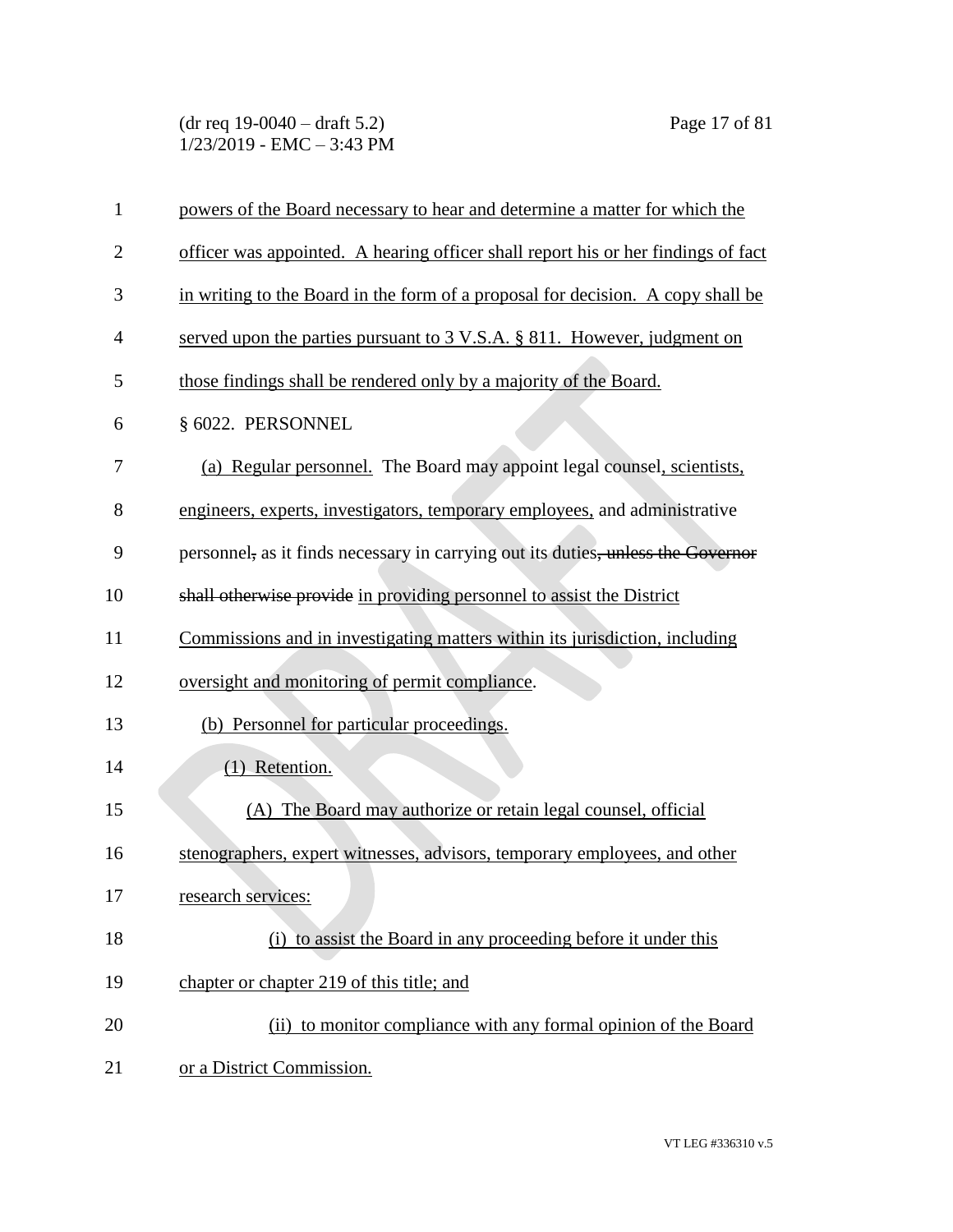(dr req 19-0040 – draft 5.2) Page 18 of 81  $1/23/2019$  - EMC - 3:43 PM

| $\mathbf{1}$   | (B) The personnel authorized by this section shall be in addition to            |
|----------------|---------------------------------------------------------------------------------|
| $\overline{c}$ | the regular personnel of the Board. The Board shall fix the amount of           |
| 3              | compensation and expenses to be paid to such additional personnel.              |
| $\overline{4}$ | (2) Assessment of costs.                                                        |
| 5              | The Board may allocate to an applicant the portion of its<br>(A)                |
| 6              | expenses incurred by retaining additional personnel for a proceeding. On        |
| 7              | petition of an applicant to which costs are proposed to be allocated, the Board |
| 8              | shall review and determine, after opportunity for hearing, the necessity and    |
| 9              | reasonableness of those costs, having due regard for the size and complexity of |
| 10             | the project, and may amend or revise an allocation.                             |
| 11             | (B) Prior to allocating costs, the Board shall make a determination of          |
| 12             | the purpose and use of the funds to be raised under this section, identify the  |
| 13             | recipient of the funds, provide for allocation of costs among applicants to be  |
| 14             | assessed, indicate an estimated duration of the proceedings, and estimate the   |
| 15             | total costs to be imposed. With the approval of the Board, estimates may be     |
| 16             | revised as necessary. From time to time during the progress of the work, the    |
| 17             | Board shall render to the applicant detailed statements showing the amount of   |
| 18             | money expended or contracted for in the work of additional personnel, which     |
| 19             | statements shall be paid into the State Treasury at the time and in the manner  |
| 20             | as the Board may reasonably direct.                                             |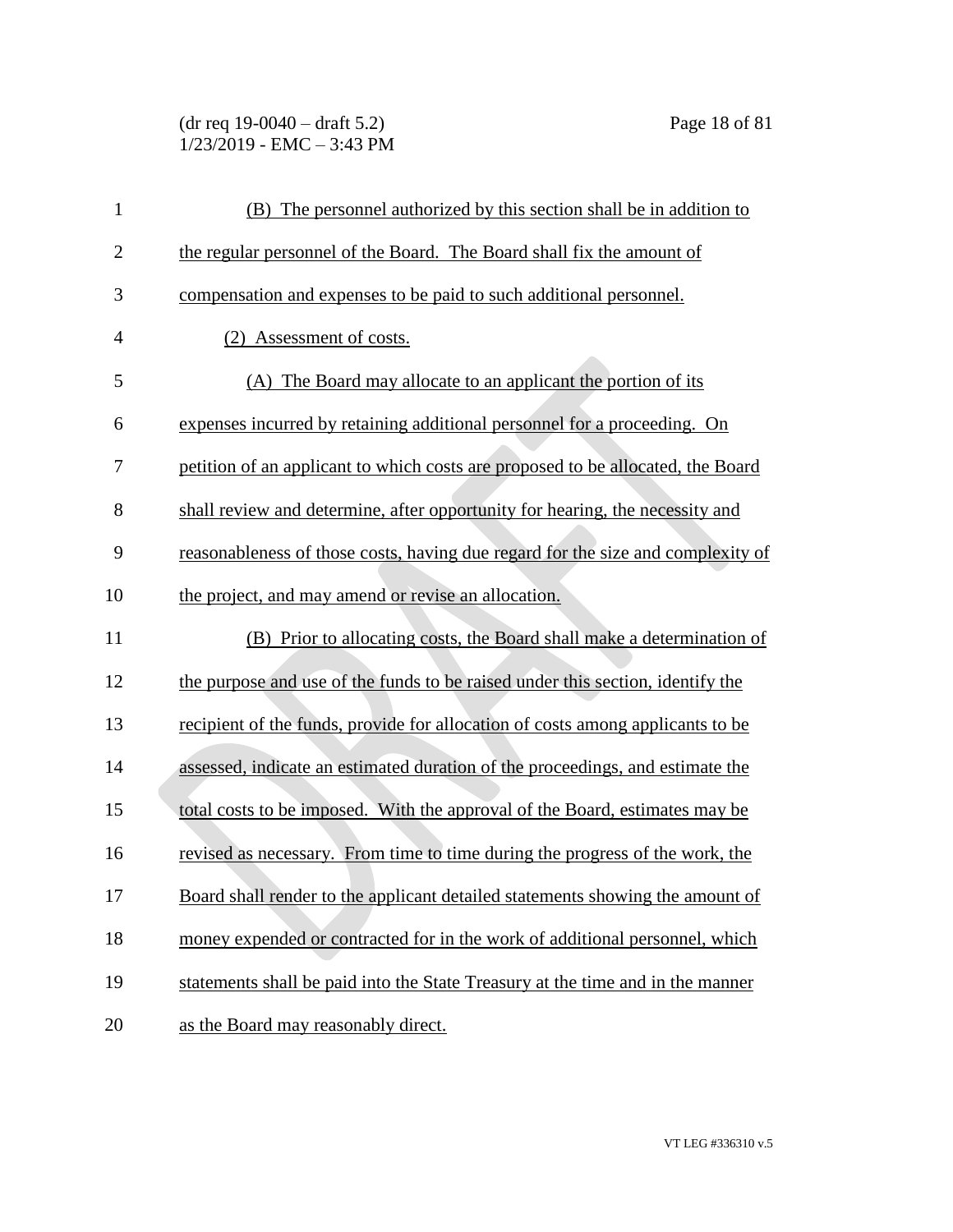# (dr req 19-0040 – draft 5.2) Page 19 of 81 1/23/2019 - EMC – 3:43 PM

| 1              | (C) All payments for costs allocated pursuant to this section shall be            |
|----------------|-----------------------------------------------------------------------------------|
| $\overline{2}$ | deposited into the fund created under section 6029 of this title.                 |
| 3              | * * *                                                                             |
| 4              | § 6025. RULES                                                                     |
| 5              | (a) The Board may adopt rules of procedure for itself and the District            |
| 6              | Commissions. The Board shall adopt rules of procedure that govern appeals         |
| 7              | and other contested cases before it and are consistent with this chapter and      |
| 8              | chapter 219 of this title.                                                        |
| 9              | (b) The Board may adopt substantive rules, in accordance with the                 |
| 10             | provisions of 3 V.S.A. chapter 25, that interpret and carry out the provisions of |
| 11             | this chapter. These rules shall include provisions that establish criteria under  |
| 12             | which applications for permits under this chapter may be classified in terms of   |
| 13             | complexity and significance of impact under the standards of subsection           |
| 14             | $6086(a)$ of this chapter. In accordance with that classification, the rules may: |
| 15             | (1) provide for simplified or less stringent procedures than are otherwise        |
| 16             | required under sections 6083, 6084, and 6085 of this chapter;                     |
| 17             | (2) provide for the filing of notices instead of applications for the             |
| 18             | permits that would otherwise be required under section 6081 of this chapter;      |
| 19             | and                                                                               |
| 20             | (3) provide a procedure by which a District Commission may authorize              |
| 21             | a district coordinator to issue a permit that the District Commission has         |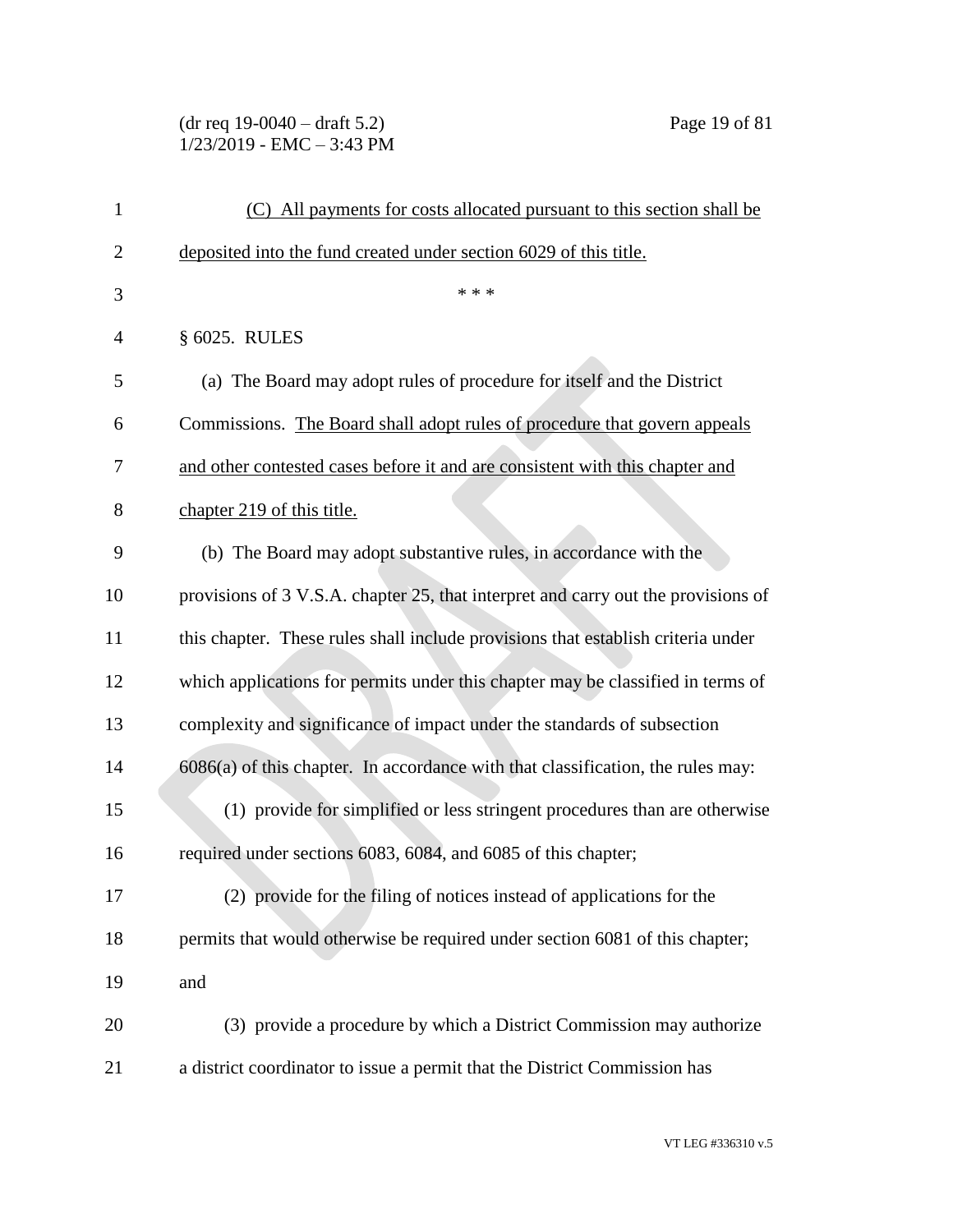# (dr req 19-0040 – draft 5.2) Page 20 of 81 1/23/2019 - EMC – 3:43 PM

| 1              | determined under Natural Resources Board rules is a minor application with no |
|----------------|-------------------------------------------------------------------------------|
| 2              | undue adverse impact.                                                         |
| 3              | * * *                                                                         |
| $\overline{4}$ | § 6026. DISTRICT COMMISSIONERS                                                |
| 5              | (a) For the purposes of the administration of this chapter, the State is      |
| 6              | divided into nine districts.                                                  |
| 7              | * * *                                                                         |
| 8              | (b) A District Environmental Commission is created for each district. Each    |
| 9              | District Commission shall consist of three members from that district         |
| 10             | appointed in the month of February by the Governor so that two appointments   |
| 11             | expire in each odd-numbered year. Two of the members shall be appointed for   |
| 12             | a term of four years, and the Chair (third member) of each District shall be  |
| 13             | appointed for a two-year term. In any district, the Governor may appoint not  |
| 14             | more than four alternate members from that district whose terms shall not     |
| 15             | exceed two years, who may hear any case when a regular member is              |
| 16             | disqualified or otherwise unable to serve.                                    |
| 17             | (c) Members shall be removable for cause only, except the Chair, who shall    |
| 18             | serve at the pleasure of the Governor.                                        |
| 19             | (d) Any vacancy shall be filled by the Governor for the unexpired period of   |
| 20             | the term.                                                                     |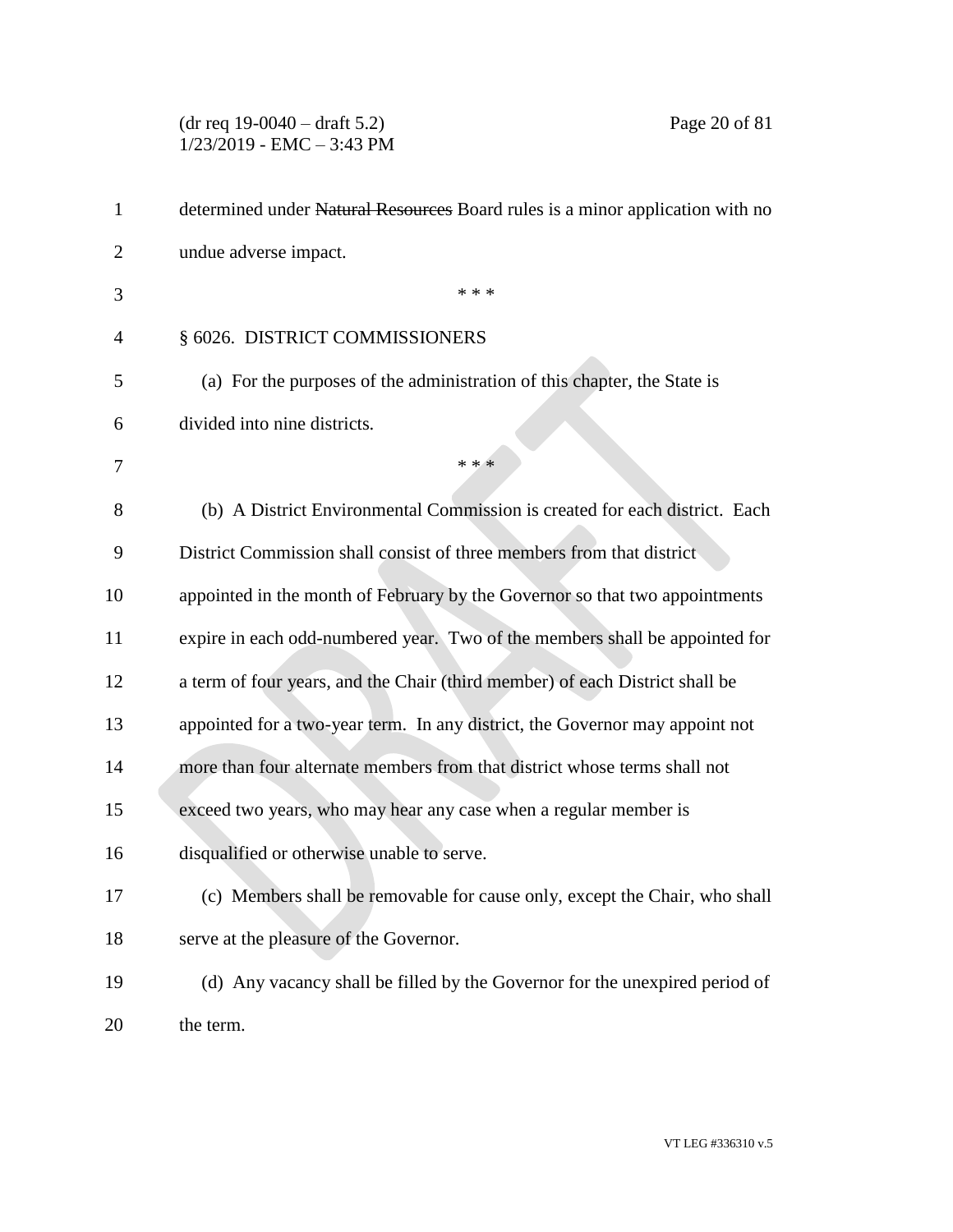(dr req 19-0040 – draft 5.2) Page 21 of 81  $1/23/2019$  - EMC - 3:43 PM

| $\mathbf{1}$   | (e) The Chair of the Board, upon request of the Chair of a District             |
|----------------|---------------------------------------------------------------------------------|
| $\overline{2}$ | Commission, may appoint and assign former Commission members to sit on          |
| 3              | specific Commission cases when some or all of the regular members and           |
| 4              | alternates of the District Commission are disqualified or otherwise unable to   |
| 5              | serve.                                                                          |
| 6              | § 6027. POWERS                                                                  |
| 7              | (a) The Board and District Commissions shall have supervisory authority in      |
| 8              | environmental matters respecting projects within their jurisdiction and shall   |
| 9              | apply their independent judgment in determining facts and interpreting law.     |
| 10             | They each shall have the power, with respect to any matter within its           |
| 11             | jurisdiction, to:                                                               |
| 12             | (1) administer oaths, take depositions, subpoena and compel the                 |
| 13             | attendance of witnesses, and require the production of evidence;                |
| 14             | (2) allow parties to enter upon lands of other parties for the purposes of      |
| 15             | inspecting and investigating conditions related to the matter before the Board  |
| 16             | or Commission;                                                                  |
| 17             | (3) enter upon lands for the purpose of conducting inspections,                 |
| 18             | investigations, examinations, tests, and site evaluations as it deems necessary |
| 19             | to verify information presented in any matter within its jurisdiction; and      |
| 20             | (4) apply for and receive grants from the federal government and from           |
| 21             | other sources.                                                                  |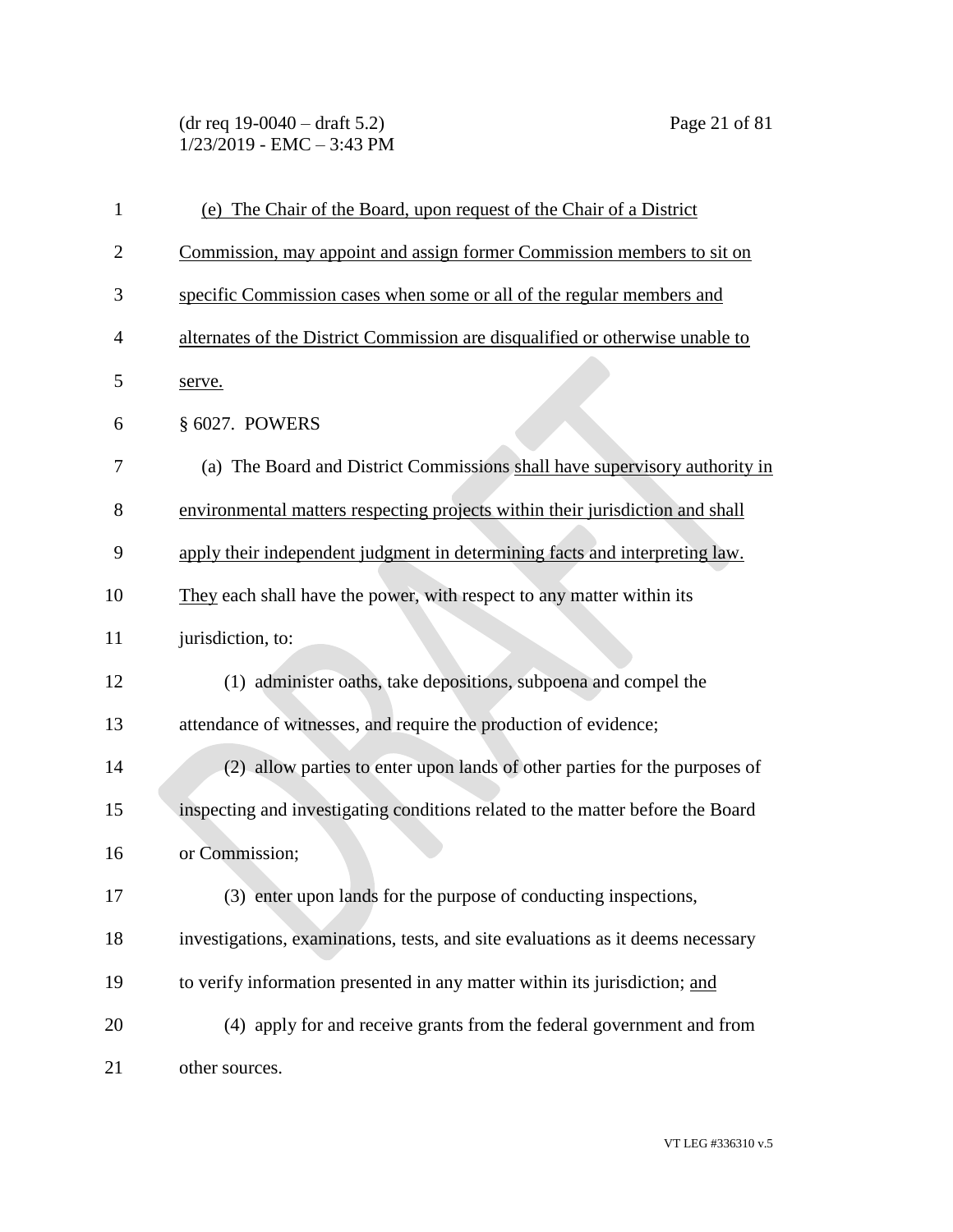## (dr req 19-0040 – draft 5.2) Page 22 of 81 1/23/2019 - EMC – 3:43 PM

| $\mathbf{1}$   | (b) The powers granted under this chapter are additional to any other             |
|----------------|-----------------------------------------------------------------------------------|
| $\mathbf{2}$   | powers which that may be granted by other legislation.                            |
| 3              | (c) The Natural Resources Board may designate or establish such regional          |
| $\overline{4}$ | offices as it deems necessary to implement the provisions of this chapter and     |
| 5              | the rules adopted hereunder. The Natural Resources Board may designate or         |
| 6              | require a regional planning commission to receive applications, provide           |
| 7              | administrative assistance, perform investigations, and make recommendations.      |
| 8              | (d) At the request of a District Commission, if the Board Chair determines        |
| 9              | that the workload in the requesting district is likely to result in unreasonable  |
| 10             | delays or that the requesting District Commission is disqualified to hear a case, |
| 11             | the Chair may authorize the District Commission of another district to sit in the |
| 12             | requesting district to consider one or more applications.                         |
| 13             | (e) The Natural Resources Board may by rule allow joint hearings to be            |
| 14             | conducted with specified State agencies or specified municipalities.              |
| 15             | (f) The Board may publish or contract to publish annotations and indices of       |
| 16             | its decisions and the decisions of the Environmental Division, and the text of    |
| 17             | those decisions. The published product shall be available at a reasonable rate    |
| 18             | to the general public and at a reduced rate to libraries and governmental bodies  |
| 19             | within the State.                                                                 |
| 20             | (g) The Natural Resources Board shall manage the process by which land            |
| 21             | use permits are issued under section 6086 of this title, may initiate enforcement |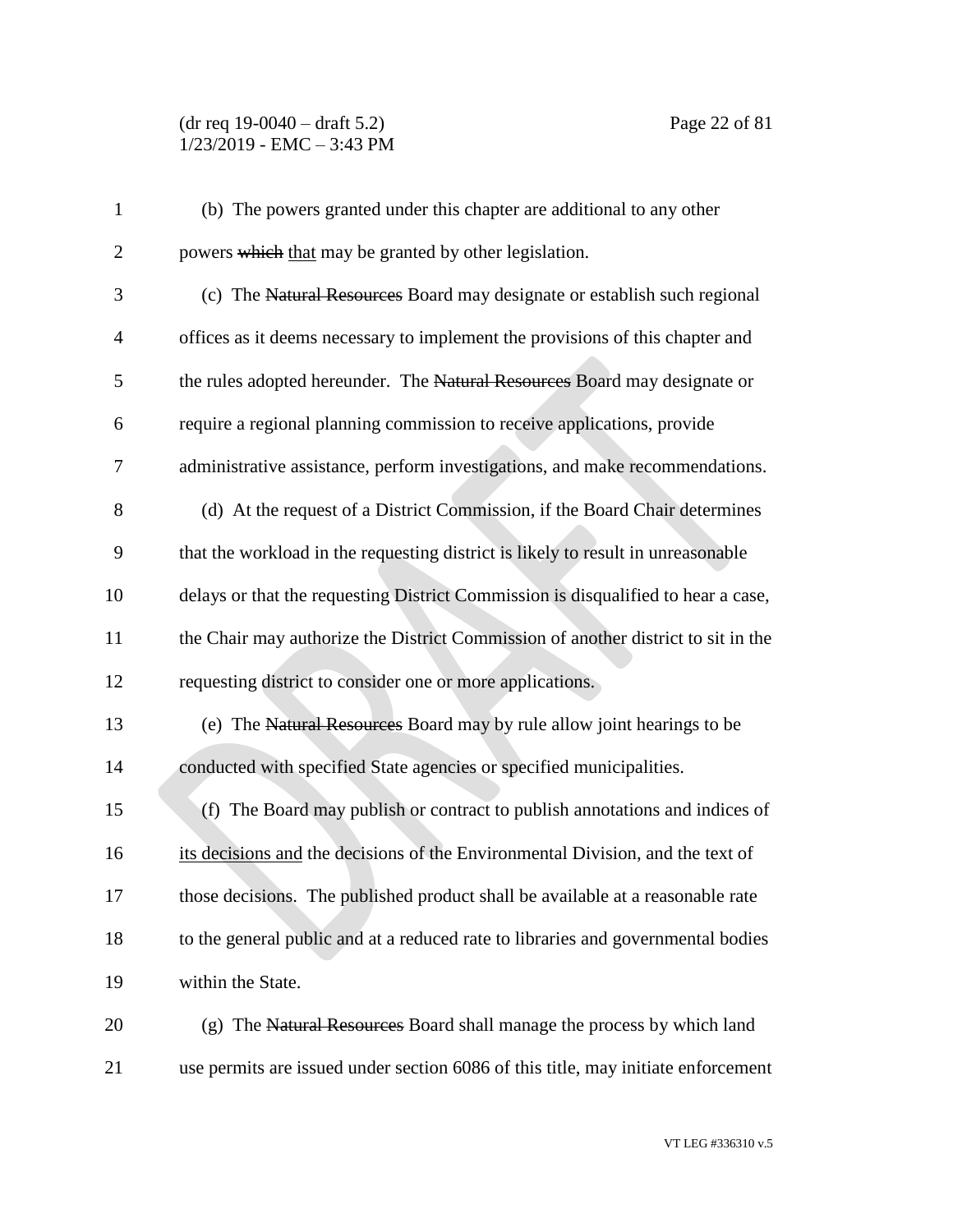### (dr req 19-0040 – draft 5.2) Page 23 of 81 1/23/2019 - EMC – 3:43 PM

| $\mathbf{1}$   | on related matters, under the provisions of chapters 201 and 211 of this title, |
|----------------|---------------------------------------------------------------------------------|
| $\overline{2}$ | and may petition the Environmental Division for revocation of land use          |
| 3              | permits issued under this chapter. Grounds for revocation are:                  |
| 4              | (1) noncompliance with this chapter, rules adopted under this chapter, or       |
| 5              | an order that is issued that relates to this chapter;                           |
| 6              | (2) noncompliance with any permit or permit condition;                          |
| 7              | (3) failure to disclose all relevant and material facts in the application or   |
| 8              | during the permitting process;                                                  |
| 9              | (4) misrepresentation of any relevant and material fact at any time;            |
| 10             | (5) failure to pay a penalty or other sums owed pursuant to, or other           |
| 11             | failure to comply with, court order, stipulation agreement, schedule of         |
| 12             | compliance, or other order issued under Vermont statutes and related to the     |
| 13             | permit; or                                                                      |
| 14             | (6) failure to provide certification of construction costs, as required         |
| 15             | under subsection 6083a(a) of this title, or failure to pay supplemental fees as |
| 16             | required under that section.                                                    |
| 17             | (h) The Natural Resources Board may hear appeals of fee refund requests         |
| 18             | under section 6083a of this title.                                              |
| 19             | (i) The Chair, subject to the direction of the Board, shall have general        |
| 20             | charge of the offices and employees of the Board and the offices and            |
| 21             | employees of the District Commissions.                                          |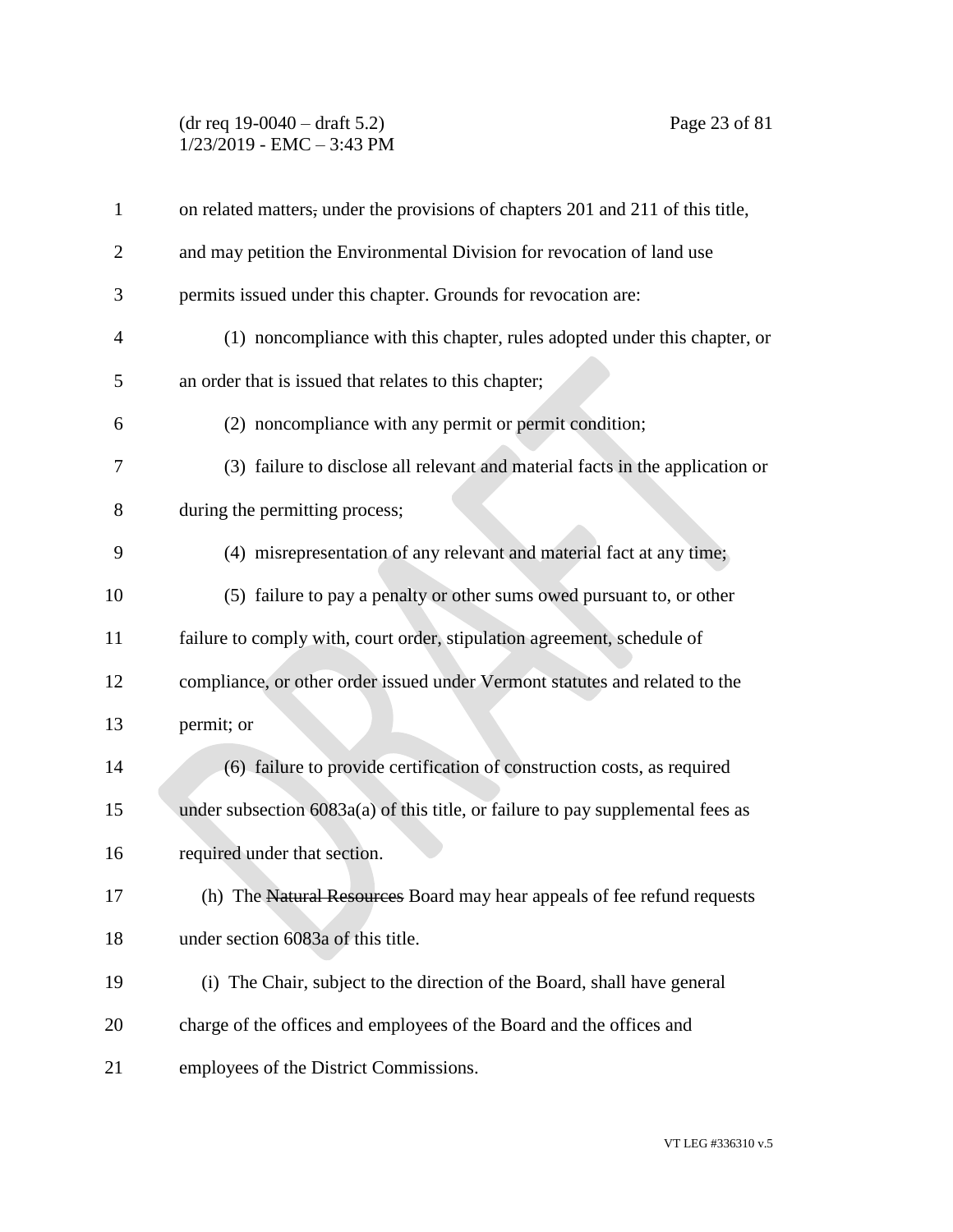# (dr req 19-0040 – draft 5.2) Page 24 of 81 1/23/2019 - EMC – 3:43 PM

| $\mathbf{1}$   | (j) The Natural Resources Board may participate as a party in all matters        |
|----------------|----------------------------------------------------------------------------------|
| $\overline{2}$ | before the Environmental Division that relate to land use permits issued under   |
| 3              | this chapter.                                                                    |
| 4              | * * *                                                                            |
| 5              | § 6028. COMPENSATION                                                             |
| 6              | Members of the Board and District Commissions shall receive per diem pay         |
| 7              | of \$100.00 and all necessary and actual expenses in accordance with 32 V.S.A.   |
| 8              | \$1010.                                                                          |
| 9              | § 6030. MAP OF WIRELESS TELECOMMUNICATIONS FACILITIES                            |
| 10             | CAPABILITY AND DEVELOPMENT MAPS                                                  |
| 11             | The Board shall maintain a map that shows the location of all wireless           |
| 12             | telecommunications facilities in the State.                                      |
| 13             | (a) Updates. On or before January 1, 2021, the Board and the Secretaries         |
| 14             | of Commerce and Community Development, of Digital Services, of                   |
| 15             | Agriculture, Food and Markets, and of Natural Resources shall complete an        |
| 16             | update to the capability and development maps created under this chapter in      |
| 17             | 1971 for reference in applying this chapter. Maps updated pursuant to this       |
| 18             | section shall be consistent with the Capability and Development Plan and shall   |
| 19             | include and identify environmental constraints, existing settlements, rural and  |
| 20             | working lands areas, critical resource areas, facilities and infrastructure, and |
| 21             | areas targeted for conservation, public investment, and development. The         |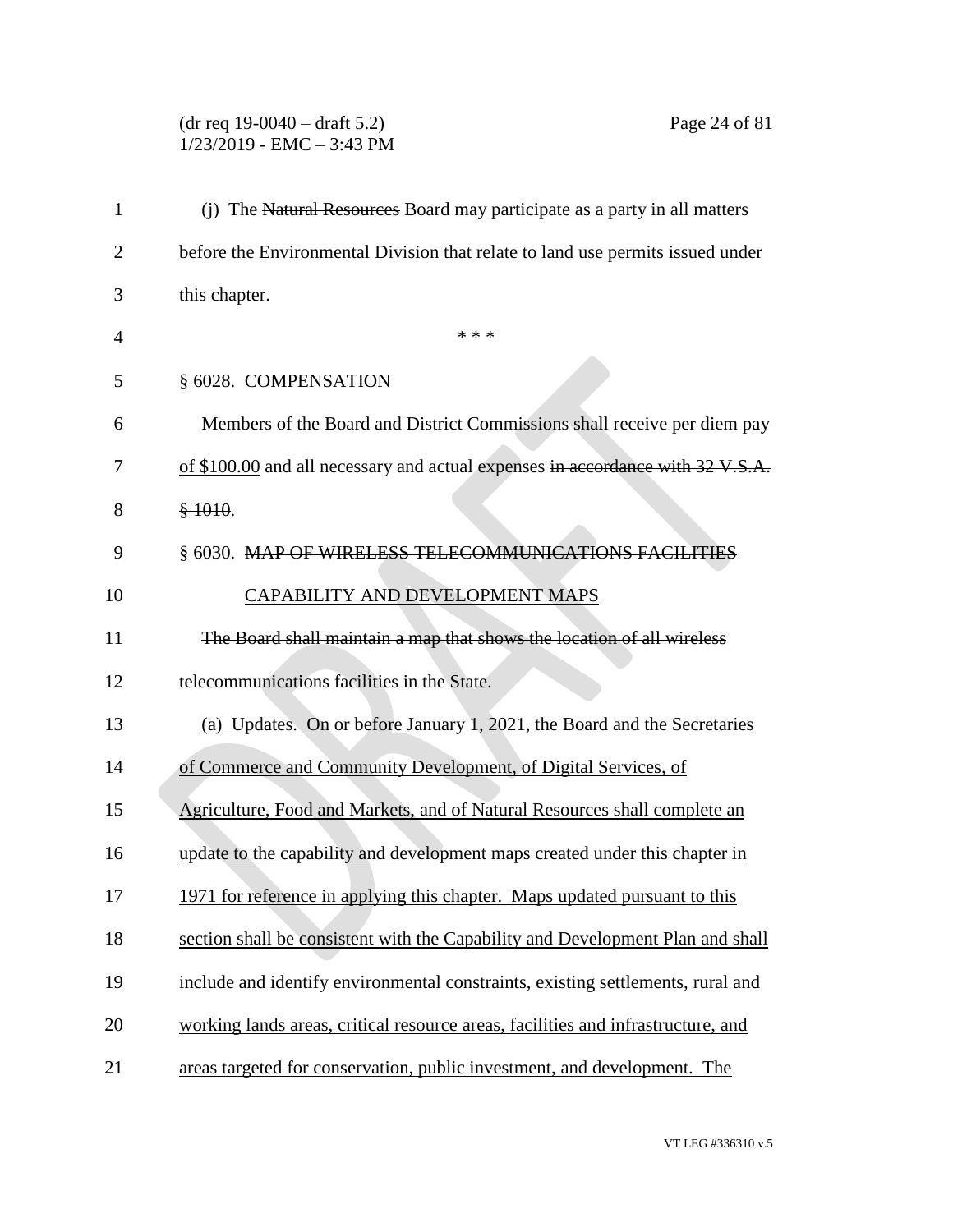(dr req 19-0040 – draft 5.2) Page 25 of 81 1/23/2019 - EMC – 3:43 PM

| $\mathbf{1}$   | Board and these Secretaries shall complete further updates to these maps no       |
|----------------|-----------------------------------------------------------------------------------|
| $\overline{2}$ | less frequently than every eight years. The Board shall lead and coordinate the   |
| 3              | completion of updates pursuant to this section.                                   |
| $\overline{4}$ | (b) Process. When updating maps pursuant to this section, the Board and           |
| 5              | Secretaries shall, prior to completing the update:                                |
| 6              | (1) consult with the regional planning commissions; and                           |
| 7              | (2) issue a draft update, provide public notice of the draft update, and          |
| 8              | offer an opportunity for written public comment and conduct one or more           |
| 9              | public meetings to receive oral comment on the draft update.                      |
| 10             | (c) Availability. The updated maps shall be maintained as a layer in the          |
| 11             | Agency of Natural Resources' Natural Resources Atlas and shall be available       |
| 12             | to the public.                                                                    |
| 13             | § 6031. ETHICAL STANDARDS                                                         |
| 14             | (a) The Chair and the regular and alternate members of the Board and the          |
| 15             | Chair and the regular and alternate members of each District Commission shall     |
| 16             | comply with the following ethical standards:                                      |
| 17             | (1) The provisions of 12 V.S.A. $\S$ 61 (disqualification for interest).          |
| 18             | (2) The Chair and each member shall conduct the affairs of his or her             |
| 19             | office in such a manner as to instill public trust and confidence and shall take  |
| 20             | all reasonable steps to avoid any action or circumstance that might result in any |
| 21             | one of the following:                                                             |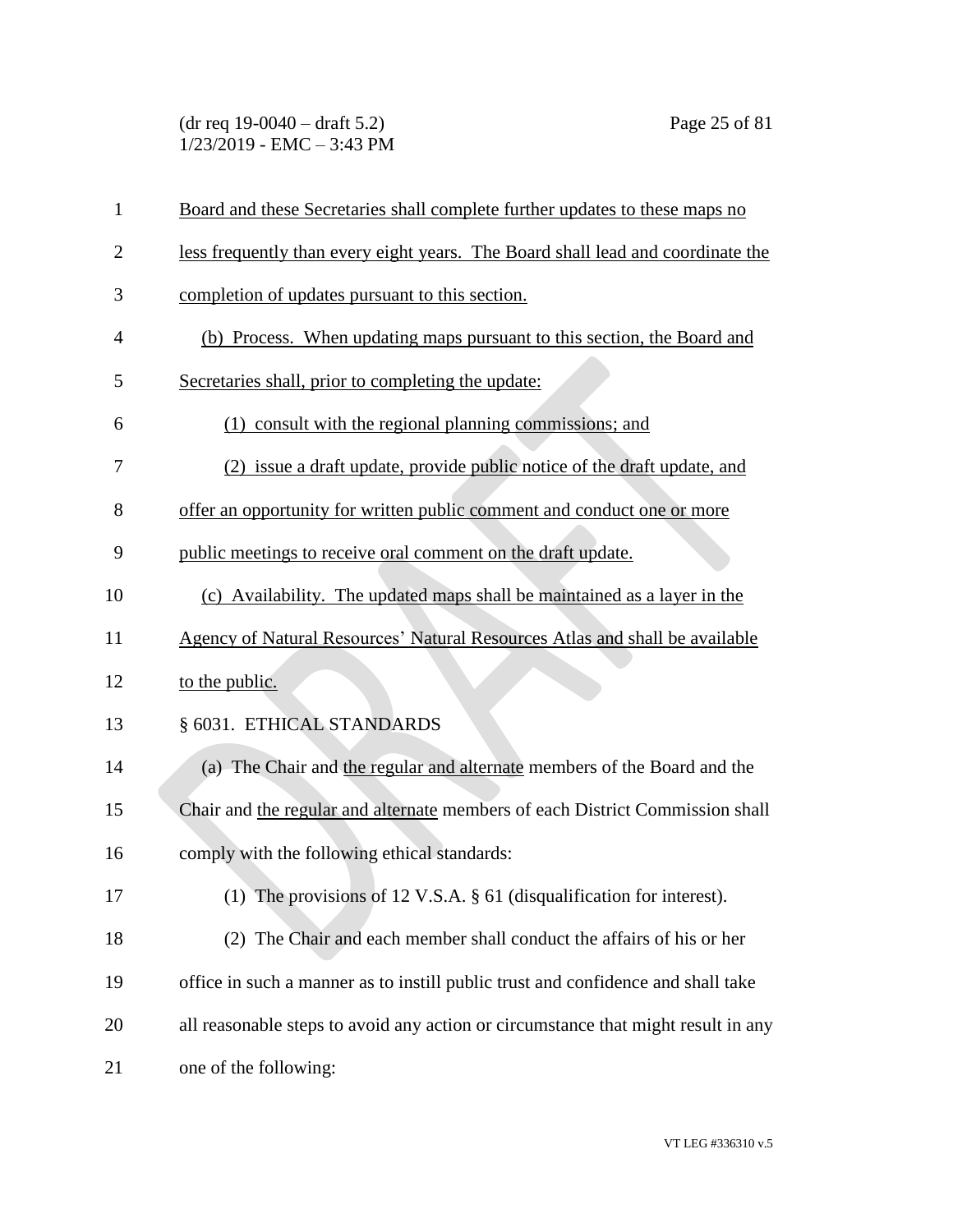# (dr req 19-0040 – draft 5.2) Page 26 of 81 1/23/2019 - EMC – 3:43 PM

| 1              | (A) undermining his or her independence or impartiality of action;                |
|----------------|-----------------------------------------------------------------------------------|
| $\overline{c}$ | (B) taking official action on the basis of unfair considerations;                 |
| 3              | (C) giving preferential treatment to any private interest on the basis            |
| 4              | of unfair considerations;                                                         |
| 5              | (D) giving preferential treatment to any family member or member of               |
| 6              | his or her household;                                                             |
| 7              | (E) using his or her office for the advancement of personal interest or           |
| 8              | to secure special privileges or exemptions; or                                    |
| 9              | (F) adversely affecting the confidence of the public in the integrity of          |
| 10             | the Board or District Commission.                                                 |
| 11             | (3) In the case of the Board, no person who receives or has received              |
| 12             | during the previous two years a significant portion of his or her income directly |
| 13             | or indirectly from permit holders or applicants for a permit under chapter 47 of  |
| 14             | this title may hear appeals from acts or decisions of the Secretary relating to   |
| 15             | permits issued under chapter 47.                                                  |
| 16             | * * *                                                                             |
| 17             | Subchapter 4. Permits                                                             |
| 18             | * * *                                                                             |
| 19             | § 6081. PERMITS REQUIRED; EXEMPTIONS                                              |
| 20             | * * *                                                                             |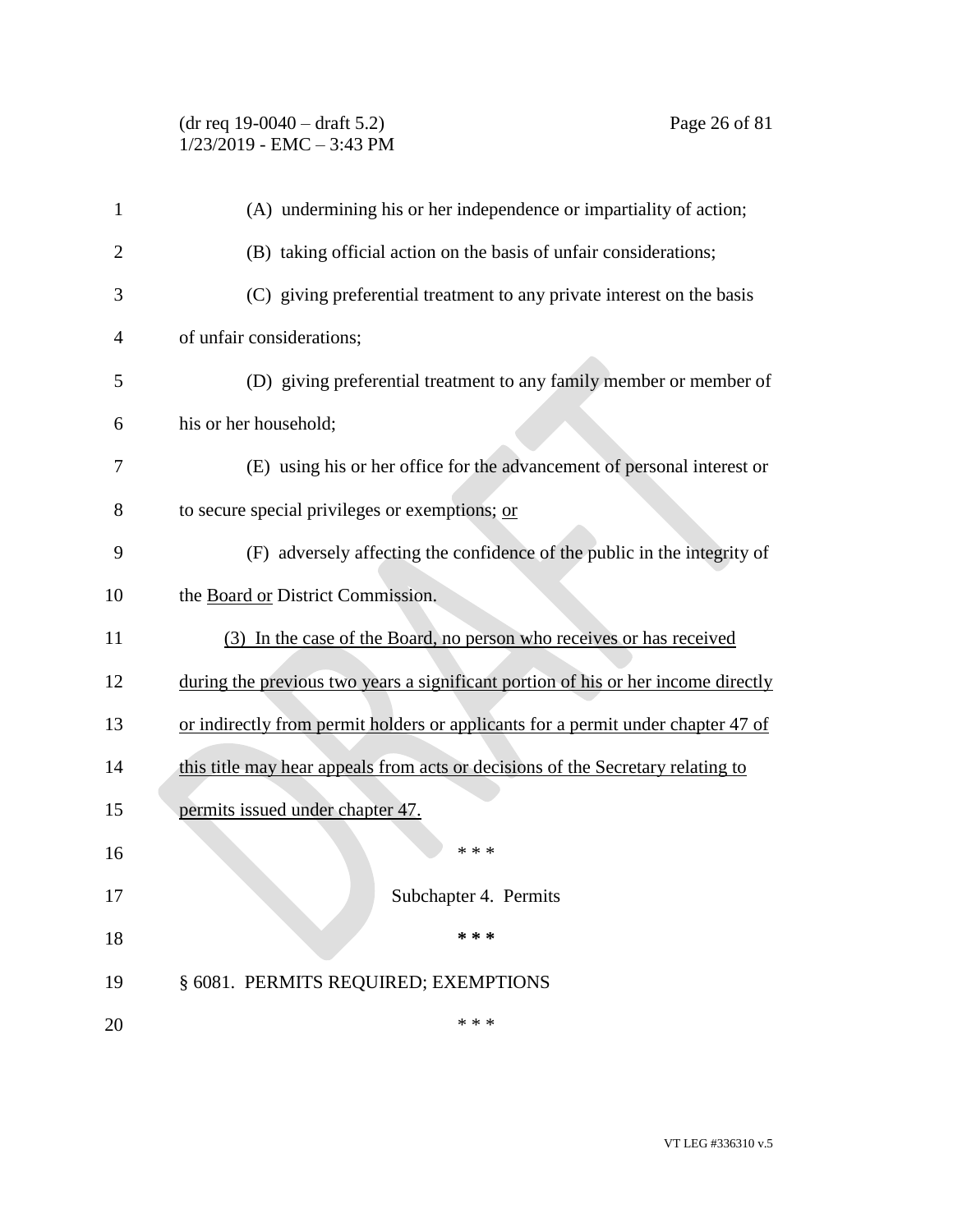#### (dr req 19-0040 – draft 5.2) Page 27 of 81 1/23/2019 - EMC – 3:43 PM

| $\mathbf{1}$   | (b) Subsection (a) of this section shall not apply to a subdivision exempt        |
|----------------|-----------------------------------------------------------------------------------|
| $\mathfrak{2}$ | under the regulations of the Department of Health in effect on January 21,        |
| 3              | 1970 or any subdivision which has a permit issued prior to June 1, 1970 under     |
| $\overline{4}$ | the Board of Health regulations, or has pending a bona fide application for a     |
| 5              | permit under the regulations of the Board of Health on June 1, 1970, with         |
| 6              | respect to plats on file as of June 1, 1970 provided such permit is granted prior |
| 7              | to August 1, 1970. Subsection (a) of this section shall not apply to              |
| $8\,$          | development which is not also a subdivision, which has been commenced prior       |
| 9              | to June 1, 1970, if the construction will be completed by March 1, 1971.          |
| 10             | Subsection (a) of this section shall not apply to a State highway on which a      |
| 11             | hearing pursuant to 19 V.S.A. § 222 has been held prior to June 1, 1970.          |
| 12             | Subsection (a) of this section shall not apply to any telecommunications          |
| 13             | facility in existence prior to July 1, 1997, unless that facility is a            |
| 14             | "development" as defined in subdivision $6001(3)$ of this title. Subsection (a)   |
| 15             | of this section shall apply to any substantial change in such excepted            |
| 16             | subdivision or development. On or before July 1, 2020, owners of preexisting      |
| 17             | pits and quarries shall submit extraction data to the Board in order to establish |
| 18             | a baseline against which substantial changes may be determined.                   |
| 19             | * * *                                                                             |
| 20             | (j) With respect to the extraction of slate from a slate quarry that is           |
| 21             | included in final slate quarry registration documents, if it were removed from a  |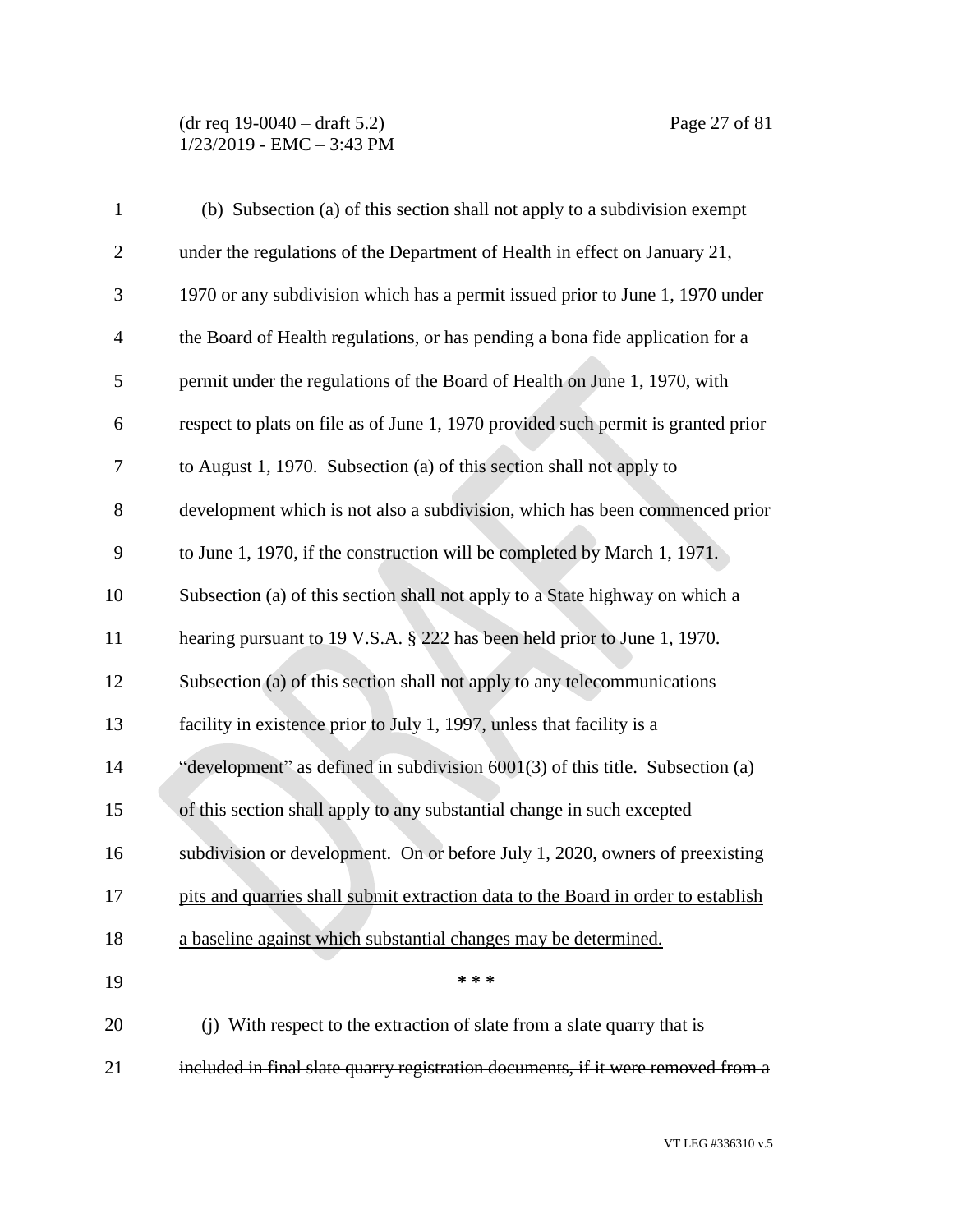(dr req 19-0040 – draft 5.2) Page 28 of 81 1/23/2019 - EMC – 3:43 PM

| $\mathbf{1}$   | site prior to June 1, 1970, the site from which slate was actually removed, if       |
|----------------|--------------------------------------------------------------------------------------|
| $\overline{2}$ | lying unused at any time after those operations commenced, shall be deemed to        |
| 3              | be held in reserve, and shall not be deemed to be abandoned. [Repealed.]             |
| $\overline{4}$ | $(k)(1)$ With respect to the commercial extraction of slate from a slate             |
| 5              | quarry, activities that are not ancillary to slate mining operations may             |
| 6              | constitute substantial changes, and be subject to permitting requirements under      |
| 7              | this chapter. "Ancillary activities" include the following activities that pertain   |
| 8              | to slate and that take place within a registered parcel that contains a slate        |
| 9              | quarry: drilling, crushing, grinding, sizing, washing, drying, sawing and            |
| 10             | cutting stone, blasting, trimming, punching, splitting, and gauging, and use of      |
| 11             | buildings and use and construction of equipment exclusively to carry out such        |
| 12             | activities. Buildings that existed on April 1, 1995, or any replacements to          |
| 13             | those buildings, shall be considered ancillary.                                      |
| 14             | (2) Activities that are ancillary activities that involve crushing may               |
| 15             | constitute substantial changes if they may result in significant impact with         |
| 16             | respect to any of the criteria specified in subdivisions $6086(a)(1)$ through $(10)$ |
| 17             | of this title.                                                                       |
| 18             | $(l)(1)$ By no later than January 1, 1997, any owner of land or mineral rights       |
| 19             | or any owner of slate quarry leasehold rights on a parcel of land on which a         |
| 20             | slate quarry was located as of June 1, 1970, may register the existence of the       |
| 21             | slate quarry with the District Commission and with the clerk of the                  |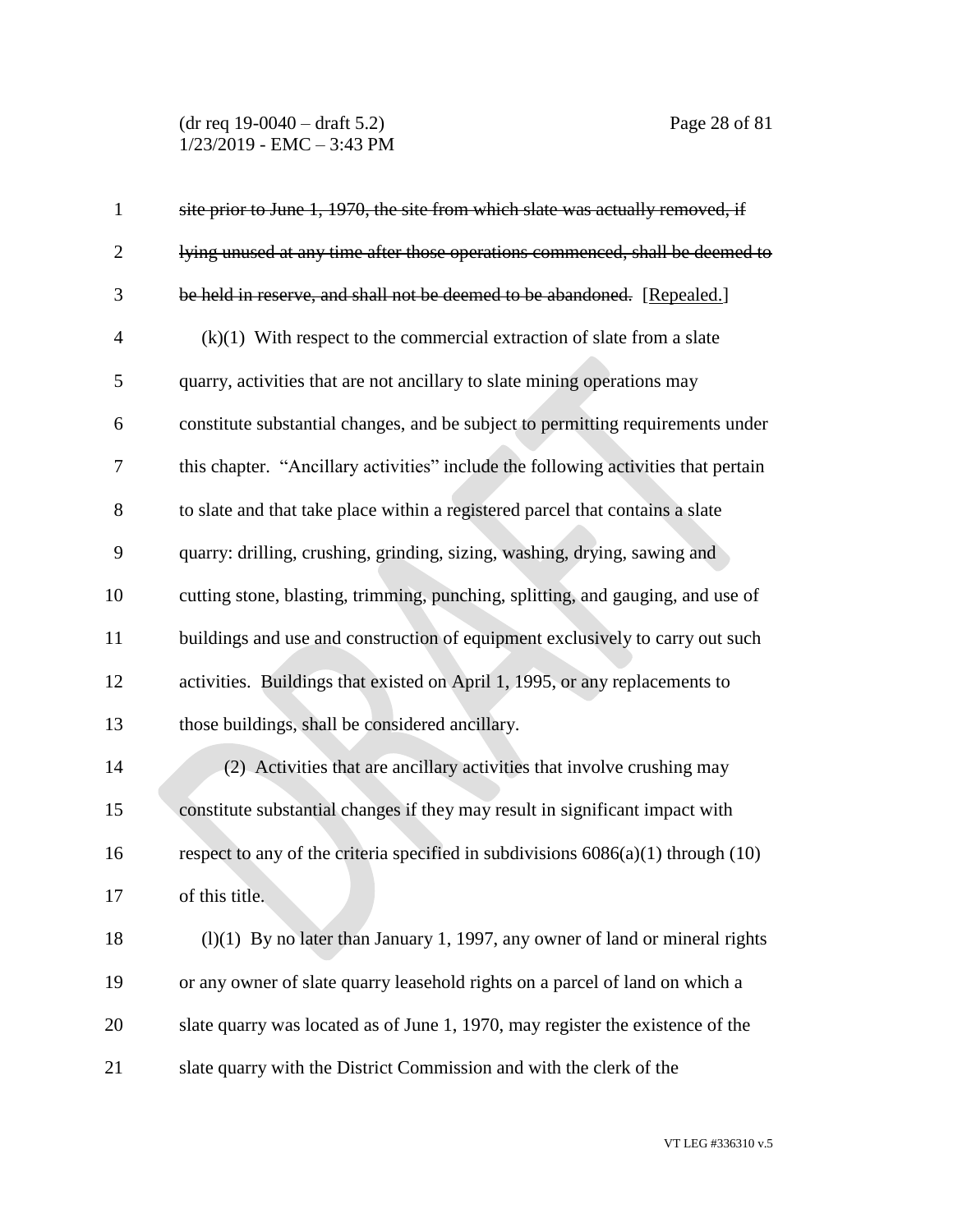# (dr req 19-0040 – draft 5.2) Page 29 of 81 1/23/2019 - EMC – 3:43 PM

| $\mathbf{1}$   | municipality in which the slate quarry is located, while also providing each           |
|----------------|----------------------------------------------------------------------------------------|
| $\overline{2}$ | with a map which indicates the boundaries of the parcel which contains the             |
| 3              | slate quarry.                                                                          |
| 4              | (2) Slate quarry registration shall state the name and address of the                  |
| 5              | owner of the land, mineral rights, or leasehold rights; whether that person            |
| 6              | holds mineral rights, or leasehold rights or is the owner in fee simple; the           |
| 7              | physical location of the same; the physical location and size of ancillary             |
| 8              | buildings; and the book and page of the recorded deed or other instrument by           |
| 9              | which the owner holds title to the land or rights.                                     |
| 10             | (3) Slate quarry registration documents shall be submitted to the District             |
| 11             | Commission together with a request, under the provisions of subsection                 |
| 12             | $6007(c)$ of this title, for a final determination regarding the applicability of this |
| 13             | chapter.                                                                               |
| 14             | (4) The final determination regarding a slate quarry registration under                |
| 15             | subsection $6007(c)$ of this title shall be recorded in the municipal land records     |
| 16             | at the expense of the registrant along with an accurate site plan of the parcel        |
| 17             | depicting the site specific information contained in the registration documents.       |
| 18             | The registrant must provide notice of the slate quarry's registration to the           |
| 19             | adjacent landowners.                                                                   |
| 20             | (5) With respect to a slate quarry located on a particular registered                  |
| 21             | parcel of land, ancillary activities on the parcel related to the extraction and       |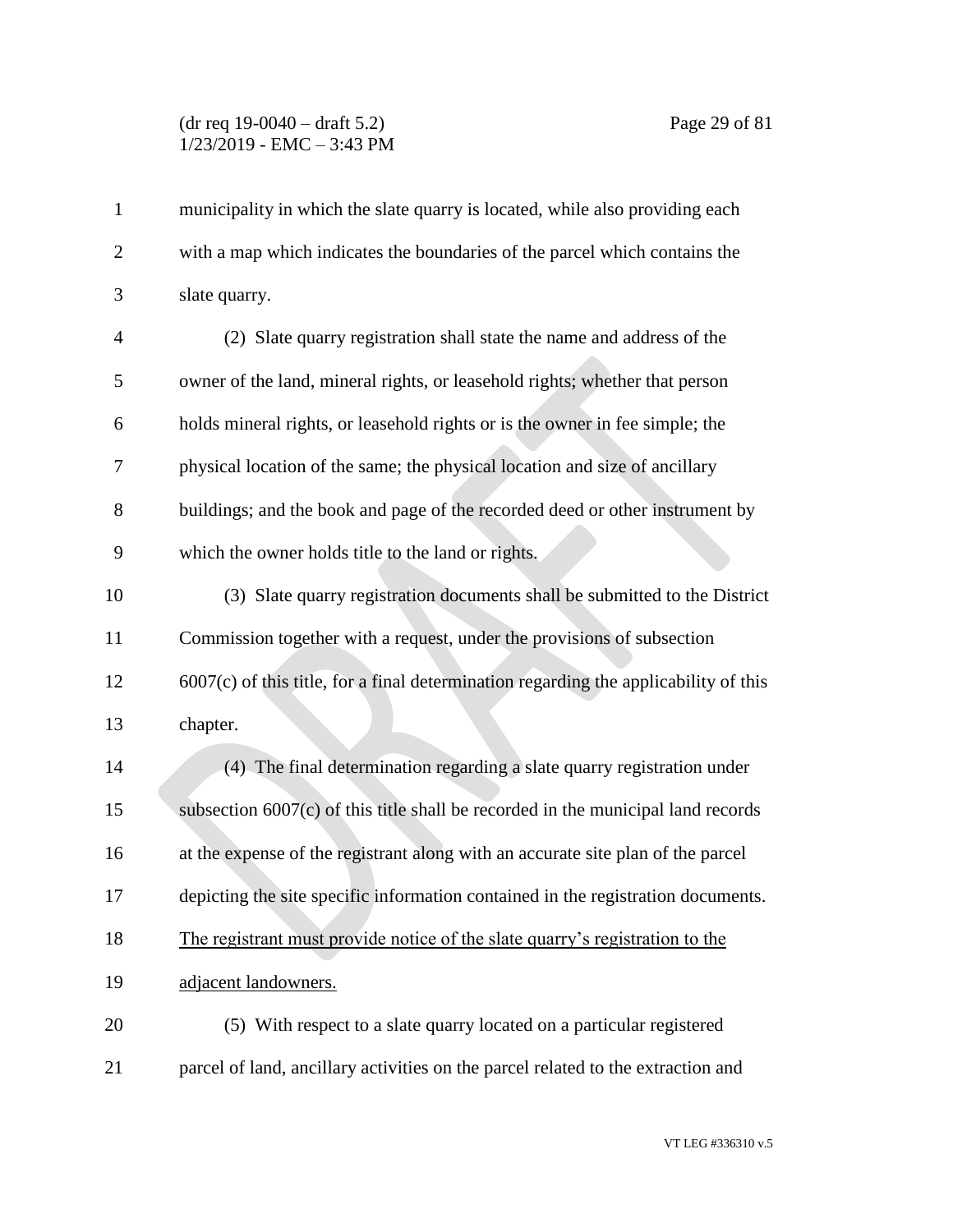### (dr req 19-0040 – draft 5.2) Page 30 of 81 1/23/2019 - EMC – 3:43 PM

| 1  | processing of slate into products that are primarily other than crushed stone     |
|----|-----------------------------------------------------------------------------------|
| 2  | products shall not be deemed to be substantial changes, as long as the activities |
| 3  | do not involve the creation of one or more new slate quarry holes that are not    |
| 4  | related to an existing slate quarry hole.                                         |
| 5  | (6) Registered slate quarries shall be added to the Agency of Natural             |
| 6  | Resources Natural Resource Atlas.                                                 |
| 7  | * * *                                                                             |
| 8  | § 6083a. ACT 250 FEES                                                             |
| 9  | * * *                                                                             |
| 10 | (e) A written request for an application fee refund shall be submitted to the     |
| 11 | District Commission to which the fee was paid within 90 days of the               |
| 12 | withdrawal of the application.                                                    |
| 13 | * * *                                                                             |
| 14 | (4) District Commission decisions regarding application fee refunds               |
| 15 | may be appealed to the Natural Resources Board in accordance with Board           |
| 16 | rules.                                                                            |
| 17 | * * *                                                                             |
| 18 | (g) A Commission or the Natural Resources Board may require any                   |
| 19 | permittee to file a certification of actual construction costs and may direct the |
| 20 | payment of a supplemental fee in the event that an application understated a      |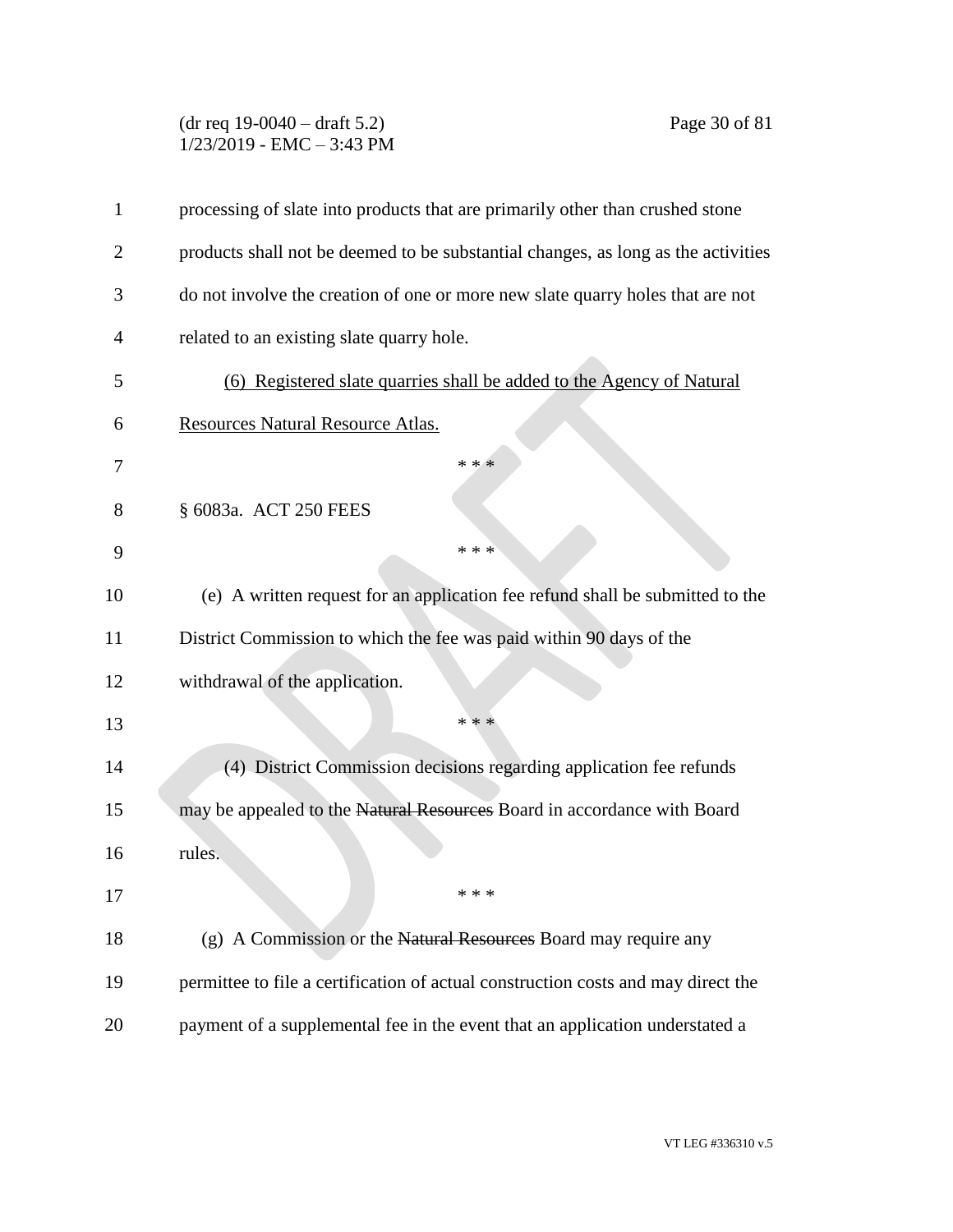#### (dr req 19-0040 – draft 5.2) Page 31 of 81 1/23/2019 - EMC – 3:43 PM

| $\mathbf{1}$   | project's construction costs. Failure to file a certification or to pay a         |
|----------------|-----------------------------------------------------------------------------------|
| $\overline{2}$ | supplemental fee shall be grounds for permit revocation.                          |
| 3              | * * *                                                                             |
| 4              | § 6085. HEARINGS; PARTY STATUS                                                    |
| 5              | * * *                                                                             |
| 6              | (e) The Natural Resources Board and any District Commission, acting               |
| 7              | through one or more duly authorized representatives at any prehearing             |
| 8              | conference or at any other times deemed appropriate by the Natural Resources      |
| 9              | Board or by the District Commission, shall promote expeditious, informal, and     |
| 10             | nonadversarial resolution of issues, require the timely exchange of information   |
| 11             | concerning the application, and encourage participants to settle differences.     |
| 12             | No District Commissioner who is participating as a decision maker decision        |
| 13             | maker in a particular case may act as a duly authorized representative for the    |
| 14             | purposes of this subsection. These efforts at dispute resolution shall not affect |
| 15             | the burden of proof on issues before a Commission or the Environmental            |
| 16             | Division Board, nor shall they affect the requirement that a permit may be        |
| 17             | issued only after the issuance of affirmative findings under the criteria         |
| 18             | established in section 6086 of this title.                                        |
| 19             | * * *                                                                             |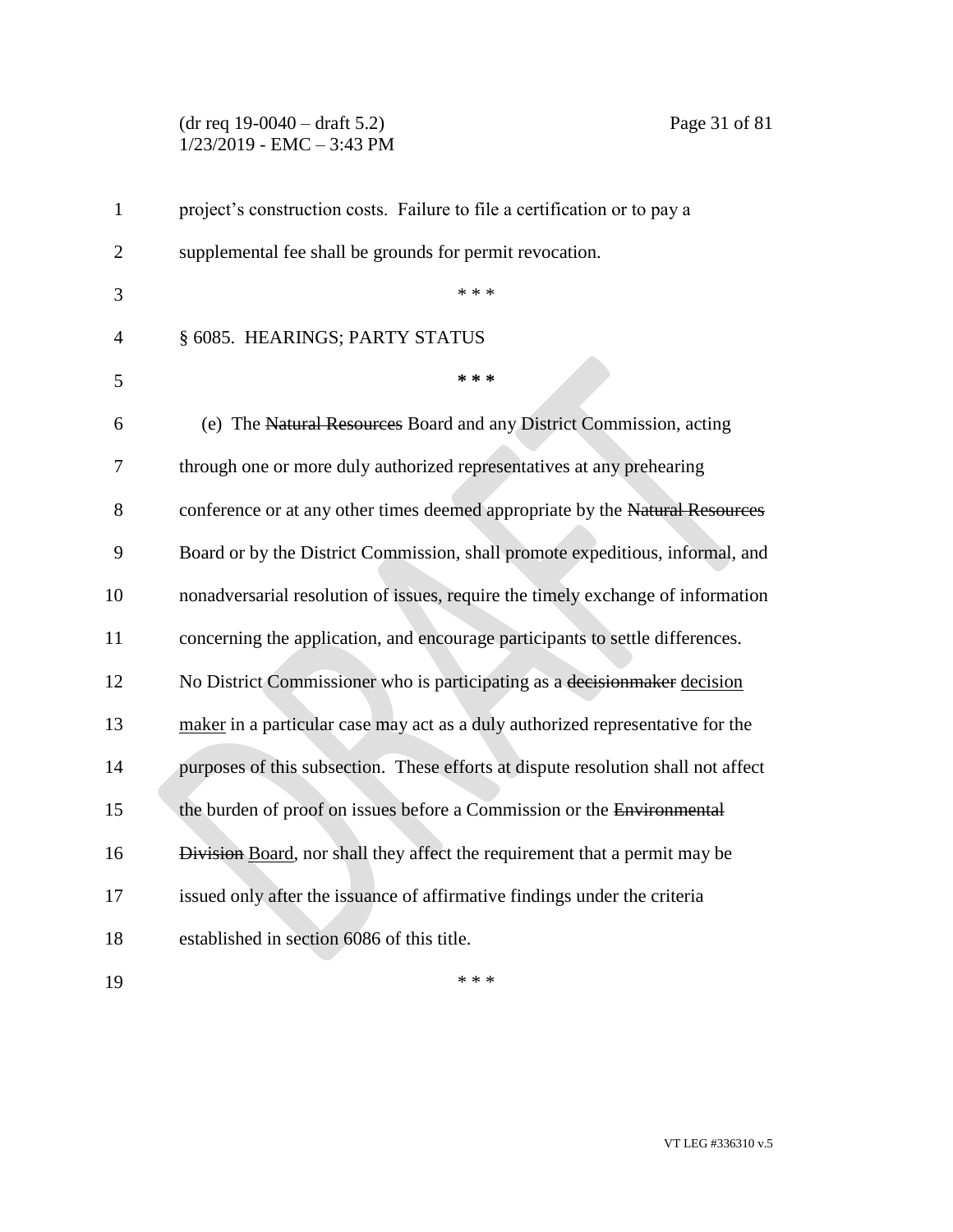(dr req 19-0040 – draft 5.2) Page 32 of 81 1/23/2019 - EMC – 3:43 PM

| $\mathbf{1}$   | § 6086. ISSUANCE OF PERMIT; CONDITIONS AND CRITERIA                               |
|----------------|-----------------------------------------------------------------------------------|
| $\overline{2}$ | (a) Criteria. Before granting a permit, the District Commission shall find        |
| 3              | that the subdivision or development:                                              |
| $\overline{4}$ | (1) Air pollution. Will not result in undue water or air pollution. In            |
| 5              | making this determination, the District Commission shall at least consider: the   |
| 6              | air contaminants and noise to be emitted by the development or subdivision, if    |
| 7              | any; the proximity of the emission source to residences, population centers,      |
| 8              | and other sensitive receptors; and emission dispersion characteristics at or near |
| 9              | the source.                                                                       |
| 10             | (A) Air contaminants. A permit will be granted whenever it is                     |
| 11             | demonstrated by the applicant that, in addition to all other applicable criteria, |
| 12             | the emission, if any, of air contaminants by the development or subdivision       |
| 13             | will meet any applicable requirement under the Clean Air Act, 42 U.S.C.           |
| 14             | chapter 85, and the air pollution control regulations of the Department of        |
| 15             | <b>Environmental Conservation.</b>                                                |
| 16             | (B) Greenhouse gas emissions; climate change. A permit will be                    |
| 17             | granted whenever it is demonstrated by the applicant that, in addition to all     |
| 18             | other applicable criteria:                                                        |
| 19             | (i) The construction, use, operation, and maintenance of the                      |
| 20             | development or subdivision will:                                                  |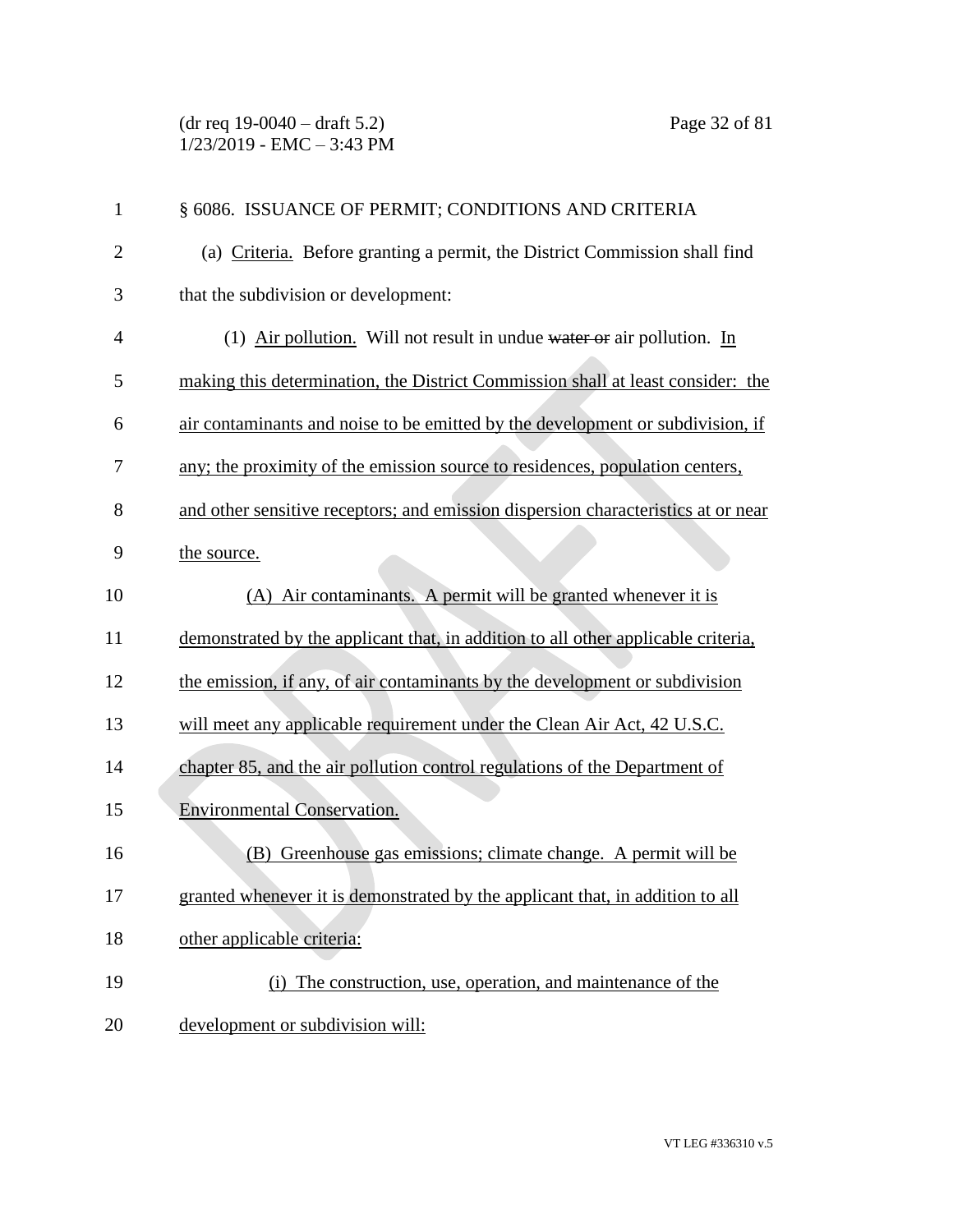# (dr req 19-0040 – draft 5.2) Page 33 of 81 1/23/2019 - EMC – 3:43 PM

| $\mathbf{1}$   | (I) avoid the emission of greenhouse gases, including                              |
|----------------|------------------------------------------------------------------------------------|
| $\overline{2}$ | greenhouse gases from the vehicular traffic to be generated by the development     |
| 3              | or subdivision;                                                                    |
| $\overline{4}$ | (II) if it is not feasible to avoid such emissions, will minimize                  |
| 5              | them; or                                                                           |
| 6              | (III) if it is not feasible to avoid or minimize such emissions,                   |
| 7              | will mitigate them in accordance with rules adopted by the Board. Any offsets      |
| 8              | used shall be third-party verified and enforceable by the applicant and its        |
| 9              | successors and assigns and by the State of Vermont. The rules shall be             |
| 10             | adopted in consultation with the Secretary of Natural Resources and shall          |
| 11             | comply with the greenhouse gas reduction goals of section 578 of this title.       |
| 12             | (ii) The development or subdivision will employ design and                         |
| 13             | materials that are sufficient to enable the improvements to be constructed,        |
| 14             | including buildings, roads, and other infrastructure, to withstand and adapt to    |
| 15             | the effects of climate change, including extreme temperature events,               |
| 16             | reasonably projected at the time of application.                                   |
| 17             | (2) Water pollution. Will not result in undue water pollution. In making           |
| 18             | this determination it the District Commission shall at least consider: the         |
| 19             | elevation of land above sea level; and in relation to the flood plains, the nature |
| 20             | of soils and subsoils and their ability to adequately support waste disposal; the  |
| 21             | slope of the land and its effect on effluents; the availability of streams for     |
|                |                                                                                    |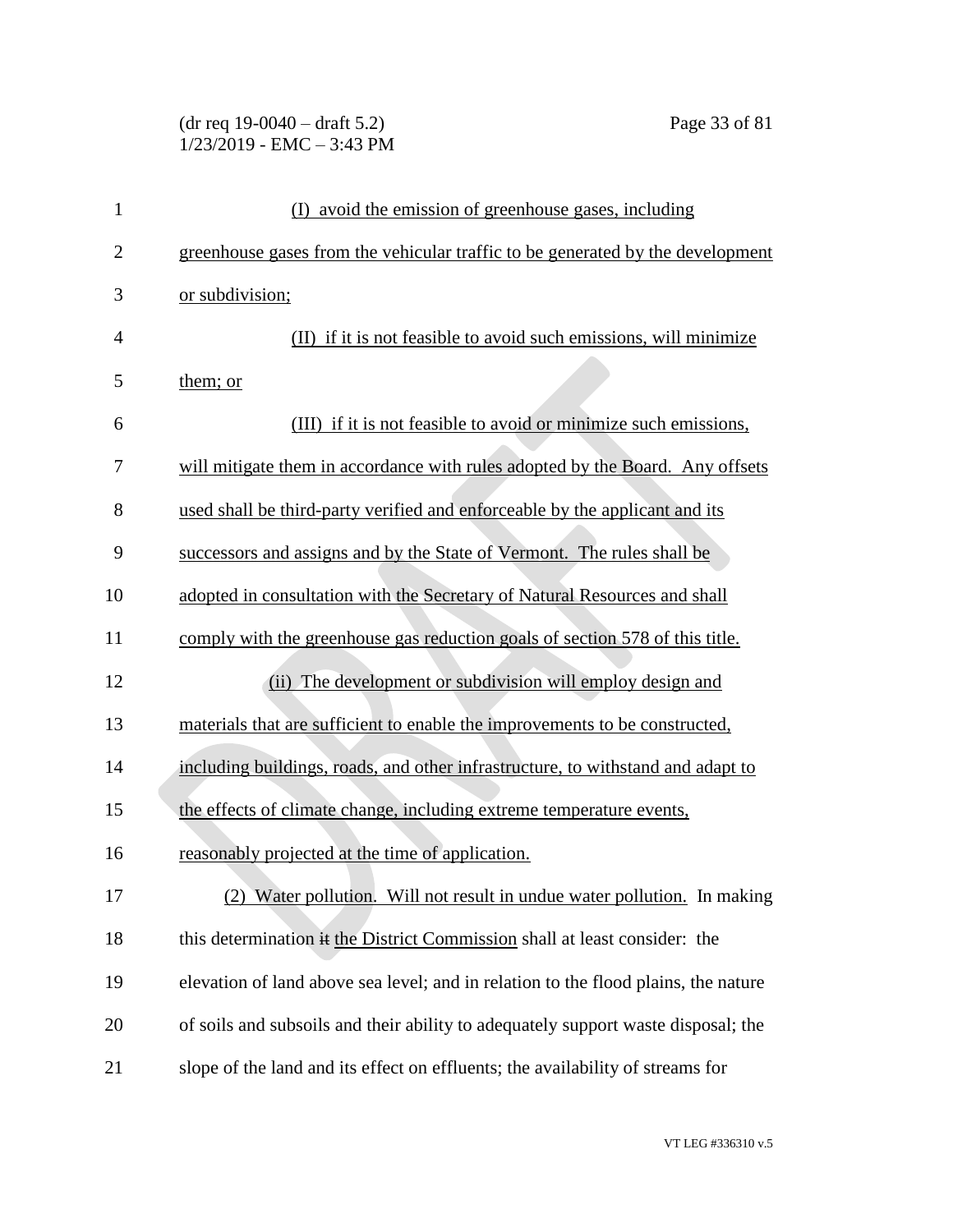(dr req 19-0040 – draft 5.2) Page 34 of 81 1/23/2019 - EMC – 3:43 PM

| 1              | disposal of effluents; and the applicable Health and Environmental                |
|----------------|-----------------------------------------------------------------------------------|
| $\overline{2}$ | Conservation Department regulations.                                              |
| 3              | (A) Headwaters. A permit will be granted whenever it is                           |
| 4              | demonstrated by the applicant that, in addition to all other applicable criteria, |
| 5              | the development or subdivision will meet any applicable Health and                |
| 6              | Environmental Conservation Department regulation regarding reduction of the       |
| 7              | quality of the ground or surface waters flowing through or upon lands which       |
| 8              | that are not devoted to intensive development, and which lands are:               |
| 9              | (i) headwaters of watersheds characterized by steep slopes and                    |
| 10             | shallow soils; or                                                                 |
| 11             | (ii) drainage areas of 20 square miles or less; or                                |
| 12             | (iii) above 1,500 feet elevation; or                                              |
| 13             | (iv) watersheds of public water supplies designated by the Agency                 |
| 14             | of Natural Resources; or                                                          |
| 15             | (v) areas supplying significant amounts of recharge waters to                     |
| 16             | aquifers.                                                                         |
| 17             | (B) Waste disposal. A permit will be granted whenever it is                       |
| 18             | demonstrated by the applicant that, in addition to all other applicable criteria, |
| 19             | the development or subdivision will meet any applicable Health and                |
| 20             | Environmental Conservation Department regulations regarding the disposal of       |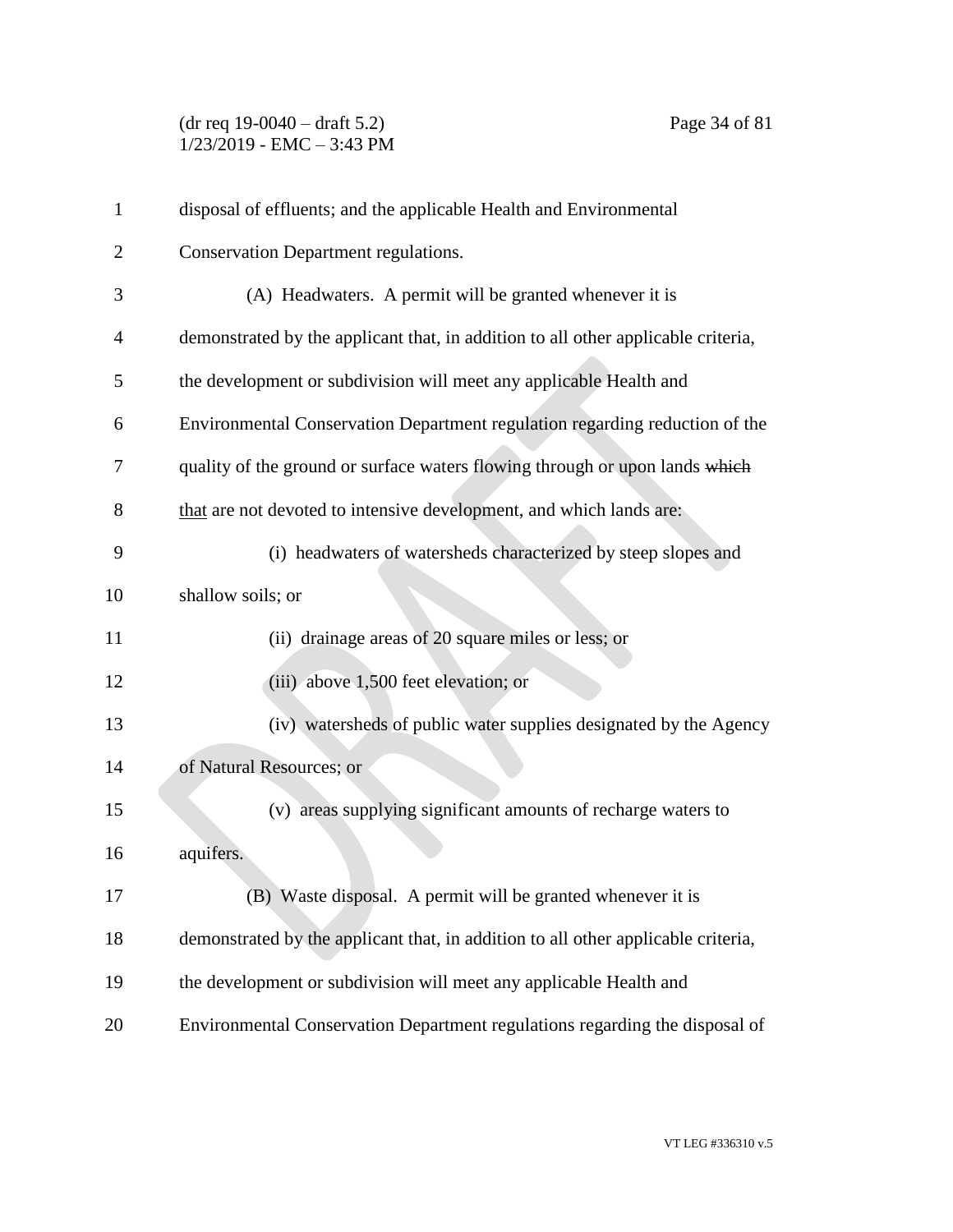(dr req 19-0040 – draft 5.2) Page 35 of 81 1/23/2019 - EMC – 3:43 PM

| $\mathbf{1}$   | wastes, and will not involve the injection of waste materials or any harmful or   |
|----------------|-----------------------------------------------------------------------------------|
| $\overline{2}$ | toxic substances into ground water or wells.                                      |
| 3              | (C) Water conservation. A permit will be granted whenever it is                   |
| $\overline{4}$ | demonstrated by the applicant that, in addition to all other applicable criteria, |
| 5              | the design has considered water conservation, incorporates multiple use or        |
| 6              | recycling where technically and economically practical, utilizes the best         |
| 7              | available technology for such applications, and provides for continued efficient  |
| 8              | operation of these systems.                                                       |
| 9              | (D) Floodways Flood hazard areas; river corridors. A permit will be               |
| 10             | granted whenever it is demonstrated by the applicant that, in addition to all     |
| 11             | other applicable criteria:                                                        |
| 12             | $\overrightarrow{(i)}$ the development or subdivision of lands within a floodway  |
| 13             | flood hazard area or river corridor will not restrict or divert the flow of flood |
| 14             | waters, cause or contribute to fluvial erosion, and endanger the health, safety,  |
| 15             | and welfare of the public or of riparian owners during flooding; and              |
| 16             | (ii) the development or subdivision of lands within a floodway                    |
| 17             | fringe will not significantly increase the peak discharge of the river or stream  |
| 18             | within or downstream from the area of development and endanger the health,        |
| 19             | safety, or welfare of the public or riparian owners during flooding.              |
| 20             | (E) Streams. A permit will be granted whenever it is demonstrated                 |
| 21             | by the applicant that, in addition to all other applicable criteria, the          |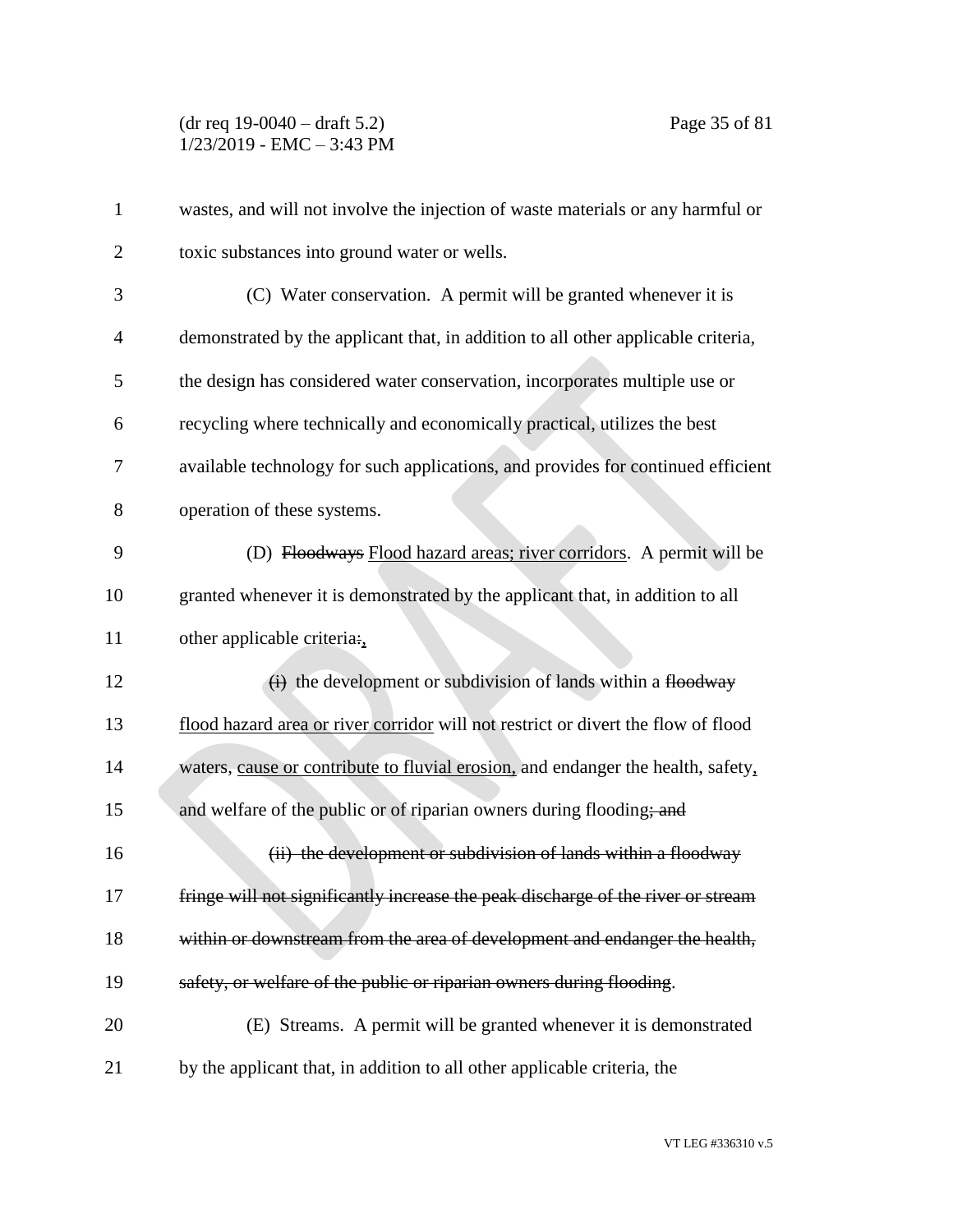## (dr req 19-0040 – draft 5.2) Page 36 of 81 1/23/2019 - EMC – 3:43 PM

| $\mathbf{1}$   | development or subdivision of lands on or adjacent to the banks of a stream       |
|----------------|-----------------------------------------------------------------------------------|
| $\overline{2}$ | will, whenever feasible, maintain the natural condition of the stream, and will   |
| 3              | not endanger the health, safety, or welfare of the public or of adjoining         |
| $\overline{4}$ | landowners.                                                                       |
| 5              | (F) Shorelines. A permit will be granted whenever it is demonstrated              |
| 6              | by the applicant that, in addition to all other criteria, the development or      |
| 7              | subdivision of shorelines must of necessity be located on a shoreline in order to |
| 8              | fulfill the purpose of the development or subdivision, and the development or     |
| 9              | subdivision will, insofar as possible and reasonable in light of its purpose:     |
| 10             | (i) retain the shoreline and the waters in their natural condition;               |
| 11             | (ii) allow continued access to the waters and the recreational                    |
| 12             | opportunities provided by the waters;                                             |
| 13             | (iii) retain or provide vegetation which that screen the                          |
| 14             | development or subdivision from the waters; and                                   |
| 15             | (iv) stabilize the bank from erosion, as necessary, with vegetation               |
| 16             | cover.                                                                            |
| 17             | G) Wetlands. A permit will be granted whenever it is demonstrated                 |
| 18             | by the applicant, in addition to other criteria, that the development or          |
| 19             | subdivision will not violate the rules of the Secretary of Natural Resources, as  |
| 20             | adopted under chapter 37 of this title, relating to significant wetlands.         |
| 21             | $(2)(3)$ Water supply.                                                            |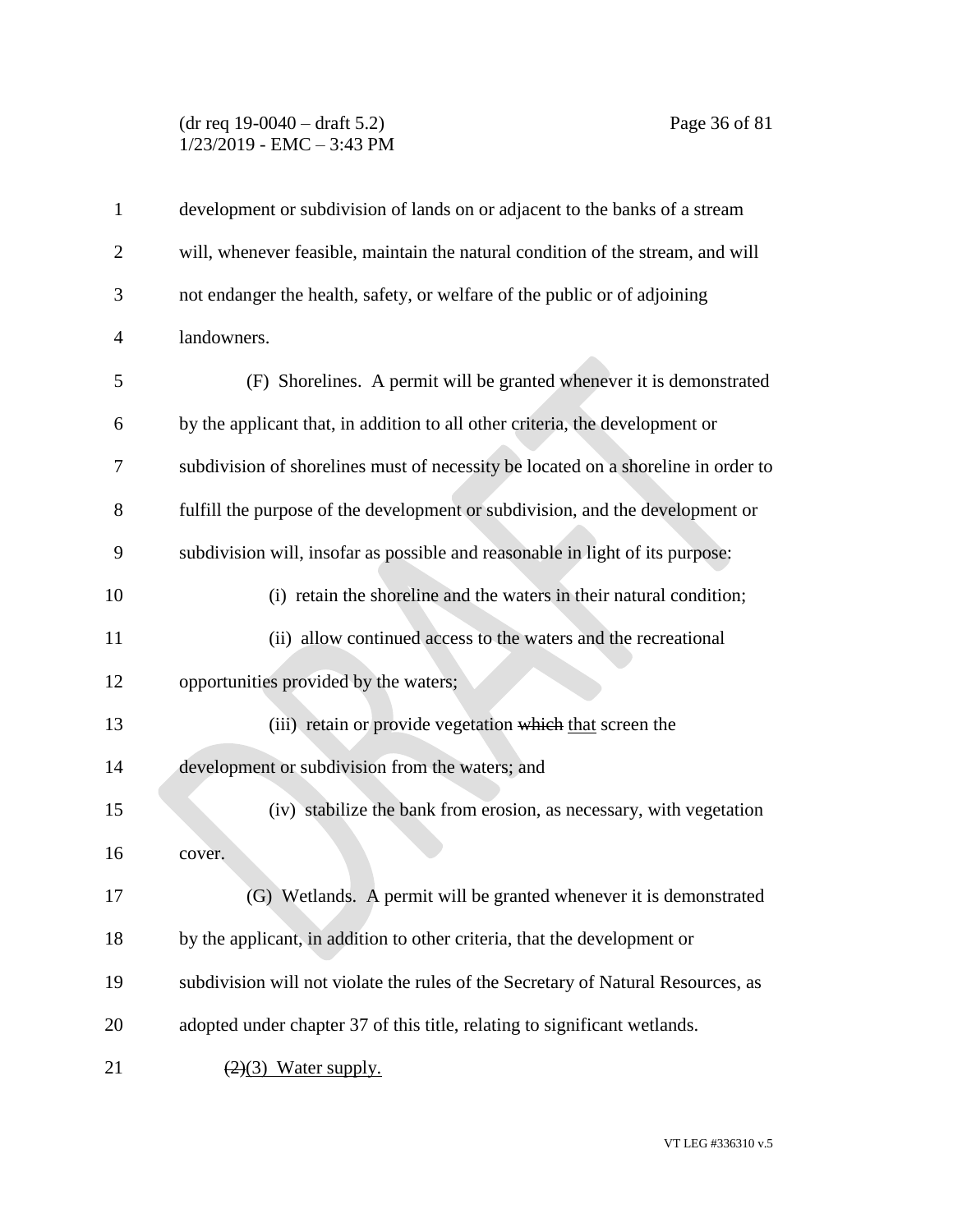# (dr req 19-0040 – draft 5.2) Page 37 of 81  $1/23/2019$  - EMC - 3:43 PM

| foreseeable needs of the subdivision or development.<br>$\overline{2}$<br>3<br>supply, if one is to be utilized.<br>4<br>5<br>* * *<br>(5)(A) Transportation. Will not cause unreasonable congestion or<br>6<br>7<br>8<br>9<br>other means of transportation existing or proposed.<br>(B) As appropriate, will Will incorporate transportation demand<br>10<br>11<br>12<br>13<br>14<br>15<br>16<br>17<br>* * *<br>18<br>19<br>20<br>21<br>historic sites, or rare and irreplaceable natural areas. | $\mathbf{1}$ | $(A)$ Does have sufficient water available for the reasonably                     |
|----------------------------------------------------------------------------------------------------------------------------------------------------------------------------------------------------------------------------------------------------------------------------------------------------------------------------------------------------------------------------------------------------------------------------------------------------------------------------------------------------|--------------|-----------------------------------------------------------------------------------|
|                                                                                                                                                                                                                                                                                                                                                                                                                                                                                                    |              |                                                                                   |
|                                                                                                                                                                                                                                                                                                                                                                                                                                                                                                    |              | $\overline{(3)(B)}$ Will not cause an unreasonable burden on an existing water    |
|                                                                                                                                                                                                                                                                                                                                                                                                                                                                                                    |              |                                                                                   |
|                                                                                                                                                                                                                                                                                                                                                                                                                                                                                                    |              |                                                                                   |
|                                                                                                                                                                                                                                                                                                                                                                                                                                                                                                    |              |                                                                                   |
|                                                                                                                                                                                                                                                                                                                                                                                                                                                                                                    |              | unsafe conditions with respect to use of the highways,; waterways,; railways,;    |
|                                                                                                                                                                                                                                                                                                                                                                                                                                                                                                    |              | airports and airways,; bicycle, pedestrian, and other transit infrastructure; and |
|                                                                                                                                                                                                                                                                                                                                                                                                                                                                                                    |              |                                                                                   |
|                                                                                                                                                                                                                                                                                                                                                                                                                                                                                                    |              |                                                                                   |
|                                                                                                                                                                                                                                                                                                                                                                                                                                                                                                    |              | management strategies and provide safe access and connections to adjacent         |
|                                                                                                                                                                                                                                                                                                                                                                                                                                                                                                    |              | lands and facilities and to existing and planned pedestrian, bicycle, and transit |
|                                                                                                                                                                                                                                                                                                                                                                                                                                                                                                    |              | networks and services. In determining appropriateness under this subdivision      |
|                                                                                                                                                                                                                                                                                                                                                                                                                                                                                                    |              | (B) However, the District Commission shall consider whether may decline to        |
|                                                                                                                                                                                                                                                                                                                                                                                                                                                                                                    |              | require such a strategy, access, or connection constitutes a measure if it finds  |
|                                                                                                                                                                                                                                                                                                                                                                                                                                                                                                    |              | that a reasonable person would take not undertake the measure given the type,     |
|                                                                                                                                                                                                                                                                                                                                                                                                                                                                                                    |              | scale, and transportation impacts of the proposed development or subdivision.     |
|                                                                                                                                                                                                                                                                                                                                                                                                                                                                                                    |              |                                                                                   |
|                                                                                                                                                                                                                                                                                                                                                                                                                                                                                                    |              | (8) Ecosystem protection; scenic beauty; historic sites. Will not have an         |
|                                                                                                                                                                                                                                                                                                                                                                                                                                                                                                    |              | undue adverse effect on the scenic or natural beauty of the area, aesthetics,     |
|                                                                                                                                                                                                                                                                                                                                                                                                                                                                                                    |              |                                                                                   |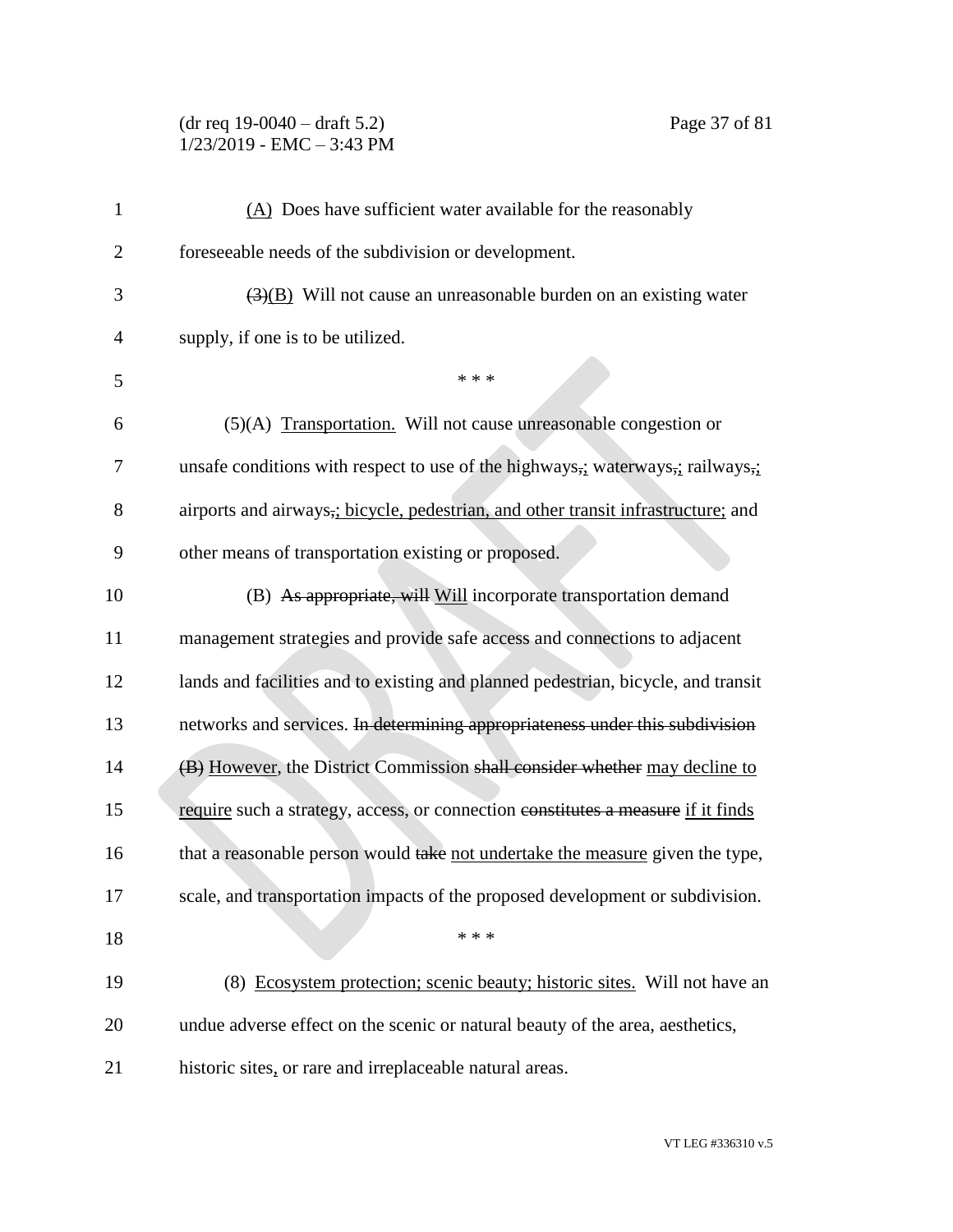### (dr req 19-0040 – draft 5.2) Page 38 of 81 1/23/2019 - EMC – 3:43 PM

| 1              | (A) Necessary wildlife habitat and endangered species. A permit will              |
|----------------|-----------------------------------------------------------------------------------|
| $\overline{2}$ | not be granted if unless it is demonstrated by any party opposing the applicant   |
| 3              | that a development or subdivision will not destroy or significantly imperil       |
| 4              | necessary wildlife habitat or any endangered species; and or, if such             |
| 5              | destruction or imperilment will occur:                                            |
| 6              | (i) the economic, social, cultural, recreational, or other benefit to             |
| 7              | the public from the development or subdivision will not outweigh the              |
| 8              | economic, environmental, or recreational loss to the public from the              |
| 9              | destruction or imperilment of the habitat or species; or                          |
| 10             | (ii) all feasible and reasonable means of preventing or lessening                 |
| 11             | the destruction, diminution, or imperilment of the habitat or species have not    |
| 12             | been or will not continue to be applied; or                                       |
| 13             | (iii) a reasonably acceptable alternative site is not owned or                    |
| 14             | controlled by the applicant which that would allow the development or             |
| 15             | subdivision to fulfill its intended purpose.                                      |
| 16             | (B) Forest blocks.                                                                |
| 17             | (i) A permit will not be granted for a development or subdivision                 |
| 18             | within or partially within a forest block unless the applicant demonstrates that: |
| 19             | (I) the development or subdivision will avoid fragmentation of                    |
| 20             | the forest block through the design of the project or the location of project     |
| 21             | improvements, or both;                                                            |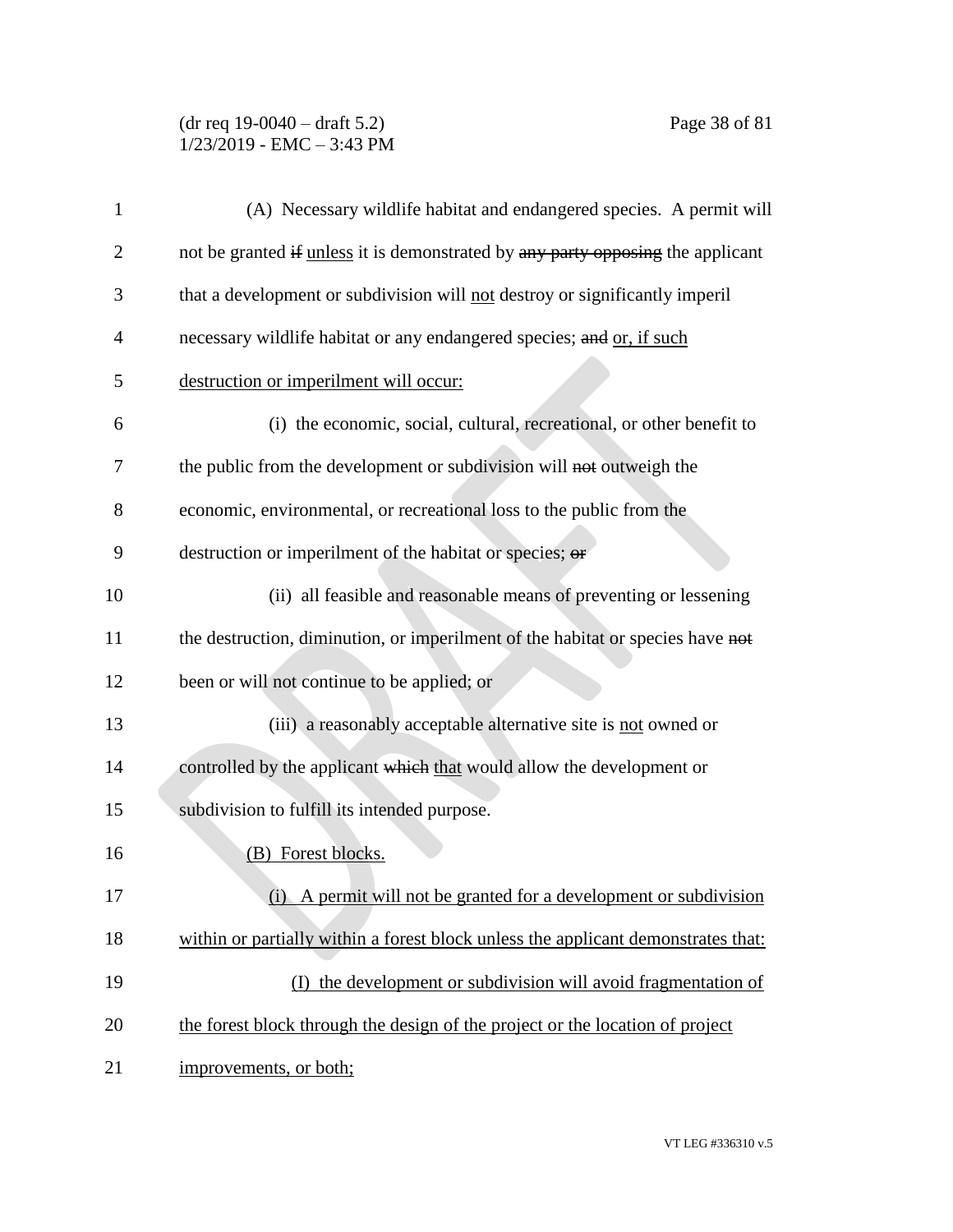# (dr req 19-0040 – draft 5.2) Page 39 of 81 1/23/2019 - EMC – 3:43 PM

| $\mathbf{1}$   | (II) it is not feasible to avoid fragmentation of the forest block              |
|----------------|---------------------------------------------------------------------------------|
| $\overline{2}$ | and the design of the development or subdivision minimizes fragmentation of     |
| 3              | the forest block; or                                                            |
| 4              | (III) it is not feasible to avoid or minimize fragmentation of the              |
| 5              | forest block and the applicant will mitigate the fragmentation in accordance    |
| 6              | with section 6094 of this title.                                                |
| 7              | (ii) Methods for avoiding or minimizing the fragmentation of a                  |
| 8              | forest block may include:                                                       |
| 9              | (I) Locating buildings and other improvements and operating                     |
| 10             | the project in a manner that avoids or minimizes incursion into and disturbance |
| 11             | of the forest block, including clustering of buildings and associated           |
| 12             | improvements.                                                                   |
| 13             | (II) Designing roads, driveways, and utilities that serve the                   |
| 14             | development or subdivision to avoid or minimize fragmentation of the forest     |
| 15             | block. Such design may be accomplished by following or sharing existing         |
| 16             | features on the land such as roads, tree lines, stonewalls, and fence lines.    |
| 17             | (C) Connecting habitat.                                                         |
| 18             | (i) A permit will not be granted for a development or subdivision               |
| 19             | unless the applicant demonstrates that:                                         |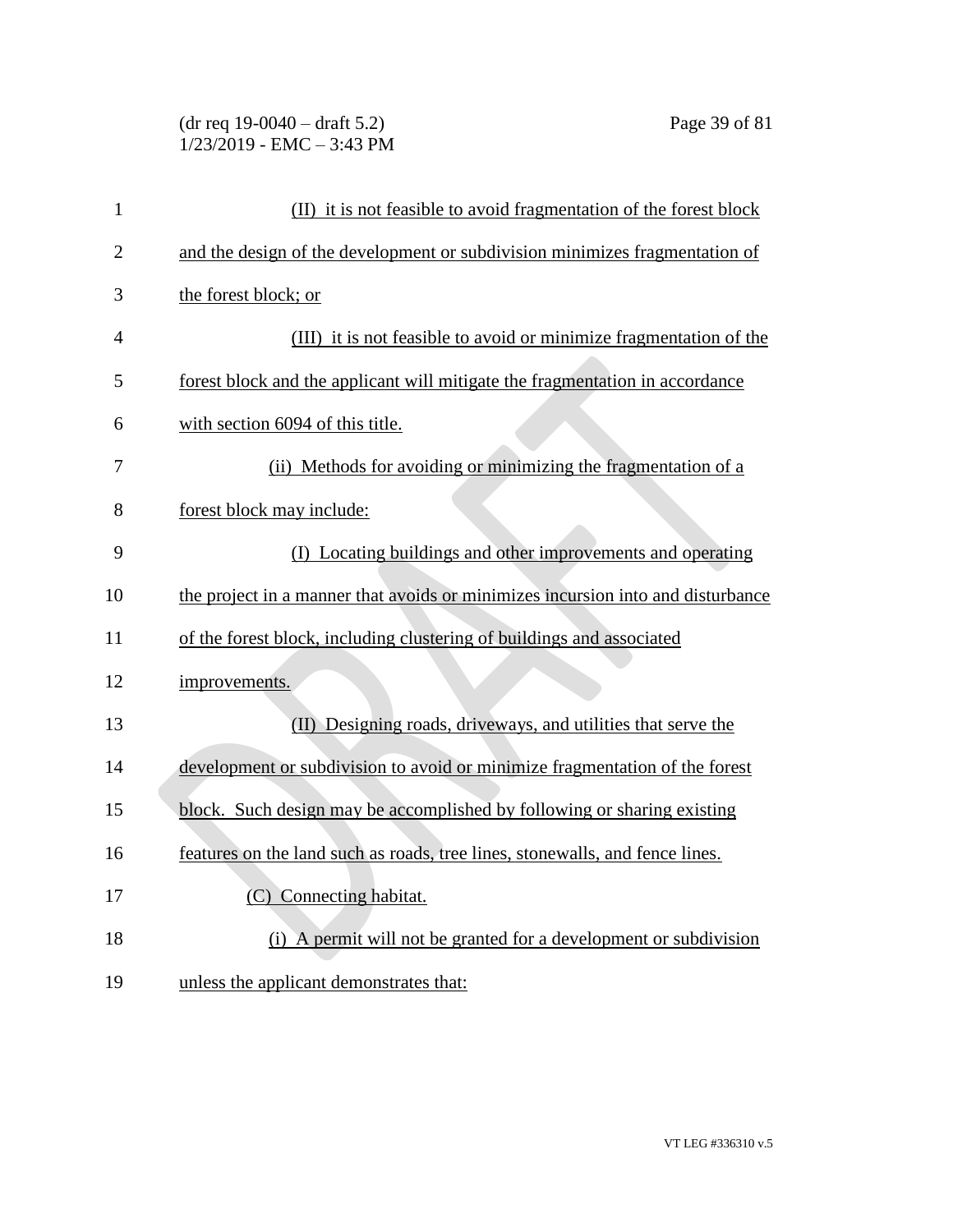#### (dr req 19-0040 – draft 5.2) Page 40 of 81 1/23/2019 - EMC – 3:43 PM

| 1              | (I) the development or subdivision will avoid fragmentation of                    |
|----------------|-----------------------------------------------------------------------------------|
| $\overline{2}$ | a connecting habitat through the design of the project or the location of project |
| 3              | improvements, or both;                                                            |
| 4              | (II) it is not feasible to avoid fragmentation of the connecting                  |
| 5              | habitat and the design of the development or subdivision minimizes                |
| 6              | fragmentation of the connector; or                                                |
| 7              | (III) it is not feasible to avoid or minimize fragmentation of the                |
| 8              | connecting habitat and the applicant will mitigate the fragmentation in           |
| 9              | accordance with section 6094 of this title.                                       |
| 10             | (ii) Methods for avoiding or minimizing the fragmentation of a                    |
| 11             | connecting habitat may include:                                                   |
| 12             | locating buildings and other improvements at the farthest                         |
| 13             | feasible location from the center of the connector;                               |
| 14             | (II) designing the location of buildings and other improvements                   |
| 15             | to leave the greatest contiguous portion of the area undisturbed in order to      |
| 16             | facilitate wildlife travel through the connector; or                              |
| 17             | (III) when there is no feasible site for construction of buildings                |
| 18             | and other improvements outside the connector, designing the buildings and         |
| 19             | improvements to facilitate the continued viability of the connector for use by    |
| 20             | wildlife.                                                                         |
| 21             | * * *                                                                             |

VT LEG #336310 v.5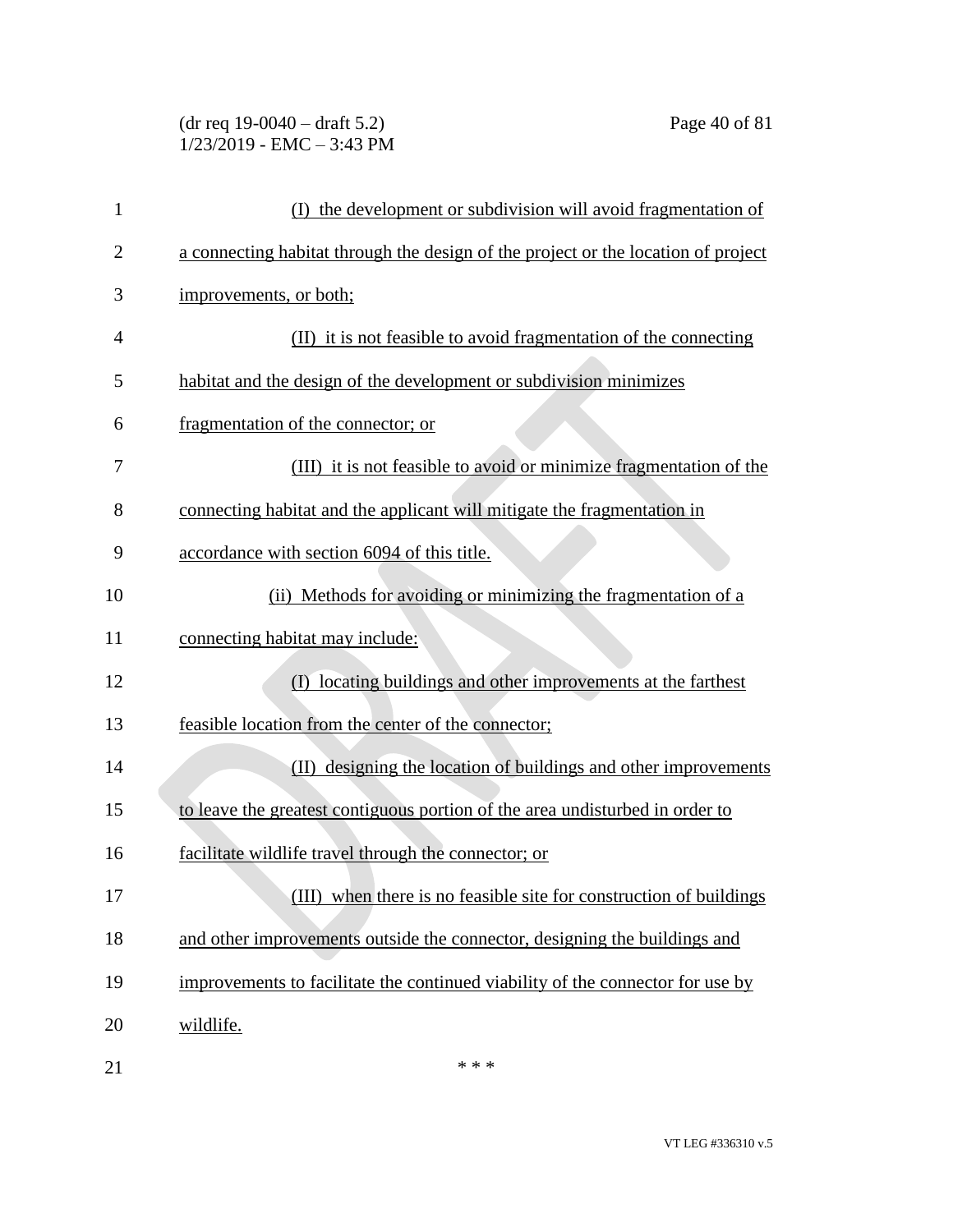# (dr req 19-0040 – draft 5.2) Page 41 of 81  $1/23/2019$  - EMC - 3:43 PM

| 1              | (9) Capability and development plan. Is in conformance with a duly                 |
|----------------|------------------------------------------------------------------------------------|
| $\overline{2}$ | adopted capability and development plan, and land use plan when adopted.           |
| 3              | However, the legislative findings of subdivisions $7(a)(1)$ through (19) of Act    |
| 4              | 85 of 1973 shall not be used as criteria in the consideration of applications by a |
| 5              | District Commission.                                                               |
| 6              | * * *                                                                              |
| 7              | (F) Energy conservation and efficiency. A permit will be granted                   |
| 8              | when it has been demonstrated by the applicant that, in addition to all other      |
| 9              | applicable criteria, the planning and design of the subdivision or development     |
| 10             | reflect the principles of energy conservation and energy efficiency, including     |
| 11             | reduction of greenhouse gas emissions from the use of energy, and incorporate      |
| 12             | the best available technology for efficient use or recovery of energy. An          |
| 13             | applicant seeking an affirmative finding under this criterion shall provide        |
| 14             | evidence that the subdivision or development complies with the applicable          |
| 15             | building energy standards and stretch codes under 30 V.S.A. § 51 or 53.            |
| 16             | * * *                                                                              |
| 17             | (I) Interchange areas. A permit will be granted for a development or               |
| 18             | subdivision within an interchange area when it is demonstrated that, in addition   |
| 19             | to all other applicable criteria, the development or subdivision complies with     |
| 20             | the Vermont Interstate Interchange Planning and Design Guidelines applicable       |
| 21             | to the category of land use as identified for that area in the regional plan. As   |

VT LEG #336310 v.5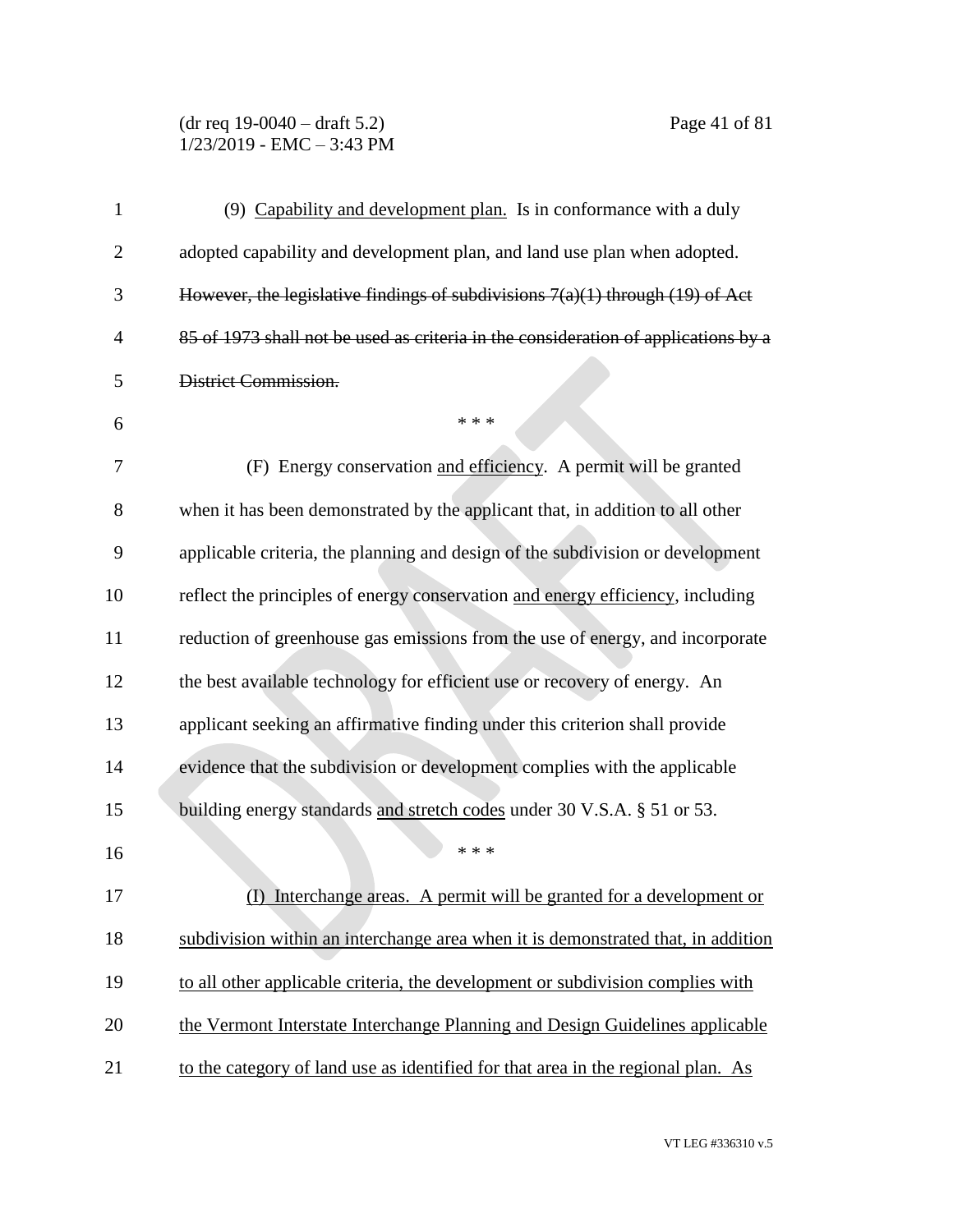(dr req 19-0040 – draft 5.2) Page 42 of 81  $1/23/2019$  - EMC - 3:43 PM

| $\mathbf{1}$   | used in this subdivision (I), "Vermont Interstate Interchange Planning and           |
|----------------|--------------------------------------------------------------------------------------|
| $\overline{2}$ | Design Guidelines" refers to the guidelines by that name published by the            |
| 3              | Agency of Commerce and Community Development in 2004 or such update to               |
| $\overline{4}$ | those guidelines as the Commissioner of Housing and Community                        |
| 5              | Development may subsequently publish, provided that the update is at least as        |
| 6              | protective of existing settlements, scenic beauty and aesthetics, farmland, and      |
| 7              | natural resources as the 2004 guidelines.                                            |
| 8              | * * *                                                                                |
| 9              | (K) Development affecting public investments. A permit will be                       |
| 10             | granted for the development or subdivision of lands adjacent to governmental         |
| 11             | and public utility facilities, services, and lands, including highways, airports,    |
| 12             | waste disposal facilities, office and maintenance buildings, fire and police         |
| 13             | stations, universities, schools, hospitals, prisons, jails, electric generating and  |
| 14             | transmission facilities, oil and gas pipe lines, parks, hiking trails and forest and |
| 15             | game lands, lands conserved under chapter 155 of this title, and facilities or       |
| 16             | lands receiving benefits through the Vermont Housing and Conservation Board          |
| 17             | under chapter 15 of this title, the State Designation Program under 24 V.S.A.        |
| 18             | chapter 76A, or the Vermont Downtown and Village Center Tax Credit                   |
| 19             | Program under 32 V.S.A. chapter 151, subchapter 11J, when it is demonstrated         |
| 20             | that, in addition to all other applicable criteria, the development or subdivision   |
| 21             | will not unnecessarily or unreasonably endanger the public or quasi-public           |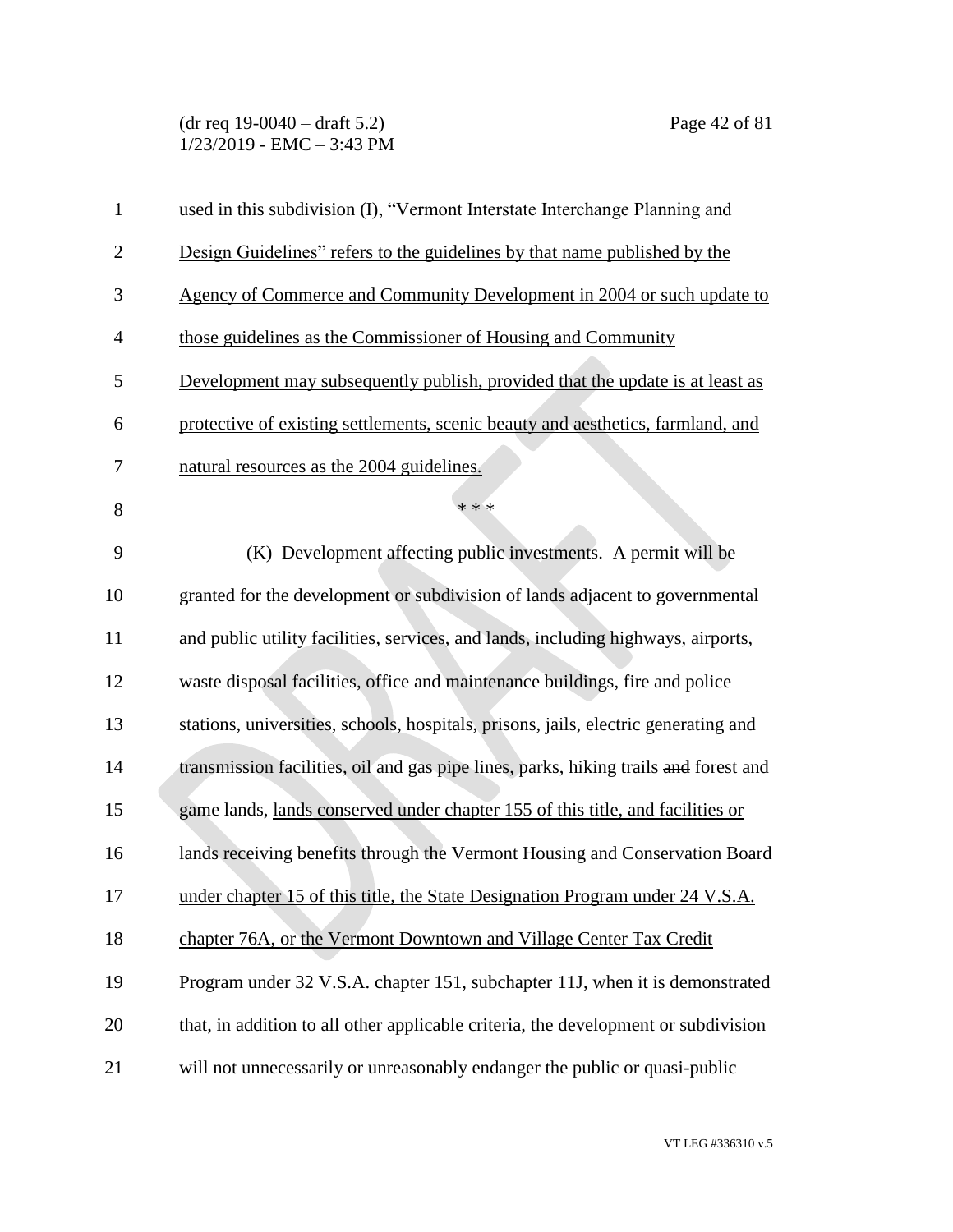#### (dr req 19-0040 – draft 5.2) Page 43 of 81 1/23/2019 - EMC – 3:43 PM

| $\mathbf{1}$   | investment in the facility, service, or lands, or materially jeopardize or interfere       |
|----------------|--------------------------------------------------------------------------------------------|
| $\overline{c}$ | with the function, efficiency, or safety of, or the public's use or enjoyment of           |
| 3              | or access to the facility, service, or lands.                                              |
| $\overline{4}$ | * * *                                                                                      |
| 5              | (10) Local and regional plans. Is in conformance with any duly adopted                     |
| 6              | local <del>or</del> plan that has been approved under 24 V.S.A. § 4350, regional plan that |
| 7              | has been approved by the Board under 24 V.S.A. § 4348, or capital program                  |
| 8              | under 24 V.S.A. chapter 117 § 4430. In making this finding, if:                            |
| 9              | (A) A District Commission shall require conformance with the future                        |
| 10             | land use maps contained in the local and regional plans and with the written               |
| 11             | provisions of those plans.                                                                 |
| 12             | (B) A District Commission shall decline to apply a provision of a                          |
| 13             | local or regional plan only if the Commission is persuaded that the provision              |
| 14             | does not afford a person of ordinary intelligence with a reasonable opportunity            |
| 15             | to understand what the provision directs, requires, or proscribes.                         |
| 16             | (C) If the District Commission finds applicable provisions of the                          |
| 17             | town plan to be ambiguous, the District Commission, for interpretive purposes,             |
| 18             | shall consider bylaws, but only to the extent that they implement and are                  |
| 19             | consistent with those provisions, and need not consider any other evidence.                |
| 20             | * * *                                                                                      |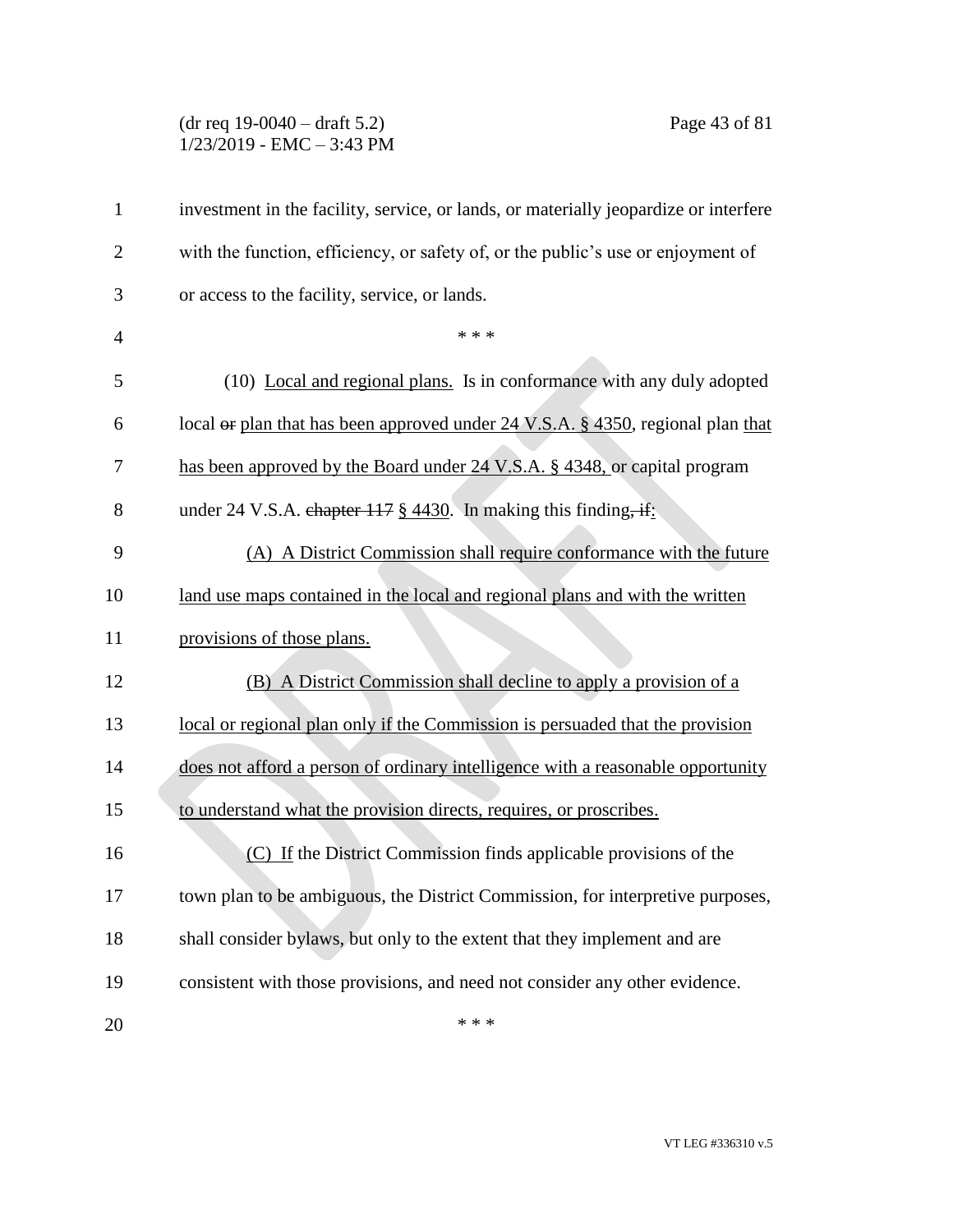#### (dr req 19-0040 – draft 5.2) Page 44 of 81  $1/23/2019$  - EMC - 3:43 PM

| $\mathbf{1}$   | (c) Conditions. A permit may contain such requirements and conditions as              |
|----------------|---------------------------------------------------------------------------------------|
| $\overline{2}$ | are allowable proper exercise of the police power and which are appropriate           |
| 3              | within the respect to subdivisions $(a)(1)$ through $(10)$ of this section, including |
| $\overline{4}$ | those set forth in 24 V.S.A. §§ 4414(4), 4424(a)(2), 4414(1)(D)(i), 4463(b),          |
| 5              | and 4464, the dedication of lands for public use, and the filing of bonds to          |
| 6              | insure ensure compliance. The requirements and conditions incorporated from           |
| 7              | Title 24 may be applied whether or not a local plan has been adopted. General         |
| 8              | requirements and conditions may be established by rule of the Natural                 |
| 9              | Resources Board.                                                                      |
| 10             | (d) Other permits and approvals; presumptions. The Natural Resources                  |
| 11             | Board may by rule allow the acceptance of a permit or permits or approval of          |
| 12             | any State agency with respect to subdivisions $(a)(1)$ through $(5)$ of this section  |
| 13             | or a permit or permits of a specified municipal government with respect to            |
| 14             | subdivisions (a)(1) through (7) and (9) and (10) of this section, or a                |
| 15             | combination of such permits or approvals, in lieu of evidence by the applicant.       |
| 16             | A District Commission, in accordance with rules adopted by the Board, shall           |
| 17             | accept determinations issued by a development review board under the                  |
| 18             | provisions of 24 V.S.A. § 4420, with respect to local Act 250 review of               |
| 19             | municipal impacts. The acceptance of such approval, positive determinations,          |
| 20             | permit, or permits shall create a presumption that the application is not             |
| 21             | detrimental to the public health and welfare with respect to the specific             |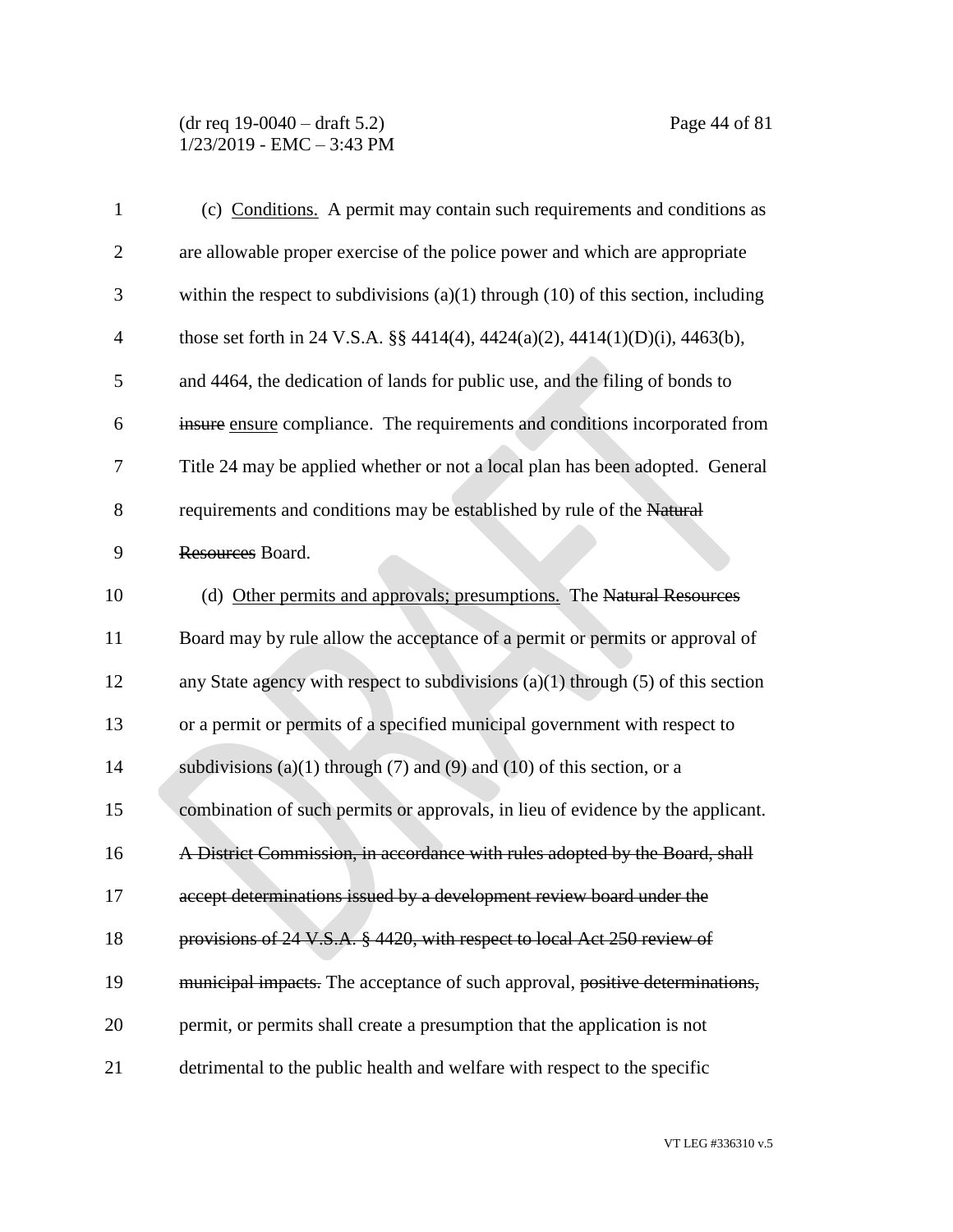(dr req 19-0040 – draft 5.2) Page 45 of 81 1/23/2019 - EMC – 3:43 PM

| $\mathbf{1}$   | requirement for which it is accepted. In the case of approvals and permits         |
|----------------|------------------------------------------------------------------------------------|
| $\overline{2}$ | issued by the Agency of Natural Resources, technical determinations of the         |
| 3              | Agency shall be accorded substantial deference by the Commissions. The             |
| $\overline{4}$ | acceptance of negative determinations issued by a development review board         |
| 5              | under the provisions of 24 V.S.A. § 4420, with respect to local Act 250 review     |
| 6              | of municipal impacts shall create a presumption that the application is            |
| 7              | detrimental to the public health and welfare with respect to the specific          |
| 8              | requirement for which it is accepted. Any determinations, positive or negative,    |
| 9              | under the provisions of 24 V.S.A. § 4420 shall create presumptions only to the     |
| 10             | extent that the impacts under the criteria are limited to the municipality issuing |
| 11             | the decision. Such a rule may be revoked or amended pursuant to the                |
| 12             | procedures set forth in 3-V.S.A, chapter 25, the Vermont Administrative            |
| 13             | Procedure Act.                                                                     |
| 14             | (1) The rules adopted by the Board shall not approve the acceptance of a           |
| 15             | permit or approval of such an agency or a permit of a municipal government         |
| 16             | unless it each of the following applies:                                           |
| 17             | (A) The permit or approval satisfies the appropriate requirements of               |
| 18             | subsection (a) of this section.                                                    |
| 19             | (B) The Board finds that the permit or approval is part of a program               |
| 20             | that reliably meets its goals, such as achieving water quality standards.          |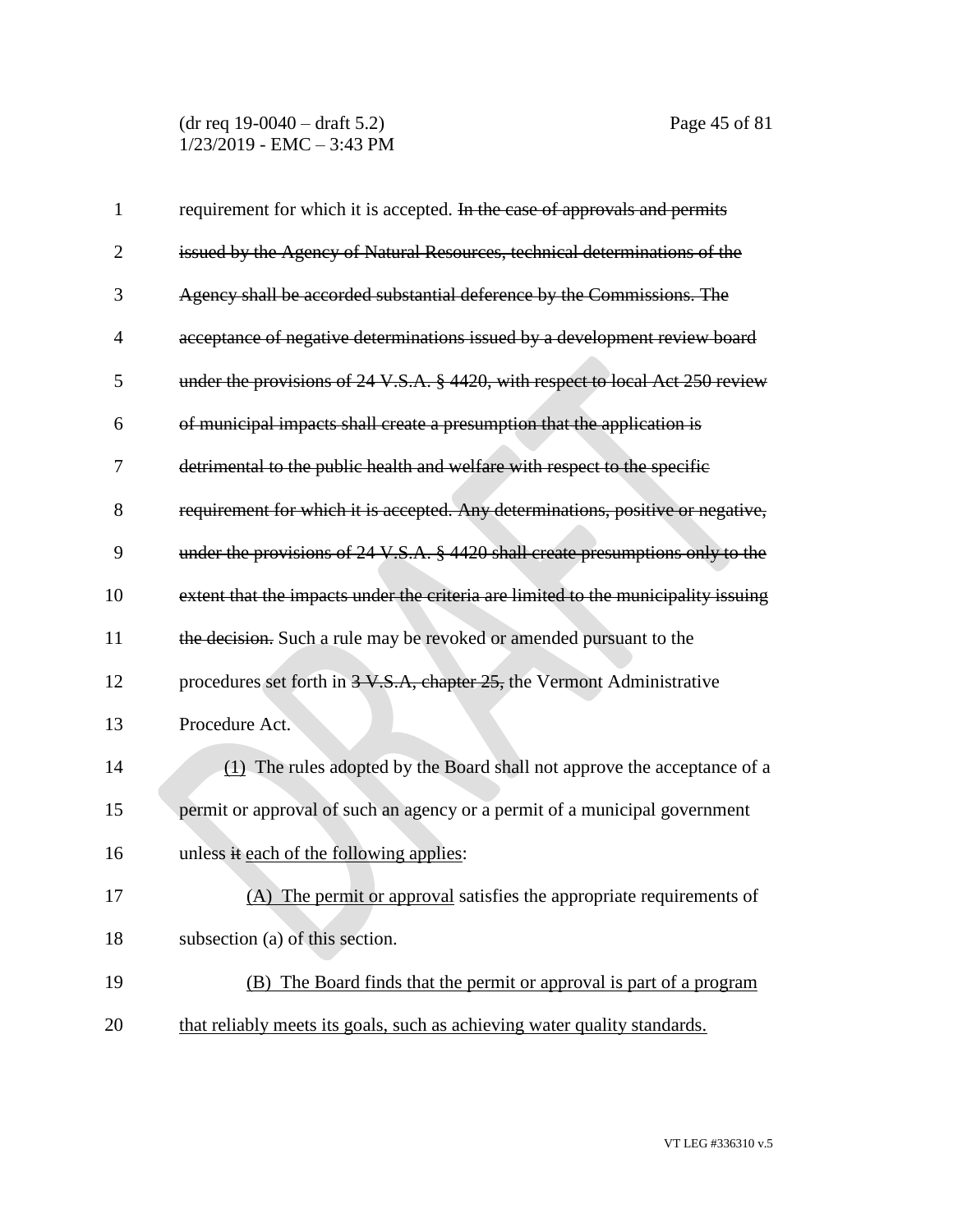(dr req 19-0040 – draft 5.2) Page 46 of 81 1/23/2019 - EMC – 3:43 PM

| 1              | (2) A presumption created under this subsection may be rebutted by the             |
|----------------|------------------------------------------------------------------------------------|
| $\overline{c}$ | introduction of evidence contrary to the presumed fact.                            |
| 3              | (3) In the case of approvals and permits issued by the Agency of Natural           |
| 4              | Resources:                                                                         |
| 5              | (A) There shall be no presumption for a permit or approval                         |
| 6              | authorizing the discharge of a pollutant into a water if uses of that water are    |
| 7              | already impaired by the pollutant.                                                 |
| 8              | (B) Admissible evidence of the technical determinations of the                     |
| 9              | Agency shall be accorded substantial deference by the District Commissions.        |
| 10             | (4) A District Commission, in accordance with rules adopted by the                 |
| 11             | Board, shall accept determinations issued by a development review board            |
| 12             | under the provisions of 24 V.S.A. § 4420, with respect to local review of          |
| 13             | municipal impacts under criteria of this section. The acceptance of such a         |
| 14             | determination, if positive, shall create a presumption that the application is not |
| 15             | detrimental to the public health and welfare with respect to the specific          |
| 16             | requirement for which it is accepted and, if negative, shall create a              |
| 17             | presumption that the application is so detrimental. Any determinations,            |
| 18             | positive or negative, under the provisions of 24 V.S.A. § 4420 shall create        |
| 19             | presumptions only to the extent that the impacts under the criteria are limited    |
| 20             | to the municipality issuing the decision.                                          |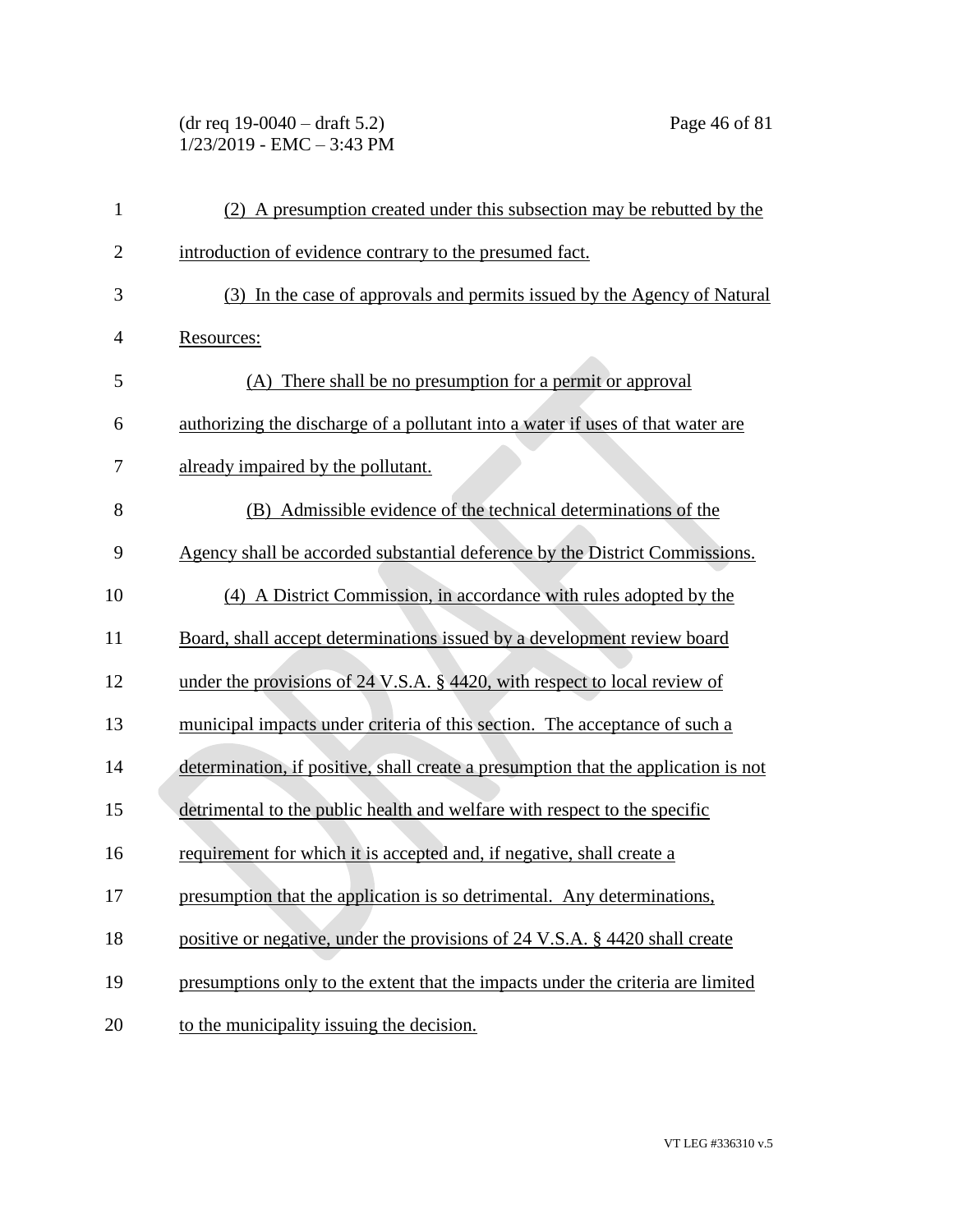| 1              | * * *                                                                                                   |
|----------------|---------------------------------------------------------------------------------------------------------|
| $\overline{2}$ | § 6087. DENIAL OF APPLICATION                                                                           |
| 3              | * * *                                                                                                   |
| 4              | (b) A permit may not be denied solely for the reasons set forth in                                      |
| 5              | subdivisions $6086(a)(5)$ , (6), and (7) of this title. However, reasonable                             |
| 6              | Reasonable conditions and requirements allowable in subsection 6086(c) of                               |
| 7              | this title may be attached to alleviate the burdens created. However, a permit                          |
| 8              | may be denied under subdivision $6086(a)(5)$ of this title if the permit is for                         |
| 9              | development in an interchange area that is not within an existing settlement.                           |
| 10             | * * *                                                                                                   |
| 11             | § 6088. BURDEN OF PROOF; PRODUCTION AND PERSUASION                                                      |
| 12             | (a) The initial burden of production, to produce sufficient evidence for a                              |
| 13             | District Commission to make a factual determination, shall be on the applicant                          |
| 14             | with respect to subdivisions $6086(a)(1)$ through $(10)$ of this title.                                 |
| 15             | (b) The burden of persuasion shall be on the applicant with respect to                                  |
| 16             | subdivisions $6086(a)(1)$ , $(2)$ , $(3)$ , $(4)$ , $(8)(A)$ through $(C)$ , $(9)$ , and $(10)$ of this |
| 17             | title to show that the application meets the relevant standard.                                         |
| 18             | (c) The burden shall be on any party opposing the applicant application                                 |
| 19             | with respect to subdivisions $6086(a)(5)$ through $(8)$ , $(6)$ , $(7)$ , exception $(8)(A)$            |
| 20             | through $(8)(C)$ of this title to show an unreasonable or adverse effect that the                       |
| 21             | application does not meet the relevant standard.                                                        |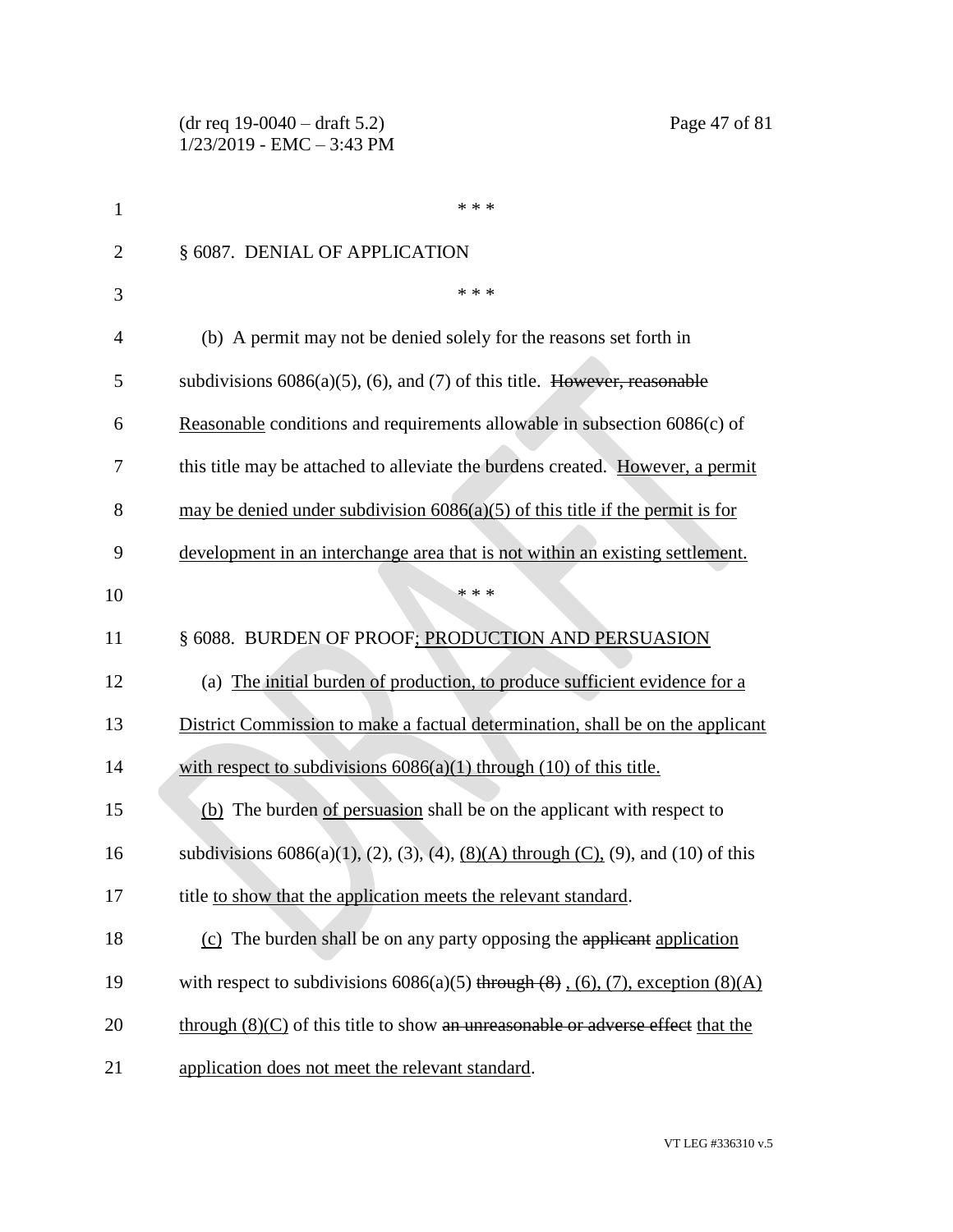# § 6089. APPEALS

| $\overline{2}$ | (a) Appeals of any act or decision of a District Commission under this              |
|----------------|-------------------------------------------------------------------------------------|
| 3              | chapter or a district coordinator under subsection $6007(c)$ of this title shall be |
| $\overline{4}$ | made to the Environmental Division in accordance with chapter 220 of this           |
| 5              | title. For the purpose of this section, a decision of the Chair of a District       |
| 6              | Commission under section 6001e of this title on whether action has been taken       |
| 7              | to circumvent the requirements of this chapter shall be considered an act or        |
| 8              | decision of the District Commission.                                                |
| 9              | (b) In an appeal of an act or decision described in subsection (a) of this          |
| 10             | section, an appellant shall have the burden of proof on the issues raised in his    |
| 11             | or her appeal. The applicant, whether or not an appellant, shall have a burden      |
| 12             | to produce evidence sufficient to inform the Division of the nature, elements,      |
| 13             | context, and impacts of the project to which the appeal relates.                    |
| 14             | § 6090. RECORDING; DURATION AND REVOCATION OF PERMITS                               |
| 15             | (a) Recording. In order to afford adequate notice of the terms and                  |
| 16             | conditions of land use permits, permit amendments and revocations of permits,       |
| 17             | they shall be recorded in local land records. Recordings under this chapter         |
| 18             | shall be indexed as though the permittee were the grantor of a deed.                |
| 19             | (b) Permits for specified period.                                                   |
| 20             | (1) Any permit granted under this chapter for extraction of mineral                 |
| 21             | resources, operation of solid waste disposal facilities, or logging above 2,500     |
|                |                                                                                     |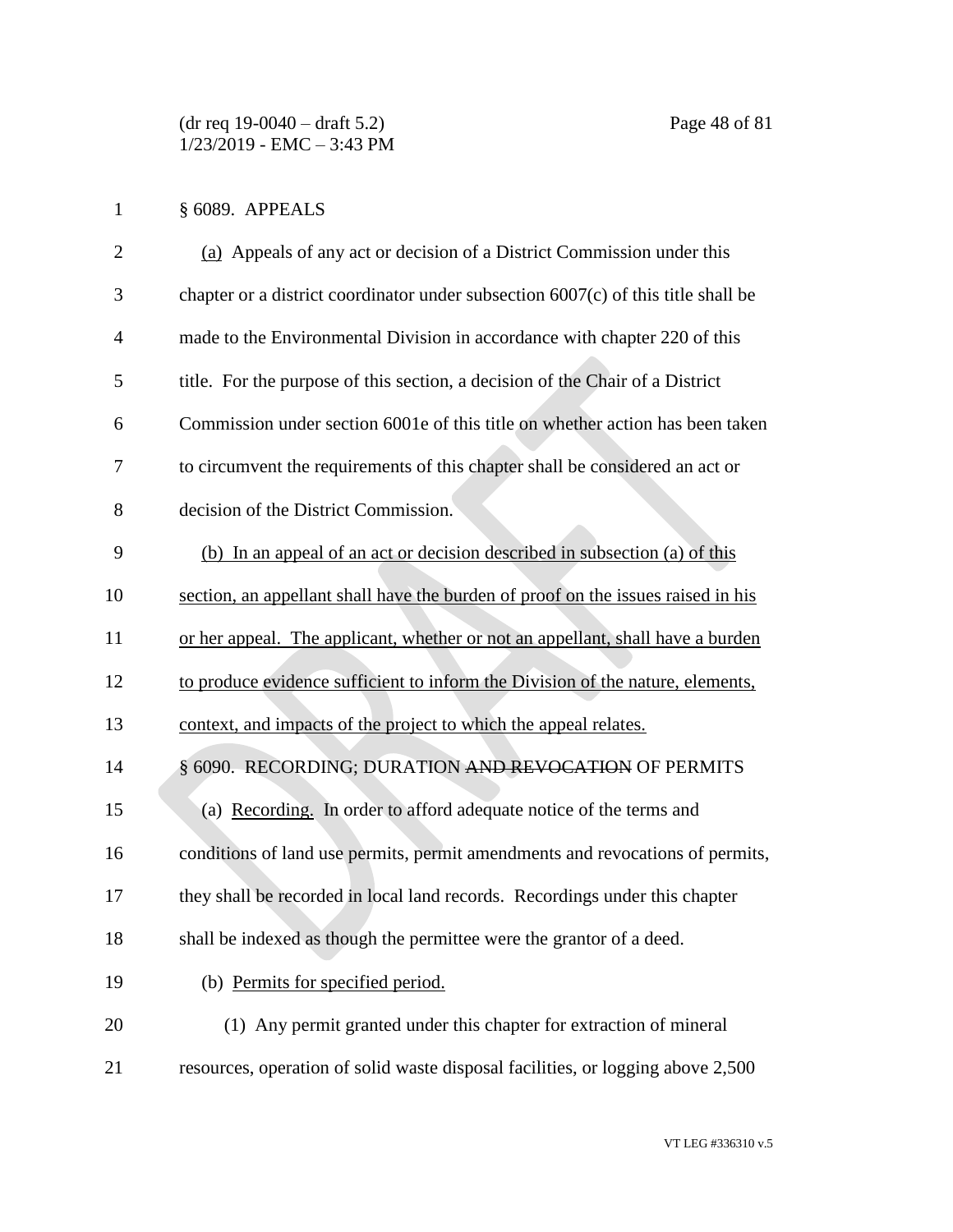### (dr req 19-0040 – draft 5.2) Page 49 of 81 1/23/2019 - EMC – 3:43 PM

| $\mathbf{1}$   | feet, shall be for a specified period determined by the Board in accordance      |
|----------------|----------------------------------------------------------------------------------|
| $\overline{c}$ | with the rules adopted under this chapter as a reasonable projection of the time |
| 3              | during which the land will remain suitable for use if developed or subdivided    |
| 4              | as contemplated in the application, and with due regard for the economic         |
| 5              | considerations attending the proposed development or subdivision. Other          |
| 6              | permits issued under this chapter shall be for an indefinite term, as long as    |
| 7              | there is compliance with the conditions of the permit.                           |
| 8              | (2) Expiration dates contained in permits issued before July 1, 1994             |
| 9              | (involving developments that are not for extraction of mineral resources,        |
| 10             | operation of solid waste disposal facilities, or logging above 2,500 2,000 feet) |
| 11             | are extended for an indefinite term, as long as there is compliance with the     |
| 12             | conditions of the permits.                                                       |
| 13             | (c) Change to nonjurisdictional use; release from permit.                        |
| 14             | (1) On application signed by each permittee, the District Commission             |
| 15             | may release land subject to a permit under this chapter from the obligations of  |
| 16             | that permit and the obligation to obtain amendments to the permit, on finding    |
| 17             | each of the following:                                                           |
| 18             | (A) The use of the land as of the date of the application is not the             |
| 19             | same as the use of the land that caused the obligation to obtain a permit under  |
| 20             | this chapter.                                                                    |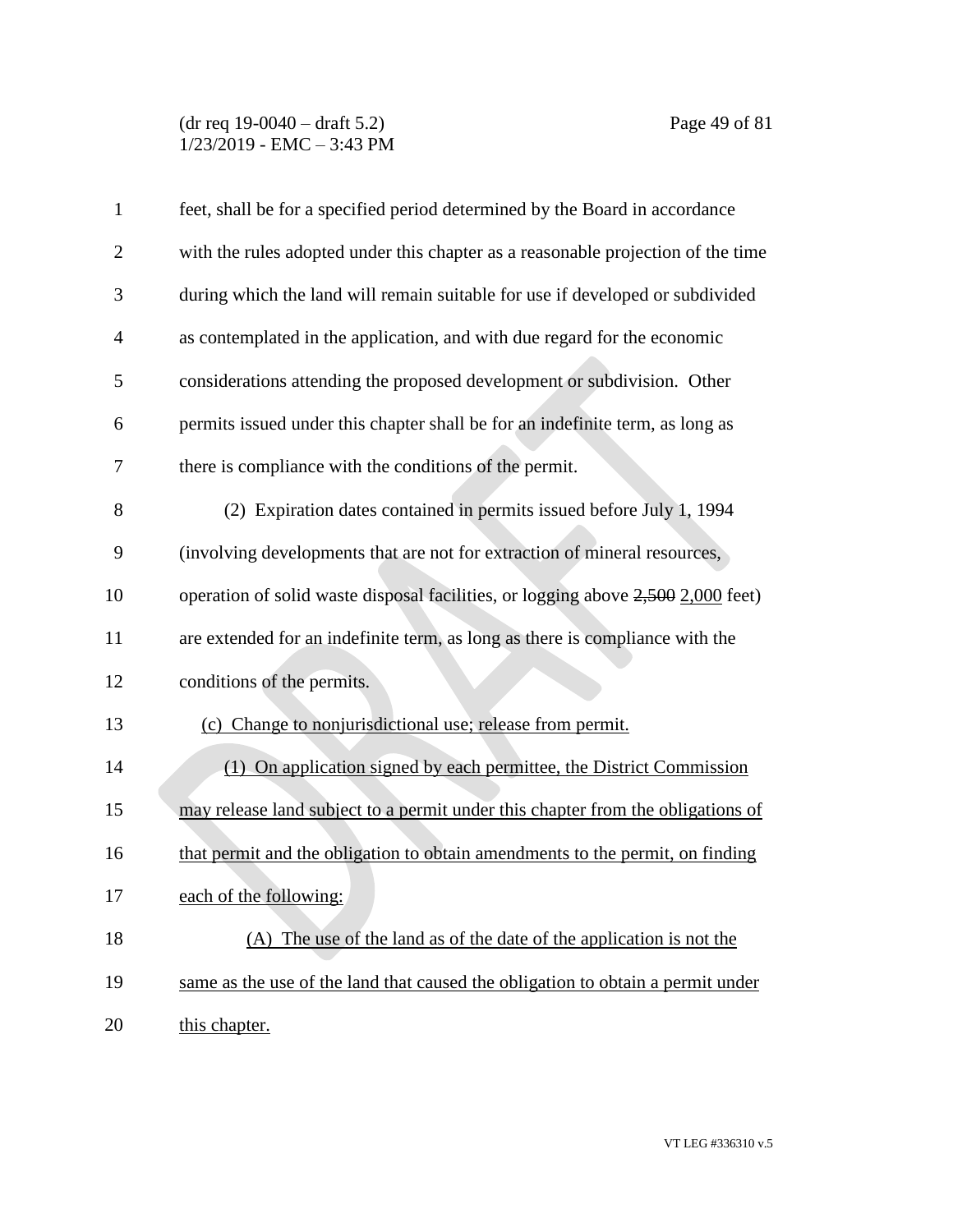(dr req 19-0040 – draft 5.2) Page 50 of 81  $1/23/2019$  - EMC - 3:43 PM

| $\mathbf{1}$   | (B) The use of the land as of the date of the application does not                 |
|----------------|------------------------------------------------------------------------------------|
| $\overline{2}$ | constitute development or subdivision as defined in section 6001 of this title     |
| 3              | and would not require a permit or permit amendment but for the fact that the       |
| 4              | land is already subject to a permit under this chapter.                            |
| 5              | (C) The permittee or permittees are in compliance with the permit                  |
| 6              | and their obligations under this chapter.                                          |
| 7              | (2) It shall be a condition of each affirmative decision under this                |
| 8              | subsection that a subsequent proposal of a development or subdivision on the       |
| 9              | land to which the decision applies shall be subject to this chapter as if the land |
| 10             | had never previously received a permit under the chapter.                          |
| 11             | (3) An application for a decision under this subsection shall be made on           |
| 12             | a form prescribed by the Board. The form shall require evidence                    |
| 13             | demonstrating that the application complies with subdivisions $(1)(A)$ through     |
| 14             | (C) of this subsection. The application shall be processed in the manner           |
| 15             | described in section 6084 of this title and may be treated as a minor application  |
| 16             | under that section. In determining whether to treat as minor an application        |
| 17             | under this subsection, the District Commission shall apply the criteria of this    |
| 18             | subsection and not of subsection 6086(a) of this title.                            |
| 19             | * * *                                                                              |
| 20             | § 6094. MITIGATION OF FOREST BLOCKS AND CONNECTING                                 |
| 21             | <b>HABITAT</b>                                                                     |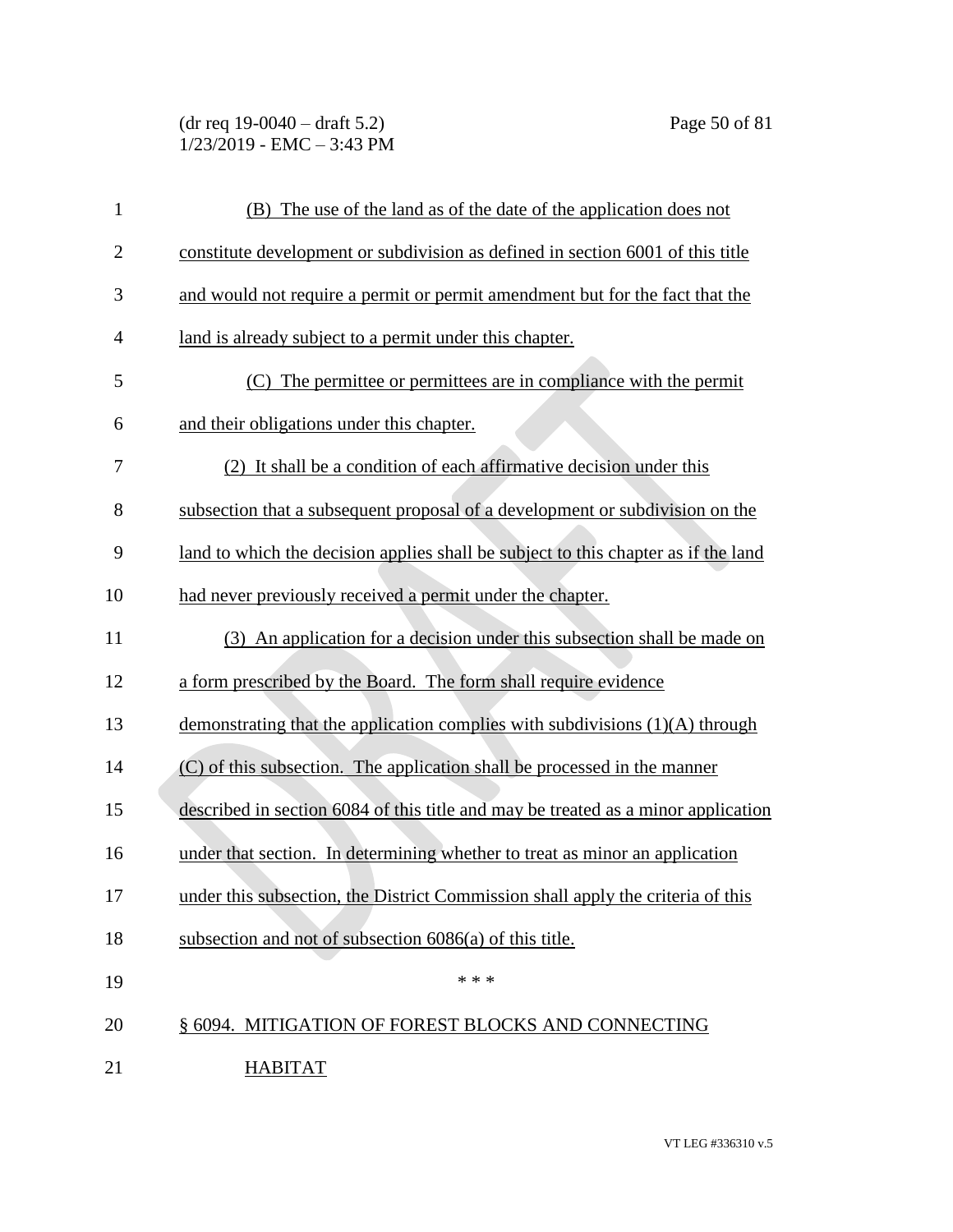(dr req 19-0040 – draft 5.2) Page 51 of 81 1/23/2019 - EMC – 3:43 PM

| $\mathbf{1}$   | (a) A District Commission may consider a proposal to mitigate, through          |
|----------------|---------------------------------------------------------------------------------|
| $\overline{2}$ | compensation, the fragmentation of a forest block or connecting habitat if the  |
| 3              | applicant demonstrates that it is not feasible to avoid or minimize             |
| $\overline{4}$ | fragmentation of the block or connector in accordance with the respective       |
| 5              | requirements of subdivision $6086(a)(8)(B)$ or (C) of this title. A District    |
| 6              | Commission may approve the proposal only if it finds that the proposal will     |
| 7              | meet the requirements of the rules adopted under this section and will preserve |
| 8              | a forest block or connecting habitat of similar quality and character to the    |
| 9              | block or connector affected by the development or subdivision.                  |
| 10             | (b) The Board, in consultation with the Secretary of Natural Resources,         |
| 11             | shall adopt rules governing mitigation under this section.                      |
| 12             | (1) The rules shall state the acreage ratio of forest block or connecting       |
| 13             | habitat to be preserved in relation to the block or connector affected by the   |
| 14             | development or subdivision.                                                     |
| 15             | (2) Compensation measures to be allowed under the rules shall be based          |
| 16             | on the ratio of land developed pursuant to subdivision (1) of this subsection   |
| 17             | and shall include:                                                              |
| 18             | (A) Preservation of a forest block or connecting habitat of similar             |
| 19             | quality and character to the block or connector that the development or         |
| 20             | subdivision will affect.                                                        |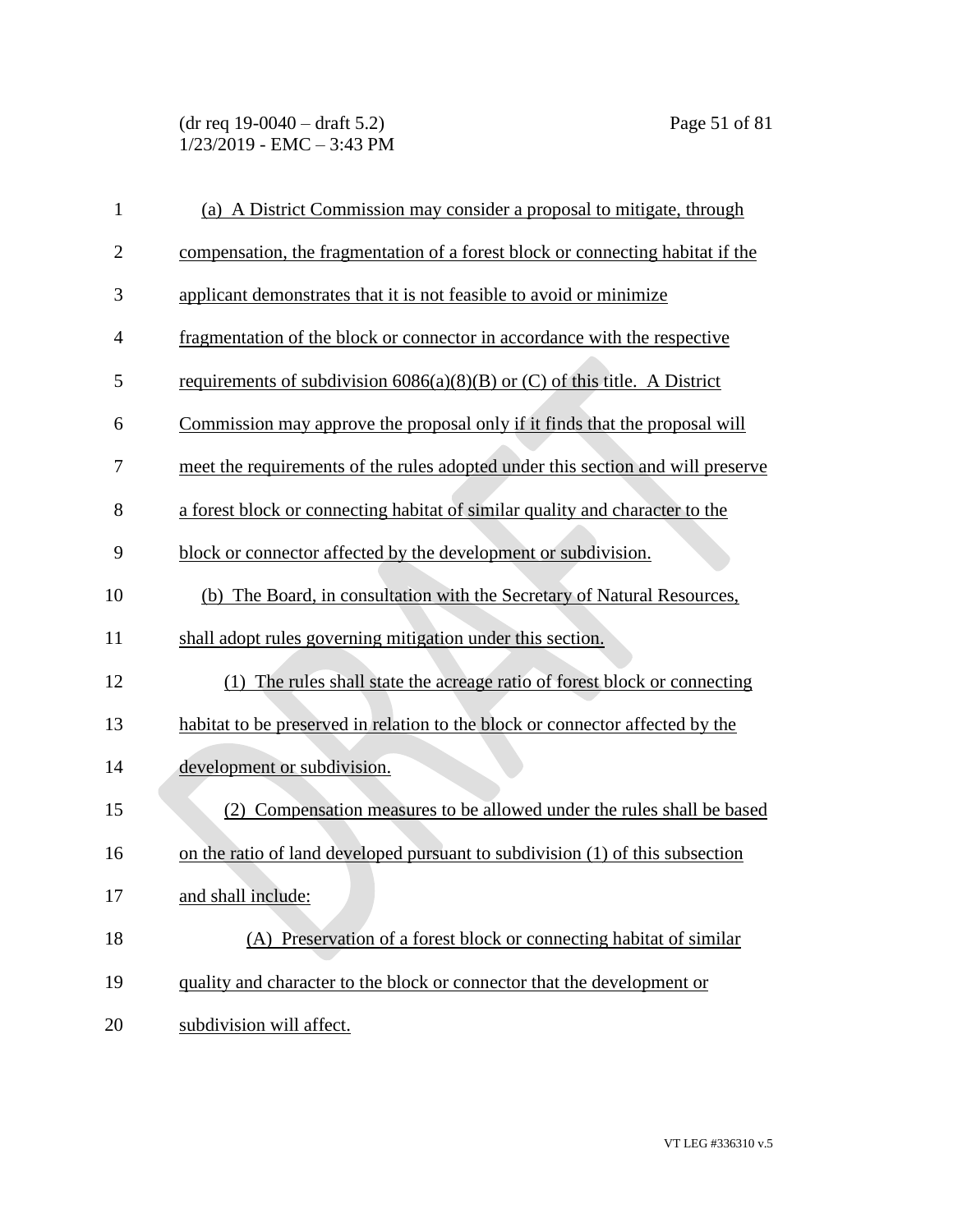(dr req 19-0040 – draft 5.2) Page 52 of 81 1/23/2019 - EMC – 3:43 PM

| $\mathbf{1}$   | (B) Deposit of an off-site mitigation fee into the Vermont Housing               |
|----------------|----------------------------------------------------------------------------------|
| $\overline{2}$ | and Conservation Trust Fund under section 312 of this title.                     |
| 3              | This mitigation fee shall be derived as follows:<br>(i)                          |
| 4              | (I) Determine the number of acres of forest block or connecting                  |
| 5              | habitat, or both, affected by the proposed development or subdivision.           |
| 6              | (II) Multiply this number of affected acres by the ratio set forth               |
| 7              | in the rules.                                                                    |
| 8              | (III) Multiply the resulting product by a "price-per-acre" value,                |
| 9              | which shall be based on the amount that the Commissioner of Forests, Parks       |
| 10             | and Recreation determines to be the recent, per-acre cost to acquire             |
| 11             | conservation easements for forest blocks and connecting habitats of similar      |
| 12             | quality and character in the same geographic region as the proposed              |
| 13             | development or subdivision.                                                      |
| 14             | (ii) The Vermont Housing and Conservation Board shall use such                   |
| 15             | a fee to preserve, in the adjacent geographic area, a forest block or connecting |
| 16             | habitat of similar quality and character to the block or connector affected by   |
| 17             | the development or subdivision.                                                  |
| 18             | (C) Such other compensation measures as the rules may authorize.                 |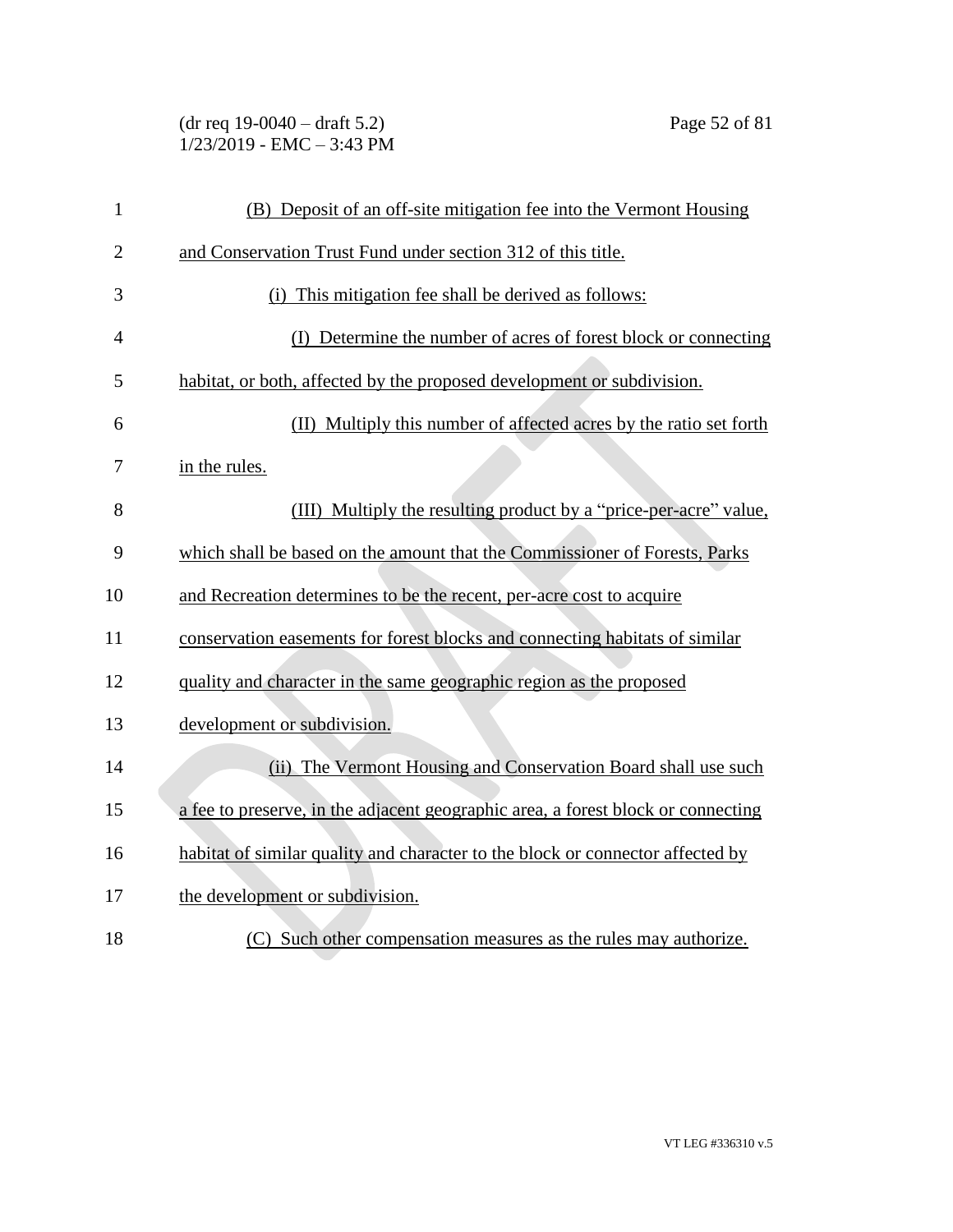(dr req 19-0040 – draft 5.2) Page 53 of 81 1/23/2019 - EMC – 3:43 PM

| $\mathbf{1}$   | (c) The mitigation of impact on a forest block or a connecting habitat, or            |
|----------------|---------------------------------------------------------------------------------------|
| $\overline{2}$ | both, shall be structured also to mitigate the impacts, under the criteria of         |
| 3              | subsection 6086(a) of this title other than subdivisions $(8)(B)$ and $(C)$ , to land |
| 4              | or resources within the block or connector.                                           |
| 5              | (d) All forest blocks and connecting habitats preserved pursuant to this              |
| 6              | section shall be protected by permanent conservation easements that grant             |
| 7              | development rights and include conservation restrictions and are conveyed to a        |
| 8              | qualified holder, as defined in section 821 of this title, with the ability to        |
| 9              | monitor and enforce easements in perpetuity.                                          |
| 10             | * * *                                                                                 |
| 11             | *** Resource Mapping; Forest Blocks ***                                               |
| 12             | Sec. 4. 10 V.S.A. § 127 is amended to read:                                           |
| 13             | § 127. RESOURCE MAPPING                                                               |
| 14             | (a) On or before January 15, 2013, the The Secretary of Natural Resources             |
| 15             | (the Secretary) shall complete and maintain resource mapping based on the             |
| 16             | Geographic Information System (GIS) or other technology. The mapping shall            |
| 17             | identify natural resources throughout the State, including forest blocks, that        |
| 18             | may be relevant to the consideration of energy projects and projects subject to       |
| 19             | chapter 151 of this title. The Center for Geographic Information shall be             |
| 20             | available to provide assistance to the Secretary in carrying out the GIS-based        |
| 21             | resource mapping.                                                                     |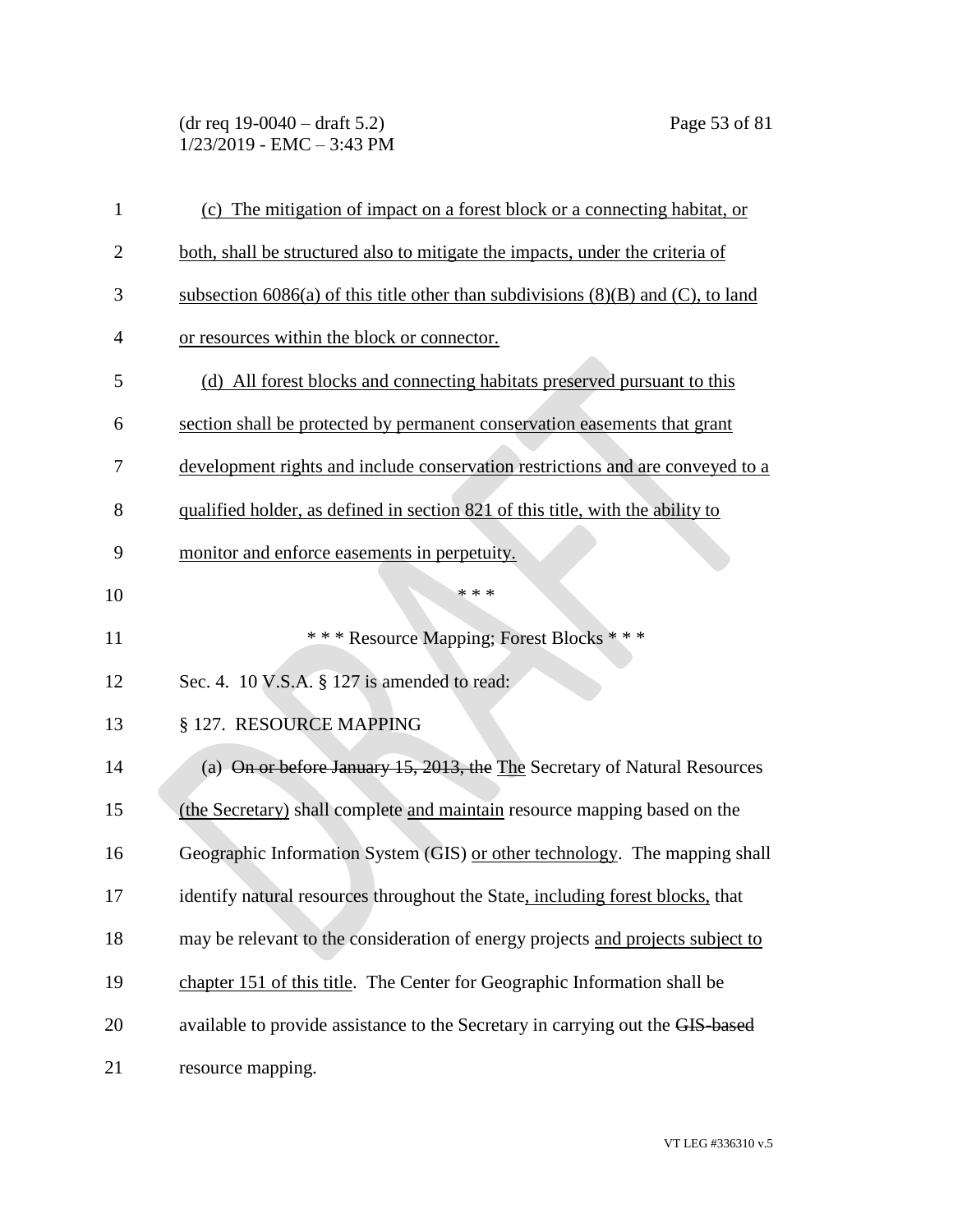#### (dr req 19-0040 – draft 5.2) Page 54 of 81 1/23/2019 - EMC – 3:43 PM

| $\mathbf{1}$   | (b) The Secretary of Natural Resources shall consider the GIS-based                 |
|----------------|-------------------------------------------------------------------------------------|
| $\overline{2}$ | resource maps developed under subsection (a) of this section when providing         |
| 3              | evidence and recommendations to the Public Utility Commission under 30              |
| 4              | V.S.A. $\S$ 248(b)(5) and when commenting on or providing recommendations           |
| 5              | under chapter 151 of this title to District Commissions on other projects.          |
| 6              | (c) The Secretary shall establish and maintain written procedures that              |
| 7              | include a process and science-based criteria for updating resource maps             |
| 8              | developed under subsection (a) of this section. Before establishing or revising     |
| 9              | these procedures, the Secretary shall provide opportunities for affected parties    |
| 10             | and the public to submit relevant information and recommendations.                  |
| 11             | *** Enhanced Designation; Appeal ***                                                |
| 12             | Sec. 5. 24 V.S.A. § 2793f is added to read:                                         |
| 13             | § 2793f. ENHANCED DESIGNATION                                                       |
| 14             | (a) A municipality that has received or applies for designation of a                |
| 15             | downtown development district, village center, new town center, or growth           |
| 16             | center under this chapter may also apply for an enhanced designation pursuant       |
| 17             | to this section in order to allow the municipality, in lieu of the District         |
| 18             | Commissions under 10 V.S.A. chapter 151, to ensure that land development            |
| 19             | within the designated area complies with the criteria set forth in $10$ V.S.A. $\S$ |
| 20             | $6086(a)$ . As used in this section, "land development" has the same meaning as     |
| 21             | in section 4303 of this title.                                                      |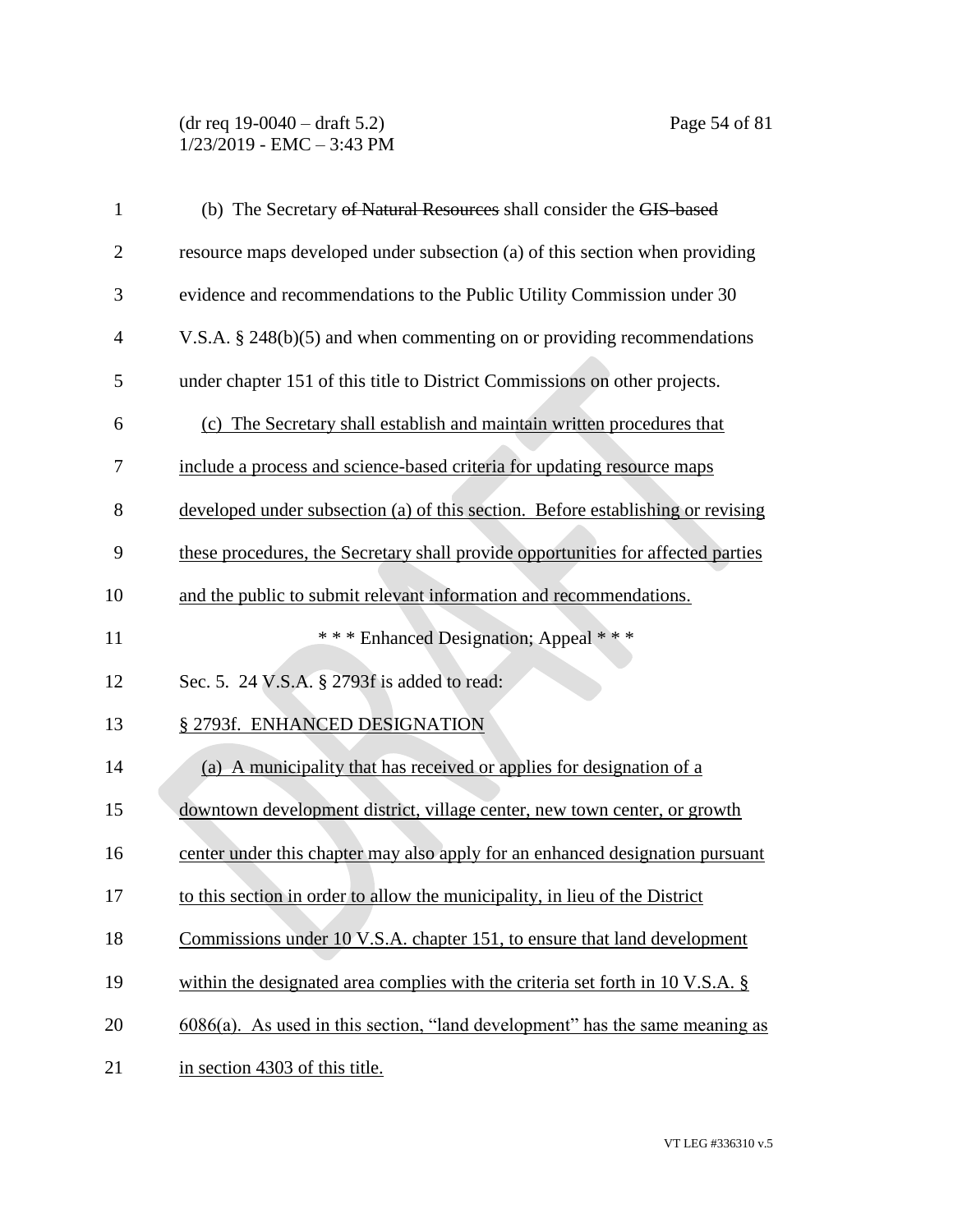| $(dr \text{ req } 19-0040 - draft 5.2)$ |  |
|-----------------------------------------|--|
| $1/23/2019$ - EMC $-3:43$ PM            |  |

| $\mathbf{1}$   | (b) A municipality seeking an enhanced designation shall:                         |
|----------------|-----------------------------------------------------------------------------------|
| $\overline{c}$ | (1) demonstrate that its bylaws ensure that land development in the               |
| 3              | designated area complies with the criteria set forth in 10 V.S.A. $\S$ 6086(a);   |
| $\overline{4}$ | (2) demonstrate that it has the capability to review land development for         |
| 5              | compliance with those criteria and to enforce its decisions;                      |
| 6              | (3) identify those areas within the municipality that constitute critical         |
| 7              | resource areas within the meaning of 10 V.S.A. § 6001; and                        |
| 8              | (4) satisfy such other requirements as the State Board shall adopt by             |
| 9              | rule.                                                                             |
| 10             | (c) The State Board shall adopt rules to implement this section and may           |
| 11             | grant or conditionally grant an application for enhanced designation if it meets  |
| 12             | the requirements of this section and the adopted rules.                           |
| 13             | Sec. 6. 24 V.S.A. § 2798 is amended to read:                                      |
| 14             | § 2798. DESIGNATION DECISIONS; NONAPPEAL APPEAL                                   |
| 15             | (a) The A person aggrieved by a designation decisions decision of the State       |
| 16             | Board under this chapter are not subject to appeal one or more of sections 2793   |
| 17             | through 2793f of this title may appeal to the Vermont Environmental Review        |
| 18             | Board established under 10 V.S.A. chapter 151 within 30 days of the decision.     |
| 19             | If the decision pertains to designation of a growth center under section 2793c    |
| 20             | of this title, the period for filing an appeal shall be tolled by the filing of a |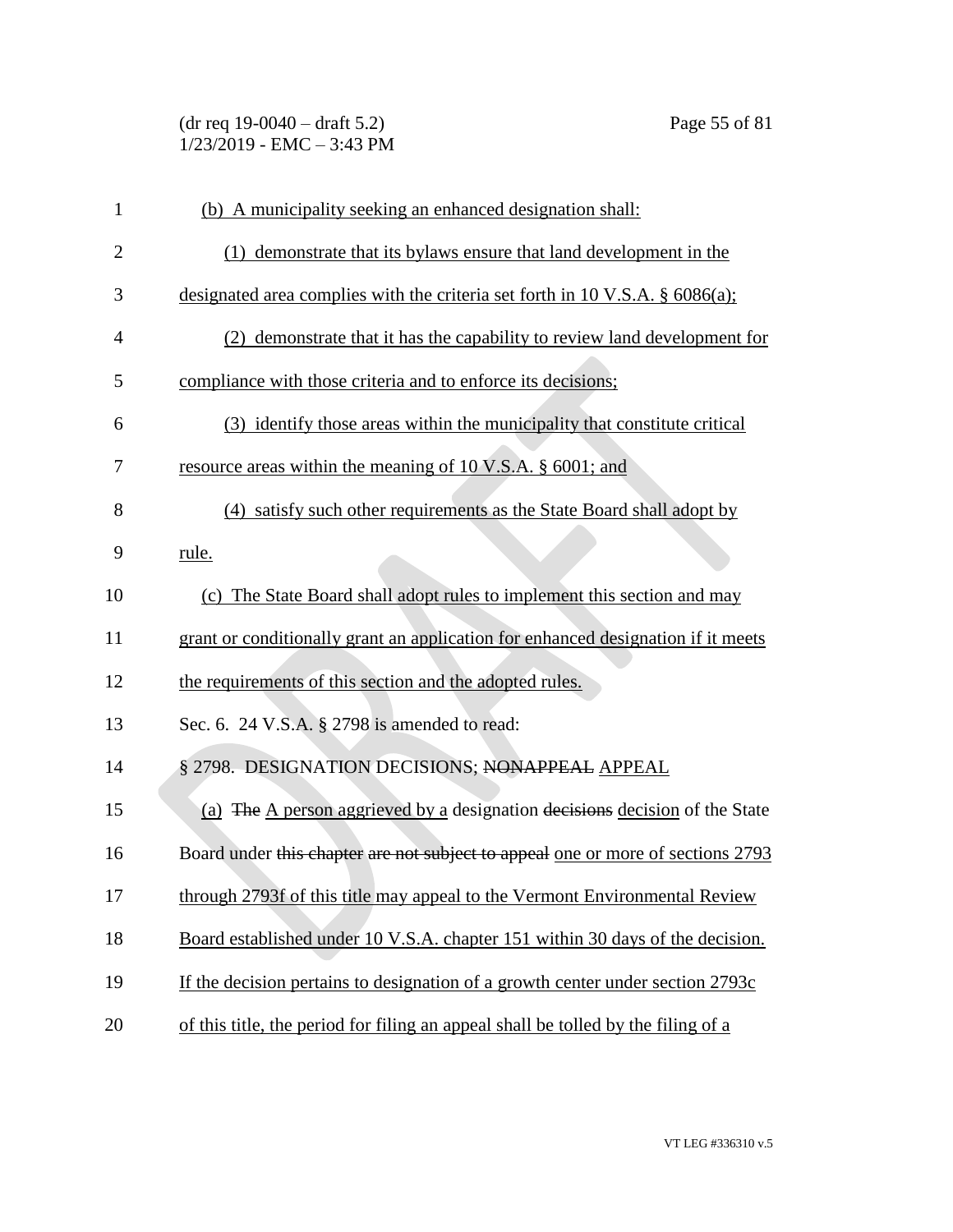(dr req 19-0040 – draft 5.2) Page 56 of 81 1/23/2019 - EMC – 3:43 PM

| $\mathbf{1}$   | request for reconsideration under that section and shall commence to run in full   |
|----------------|------------------------------------------------------------------------------------|
| $\overline{2}$ | on the State Board's issuance of a decision on that request.                       |
| 3              | (b) The Vermont Environmental Review Board shall conduct a de novo                 |
| $\overline{4}$ | hearing on the decision under appeal and shall proceed in accordance with the      |
| 5              | contested case requirements of the Vermont Administrative Procedure Act.           |
| 6              | The Vermont Environmental Review Board shall issue a final decision within         |
| 7              | 90 days of the filing of the appeal. The provisions of 10 V.S.A. § 6024            |
| 8              | regarding assistance to the Vermont Environmental Review Board from other          |
| 9              | departments and agencies of the State shall apply to appeals under this section.   |
| 10             | *** Regional and Municipal Planning ***                                            |
| 11             | Sec. 7. 24 V.S.A. § 4348(f) is amended to read:                                    |
| 12             | (f) A regional plan or amendment shall be adopted by not less than a 60            |
| 13             | percent vote of the commissioners representing municipalities, in accordance       |
| 14             | with the bylaws of the regional planning commission, and immediately               |
| 15             | submitted to the legislative bodies of the municipalities that comprise the        |
| 16             | region.                                                                            |
| 17             | (1) The plan or amendment shall be considered duly adopted and shall               |
| 18             | take effect 35 days after the date of adoption, unless, within 35 days of the date |
| 19             | of adoption, the regional planning commission receives certification from the      |
| 20             | legislative bodies of a majority of the municipalities in the region vetoing the   |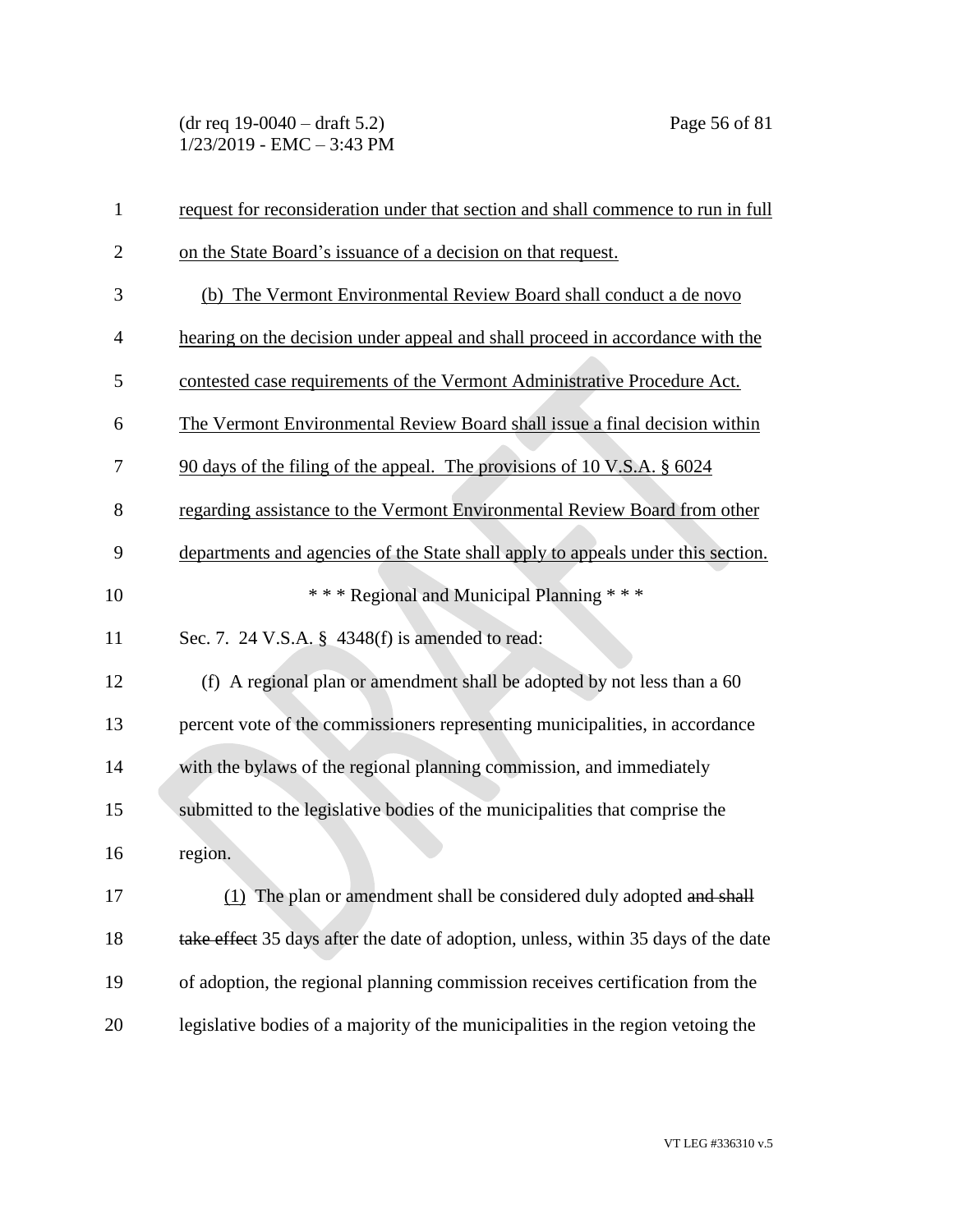| $\mathbf{1}$   | proposed plan or amendment. In case of such a veto, the plan or amendment          |
|----------------|------------------------------------------------------------------------------------|
| $\overline{2}$ | shall be deemed rejected.                                                          |
| 3              | (2) Upon adoption, the regional planning commission shall submit the               |
| 4              | plan or amendment to the Vermont Environmental Review Board established            |
| 5              | under 10 V.S.A. chapter 151, which shall approve the plan or amendment if it       |
| 6              | determines that the plan or amendment is consistent with the goals of section      |
| 7              | 4302 of this title. The plan or amendment shall take effect on the issuance of     |
| 8              | such approval. The Board shall issue its decision within 30 days after             |
| 9              | receiving the plan or amendment.                                                   |
| 10             | Sec. 8. 24 V.S.A. § 4348a is amended to read:                                      |
| 11             | § 4348a. ELEMENTS OF A REGIONAL PLAN                                               |
| 12             | (a) A regional plan shall be consistent with the goals established in section      |
| 13             | 4302 of this title and shall include the following:                                |
| 14             | * * *                                                                              |
| 15             | (2) A land use element, which shall consist of a map and statement of              |
| 16             | present and prospective land uses, that:                                           |
| 17             | (A) Indicates those areas proposed for forests, recreation, agriculture            |
| 18             | (using the agricultural lands identification process established in 6 V.S.A. § 8), |
| 19             | residence, commerce, industry, public, and semi-public uses, open spaces,          |
| 20             | areas reserved for flood plain, and areas identified by the State, regional        |
| 21             | planning commissions, or municipalities that require special consideration for     |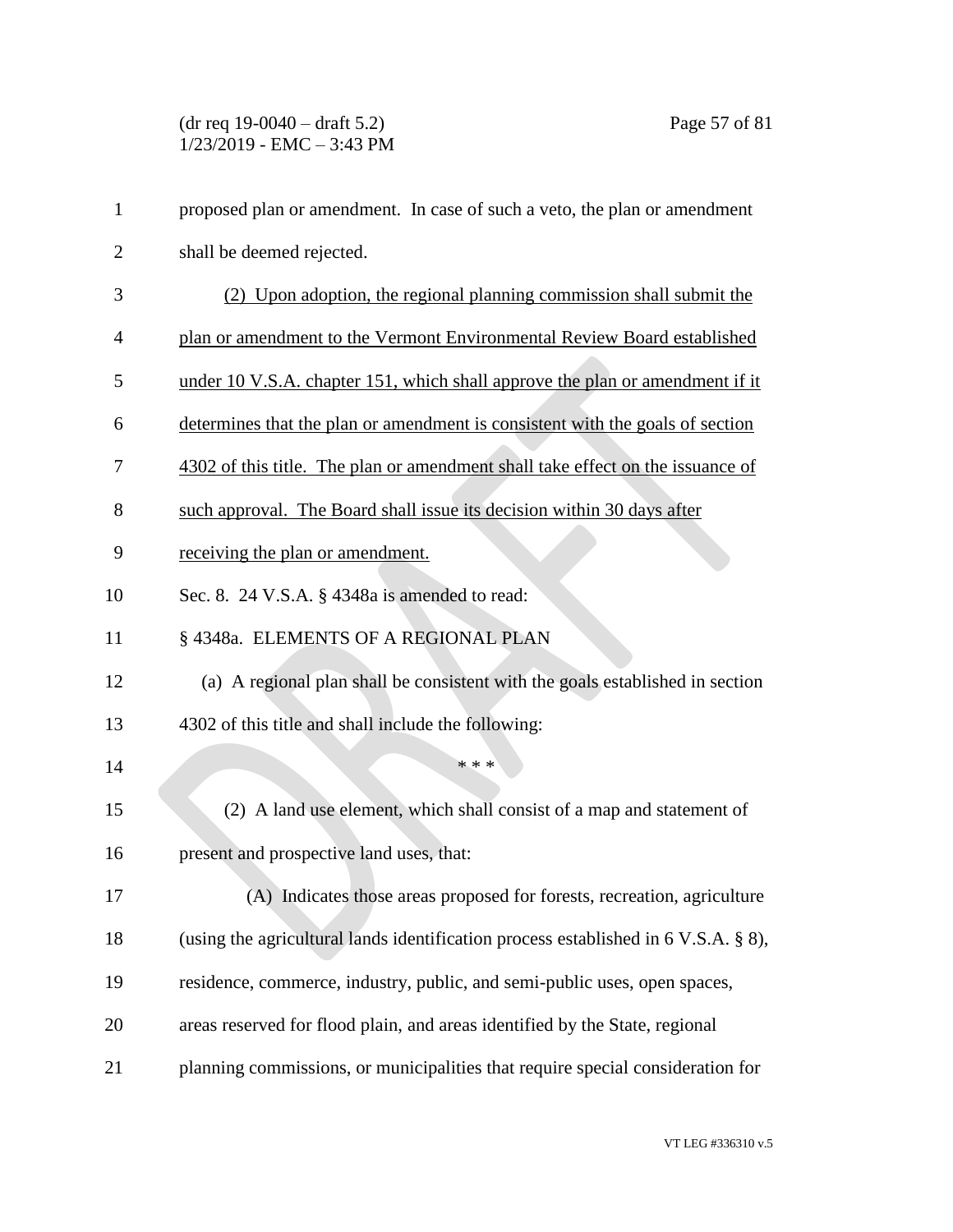### (dr req 19-0040 – draft 5.2) Page 58 of 81 1/23/2019 - EMC – 3:43 PM

| aquifer protection; for wetland protection; for the maintenance of forest blocks, |
|-----------------------------------------------------------------------------------|
| wildlife habitat, and habitat connectors; or for other conservation purposes.     |
| (B) Indicates those areas within the region that are likely candidates            |
| for designation under sections 2793 (downtown development districts), 2793a       |
| (village centers), 2793b (new town centers), and 2793c (growth centers) of this   |
| title.                                                                            |
| * * *                                                                             |
| (F) Indicates those areas that are important as forest blocks and                 |
| habitat connectors and plans for land development in those areas to minimize      |
| forest fragmentation and promote the health, viability, and ecological function   |
| of forests. A plan may include specific policies to encourage the active          |
| management of those areas for wildlife habitat, water quality, timber             |
| production, recreation, or other values or functions identified by the regional   |
| planning commission.                                                              |
| (G) Indicates those areas that constitute critical resource areas as              |
| defined in $10$ V.S.A. $\S$ 6001.                                                 |
| * * *                                                                             |
| Sec. 9. 24 V.S.A. § 4382 is amended to read:                                      |
| § 4382. THE PLAN FOR A MUNICIPALITY                                               |
| (a) A plan for a municipality $\frac{may}{head}$ be consistent with the goals     |
| established in section 4302 of this title and compatible with approved plans of   |
|                                                                                   |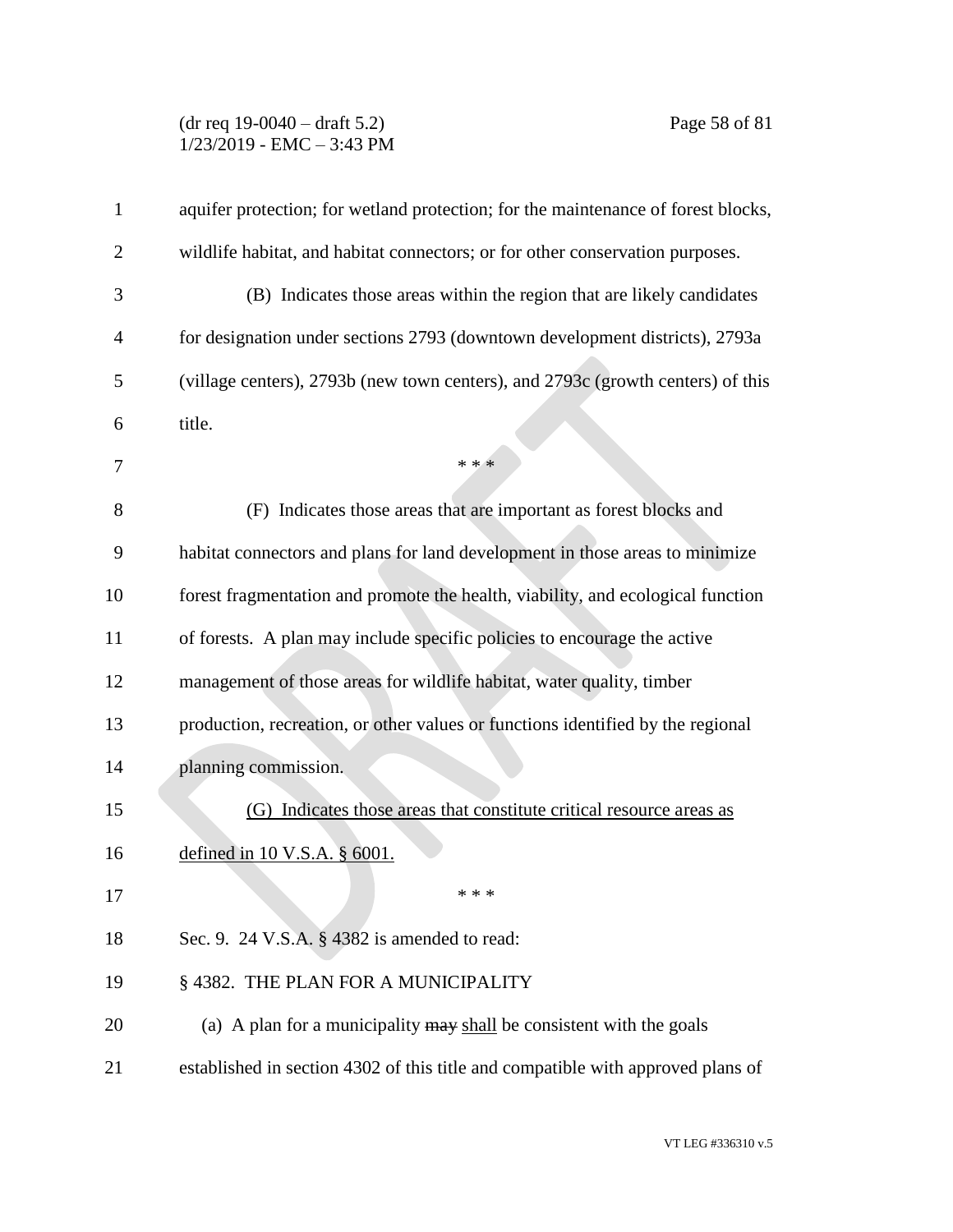|              | $(dr \text{ req } 19-0040 - draft 5.2)$<br>Page 59 of 81<br>$1/23/2019$ - EMC - 3:43 PM |
|--------------|-----------------------------------------------------------------------------------------|
| $\mathbf{1}$ | other municipalities in the region and with the regional plan and shall include         |
| 2            | the following:                                                                          |
| 3            | * * *                                                                                   |
| 4            | *** Appeals ***                                                                         |
| 5            | Sec. 10. REPEAL                                                                         |
| 6            | 10 V.S.A. chapter 220 (consolidated environmental appeals) is repealed.                 |
| 7            | Sec. 11. 10 V.S.A. chapter 219 is added to read:                                        |
| 8            | CHAPTER 219. STATE ENVIRONMENTAL PERMIT APPEALS                                         |
| 9            | § 8401. PURPOSE                                                                         |
| 10           | It is the purpose of this chapter to:                                                   |
| 11           | (1) create an administrative board to hear and decide appeals under this                |
| 12           | chapter with respect to State environmental permits;                                    |
| 13           | (2) consolidate appeal routes for acts or decisions of the District                     |
| 14           | Commissions and the Secretary;                                                          |
| 15           | (3) standardize the appeal periods, the parties who may appeal these acts               |
| 16           | or decisions, and the ability to stay any act or decision upon appeal, taking into      |
| 17           | account the nature of the different programs affected;                                  |
| 18           | (4) encourage people to get involved in the permitting process at the                   |
| 19           | initial stages of review by requiring participation as a prerequisite for an appeal     |
| 20           | of a decision to the Vermont Environmental Review Board; and                            |
| 21           | (5) provide clear appeal routes for acts and decisions of the Secretary.                |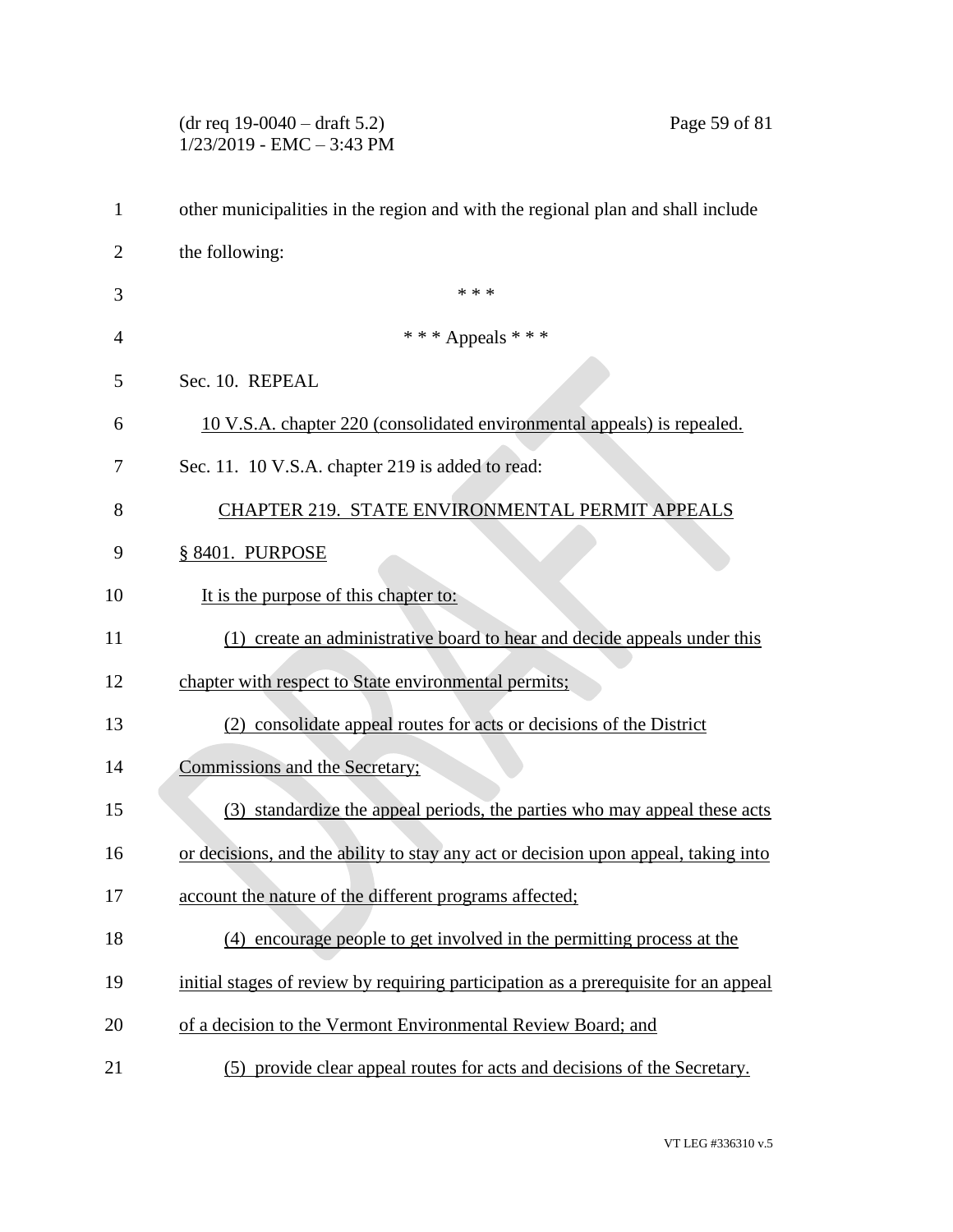(dr req 19-0040 – draft 5.2) Page 60 of 81 1/23/2019 - EMC – 3:43 PM

| $\mathbf{1}$   | § 8402. DEFINITIONS                                                                   |
|----------------|---------------------------------------------------------------------------------------|
| $\overline{2}$ | As used in this chapter:                                                              |
| 3              | (1) "Board" means the Vermont Environmental Review Board                              |
| $\overline{4}$ | established under chapter 151 of this title.                                          |
| 5              | (2) "District Commission" means a district commission established                     |
| 6              | under chapter 151 of this title.                                                      |
| 7              | (3) "Person" means any individual, partnership, company, corporation,                 |
| 8              | association, unincorporated association, joint venture, trust, municipality, the      |
| 9              | State of Vermont or any agency, department, or subdivision of the State, any          |
| 10             | federal agency, or any other legal or commercial entity.                              |
| 11             | (4) "Person aggrieved" means a person who alleges an injury to a                      |
| 12             | particularized interest protected by the provisions of law listed in section 8410     |
| 13             | of this title, attributable to an act or decision by a district coordinator, District |
| 14             | Commission, the Secretary, or the Board that can be redressed by the Board or         |
| 15             | the Supreme Court.                                                                    |
| 16             | (5) "Secretary" means the Secretary of Natural Resources or the                       |
| 17             | Secretary's duly authorized representative. For the purposes of this chapter,         |
| 18             | "Secretary" shall also mean the Commissioner of Environmental Conservation,           |
| 19             | the Commissioner of Forests, Parks and Recreation, and the Commissioner of            |
| 20             | Fish and Wildlife, with respect to those statutes that refer to the authority of      |
| 21             | that commissioner or the department overseen by that commissioner.                    |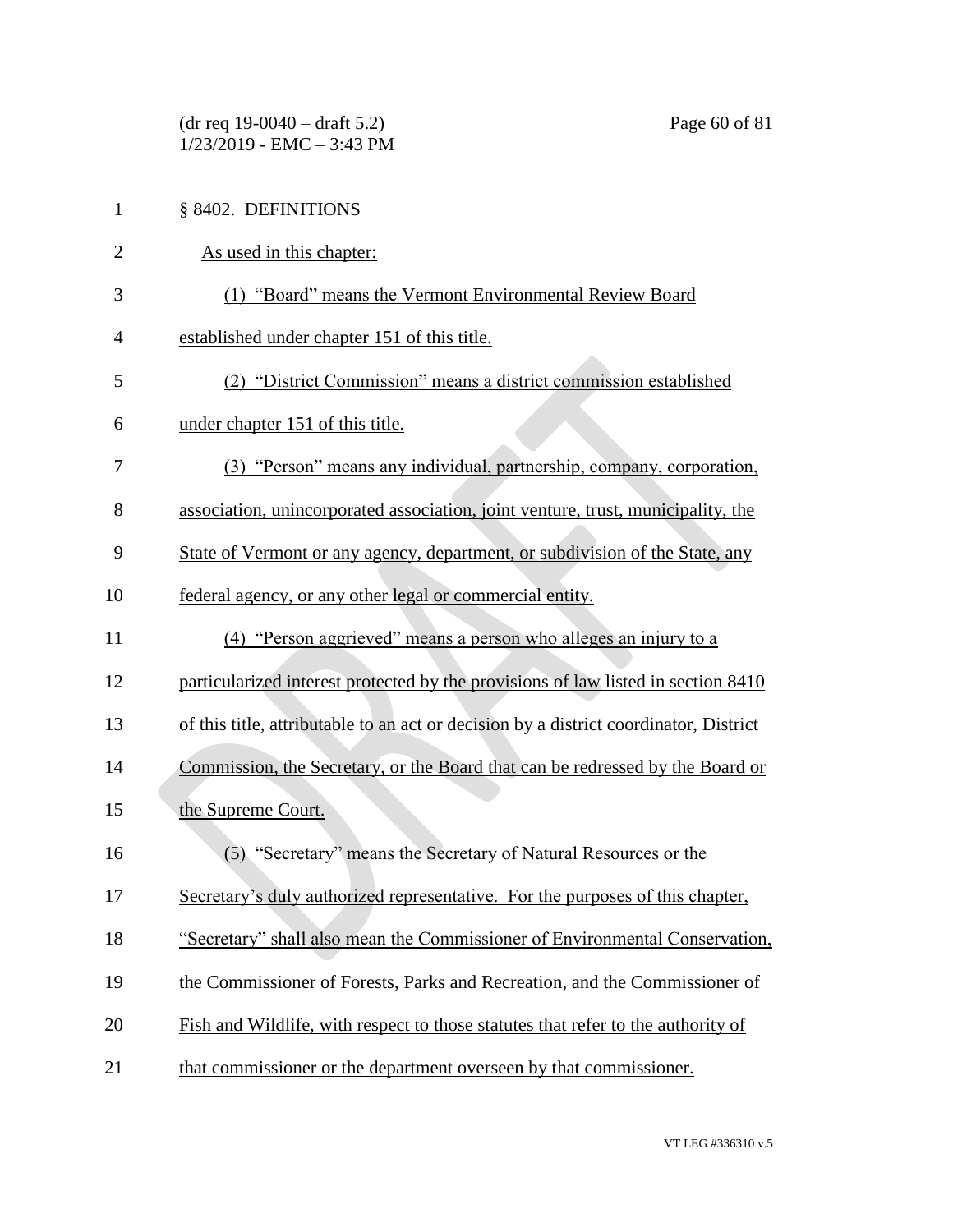(dr req 19-0040 – draft 5.2) Page 61 of 81 1/23/2019 - EMC – 3:43 PM

# § 8403. APPLICABILITY (a) This chapter shall govern all appeals of an act or decision of the Secretary, excluding appeals of enforcement actions under chapters 201 and 211 of this title and rulemaking, under: (1) The following provisions of this title: (A) chapter 23 (air pollution control); (B) chapter 50 (aquatic nuisance control); (C) chapter 41 (regulation of stream flow); (D) chapter 43 (dams); 10 (E) chapter 47 (water pollution control); (F) chapter 48 (groundwater protection); (G) chapter 53 (beverage containers; deposit-redemption system); (H) chapter 55 (aid to municipalities for water supply and water pollution abatement and control); 15 (I) chapter 56 (public water supply); 16 (J) chapter 59 (underground and above ground liquid storage tanks); (K) chapter 64 (potable water supply and wastewater system permit); 18 (L) section 2625 (regulation of heavy cutting); (M) chapter 123 (protection of endangered species); (N) chapter 159 (waste management);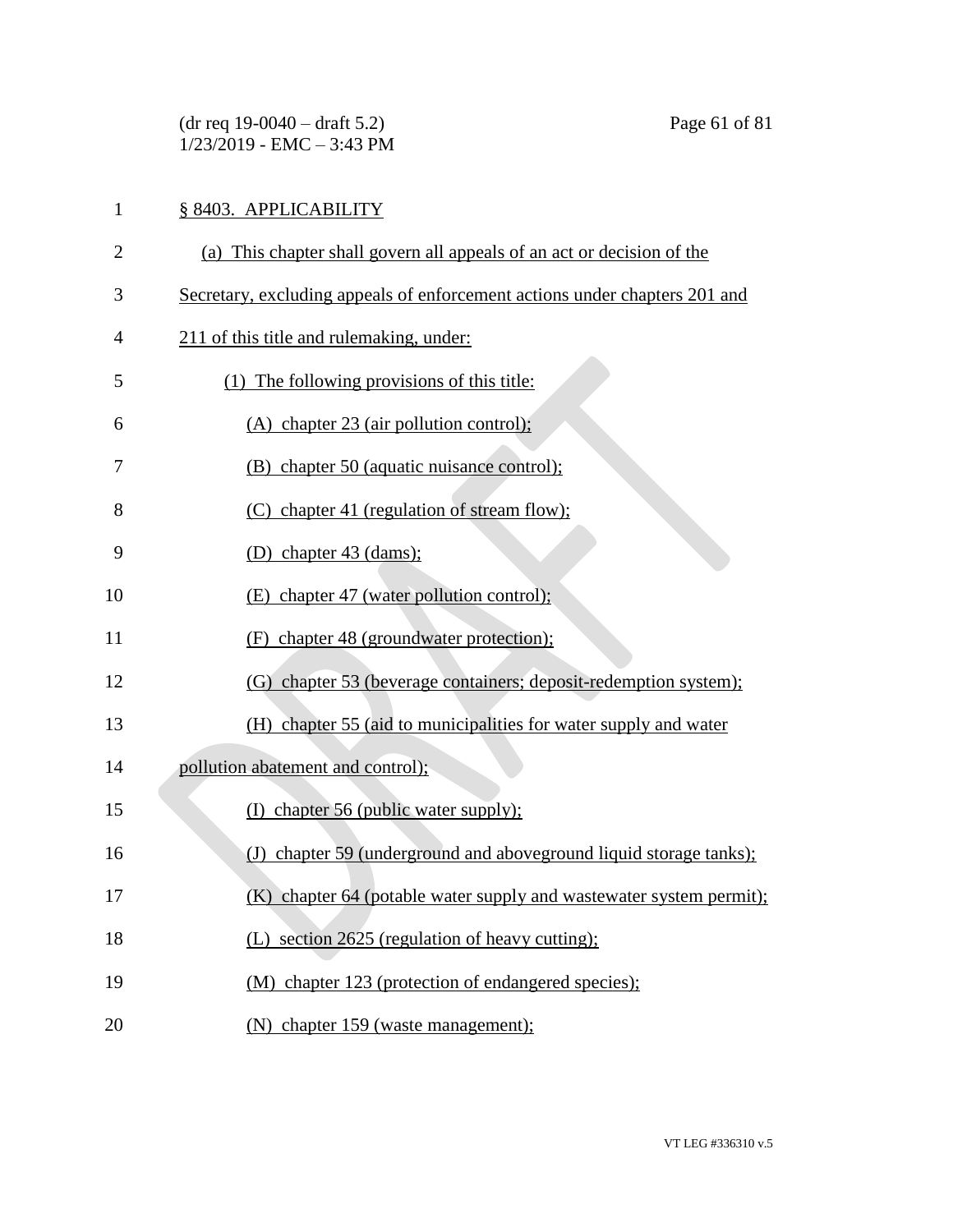#### (dr req 19-0040 – draft 5.2) Page 62 of 81 1/23/2019 - EMC – 3:43 PM

| $\mathbf{1}$   | (O) chapter 37 (wetlands protection and water resources                         |
|----------------|---------------------------------------------------------------------------------|
| $\overline{2}$ | management);                                                                    |
| 3              | chapter 166 (collection and recycling of electronic devices);<br>(P)            |
| $\overline{4}$ | (Q) chapter 164A (collection and disposal of mercury-containing                 |
| 5              | lamps);                                                                         |
| 6              | (R) chapter 32 (flood hazard areas);                                            |
| 7              | (S) chapter 49A (lake shoreland protection standards);                          |
| 8              | chapter 83, subchapter 8 (importation of firewood); and<br>(T)                  |
| 9              | chapter 168 (product stewardship for primary batteries and                      |
| 10             | rechargeable batteries);                                                        |
| 11             | (2) 29 V.S.A. chapter 11 (management of lakes and ponds); and                   |
| 12             | (3) 24 V.S.A. chapter 61, subchapter 10 (salvage yards).                        |
| 13             | (b) This chapter shall govern all appeals from an act or decision of a          |
| 14             | District Commission under chapter 151 of this title.                            |
| 15             | (c) This chapter shall govern all appeals from a district coordinator           |
| 16             | jurisdictional opinion under chapter 151 of this title.                         |
| 17             | (d) This chapter shall govern all appeals from an act or decision of the        |
| 18             | Board under this chapter.                                                       |
| 19             | (e) This chapter shall not govern appeals from enforcement actions under        |
| 20             | chapters 201 and 211 of this title or from rulemaking decisions by the Board or |
| 21             | the Secretary.                                                                  |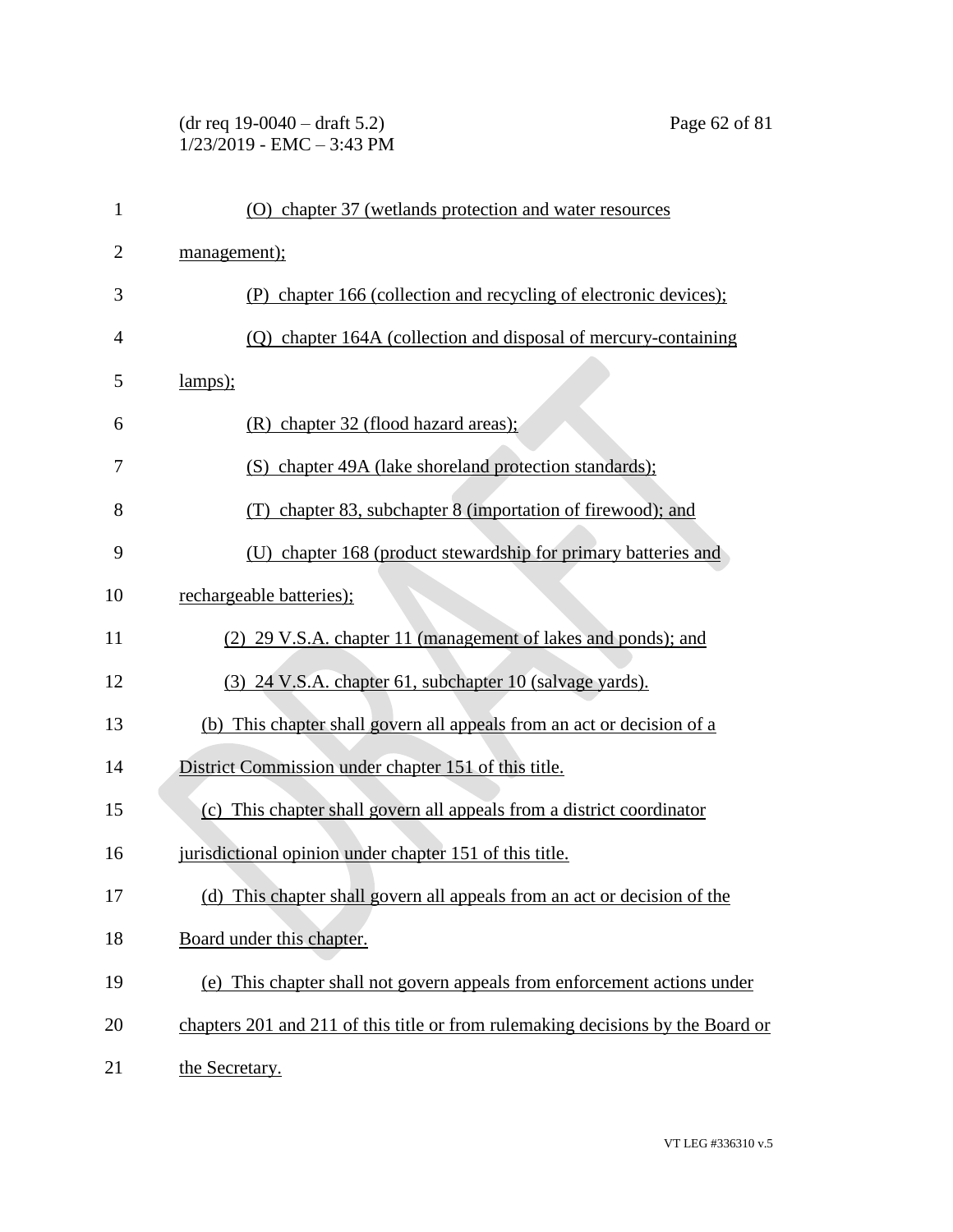(dr req 19-0040 – draft 5.2) Page 63 of 81 1/23/2019 - EMC – 3:43 PM

# 1 § 8404. APPEALS

| $\overline{2}$ | (a) Person aggrieved; time period. Any person aggrieved by an act or               |
|----------------|------------------------------------------------------------------------------------|
| 3              | decision of the Secretary, a District Commission, or a district coordinator        |
| $\overline{4}$ | under the provisions of law listed in section 8403 of this title may appeal to the |
| 5              | Board within 30 days following the date of the act or decision.                    |
| 6              | (b) Notice of the filing of an appeal.                                             |
| 7              | (1) On filing an appeal from an act or decision of a District                      |
| 8              | Commission, the appellant shall notify all parties who had party status as of the  |
| 9              | end of the District Commission proceeding and all friends of the Commission        |
| 10             | that an appeal is being filed. In addition, the appellant shall publish notice not |
| 11             | more than 10 days after providing notice as required under this subsection, at     |
| 12             | the appellant's expense, in a newspaper of general circulation in the area of the  |
| 13             | project that is the subject of the decision.                                       |
| 14             | (2) On the filing of an appeal from the act or decision of the Secretary           |
| 15             | under the provisions of law listed in section 8403 of this title, the appellant    |
| 16             | shall provide notice of the filing of an appeal to the following persons: the      |
| 17             | applicant before the Agency of Natural Resources, if other than the appellant;     |
| 18             | the owner of the land where the project is located if the applicant is not the     |
| 19             | owner; the municipality in which the project is located; the municipal and         |
| 20             | regional planning commissions for the municipality in which the project is         |
| 21             | located; if the project site is located on a boundary, any adjacent Vermont        |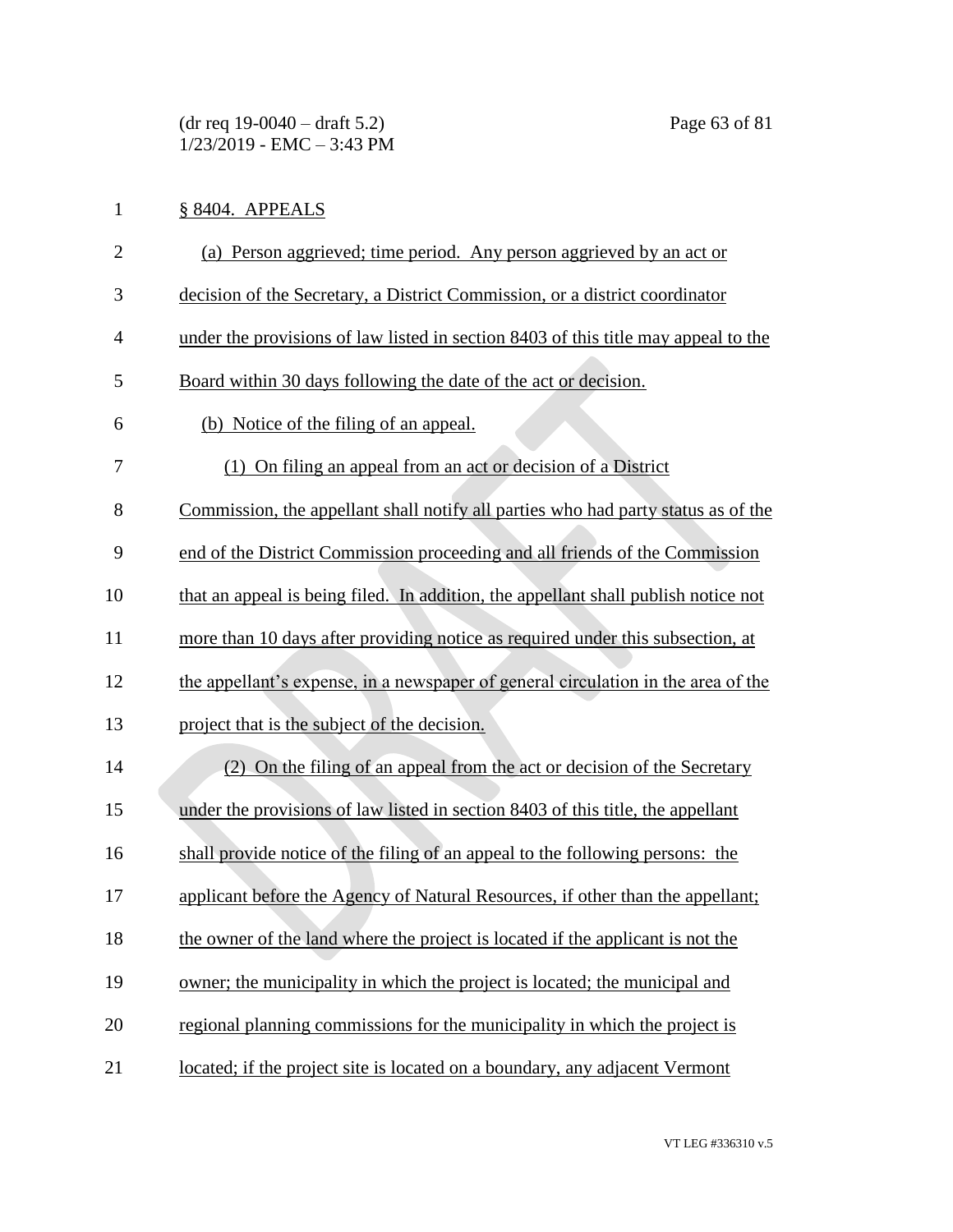(dr req 19-0040 – draft 5.2) Page 64 of 81 1/23/2019 - EMC – 3:43 PM

| $\mathbf{1}$   | municipality and the municipal and regional planning commissions for that           |
|----------------|-------------------------------------------------------------------------------------|
| $\overline{2}$ | municipality; any State agency affected; the solid waste management district in     |
| 3              | which the project is located, if the project constitutes a facility pursuant to     |
| $\overline{4}$ | subdivision $6602(10)$ of this title; all persons required to receive notice of     |
| 5              | receipt of an application or notice of the issuance of a draft permit; and all      |
| 6              | persons on any mailing list for the decision involved. In addition, the appellant   |
| 7              | shall publish notice not more than 10 days after providing notice as required       |
| 8              | under this subsection, at the appellant's expense, in a newspaper of general        |
| 9              | circulation in the area of the project that is the subject of the decision.         |
| 10             | (c) Requirement to participate before the District Commission or the                |
| 11             | Secretary.                                                                          |
| 12             | Participation before District Commission. An aggrieved person shall<br>(1)          |
| 13             | not appeal an act or decision that was made by a District Commission unless         |
| 14             | the person was granted party status by the District Commission pursuant to          |
| 15             | subdivision $6085(c)(1)(E)$ of this title, participated in the proceedings before   |
| 16             | the District Commission, and retained party status at the end of the District       |
| 17             | <u>Commission proceedings. In addition, the person may only appeal those issues</u> |
| 18             | under the criteria with respect to which the person was granted party status.       |
| 19             | However, notwithstanding these limitations, an aggrieved person may appeal          |
| 20             | an act or decision of the District Commission if the Board determines that:         |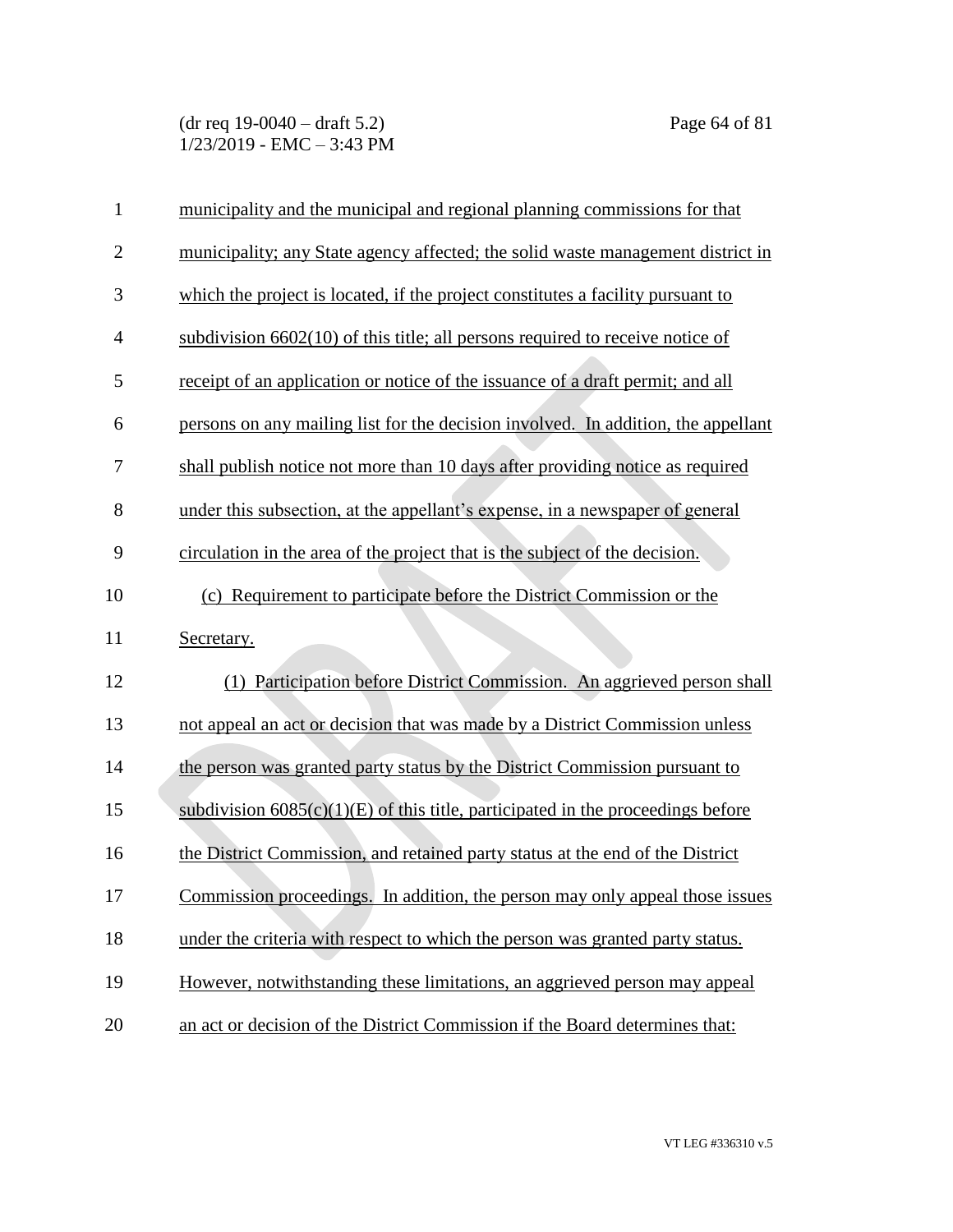| $(dr \text{ req } 19-0040 - draft 5.2)$ |  |
|-----------------------------------------|--|
| $1/23/2019$ - EMC $-3:43$ PM            |  |

| 1              | (A) there was a procedural defect that prevented the person from                   |
|----------------|------------------------------------------------------------------------------------|
| $\overline{c}$ | obtaining party status or participating in the proceeding;                         |
| 3              | (B) the decision being appealed is the grant or denial of party status;            |
| 4              | $or$                                                                               |
| 5              | some other condition exists that would result in manifest injustice<br>(C)         |
| 6              | if the person's right to appeal was disallowed.                                    |
| 7              | (2) Participation before the Secretary.                                            |
| 8              | (A) An aggrieved person shall not appeal an act or decision of the                 |
| 9              | Secretary unless the person submitted to the Secretary a written comment           |
| 10             | during the comment period or an oral comment at the public meeting                 |
| 11             | conducted by the Secretary. In addition, the person may only appeal issues         |
| 12             | related to the person's comment to the Secretary.                                  |
| 13             | (i) To be sufficient for the purpose of appeal, a comment to the                   |
| 14             | Secretary shall identify each reasonably ascertainable issue with enough           |
| 15             | particularity so that a meaningful response can be provided.                       |
| 16             | (ii) The appellant shall identify each comment that the appellant                  |
| 17             | submitted to the Secretary that identifies or relates to an issue raised in his or |
| 18             | her appeal.                                                                        |
| 19             | (iii) A person moving to dismiss an appeal or an issue raised by an                |
| 20             | appeal pursuant to this subdivision (A) shall have the burden to prove that the    |
| 21             | requirements of this subdivision (A) are not satisfied.                            |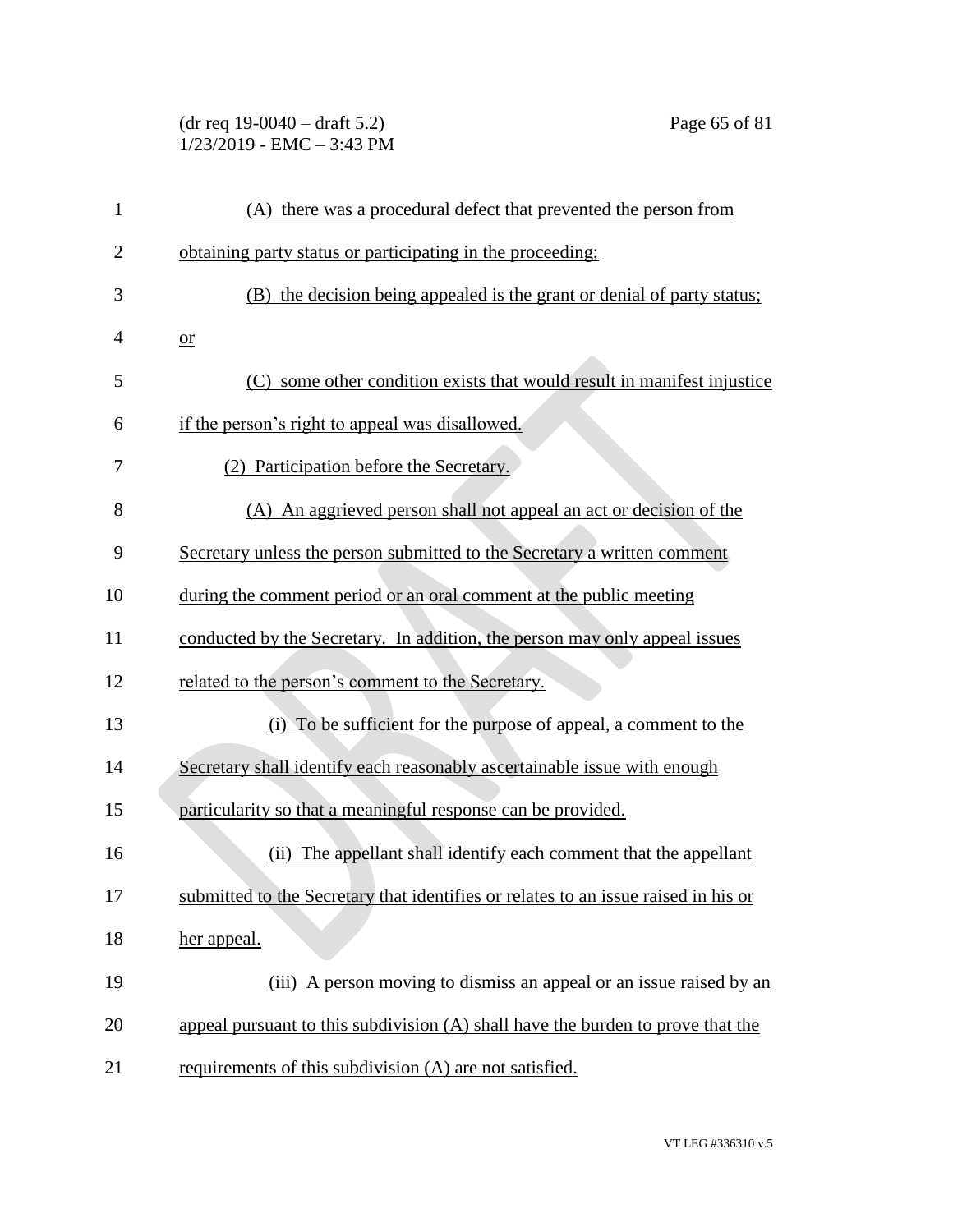| $(dr \text{ req } 19-0040 - draft 5.2)$ |  |
|-----------------------------------------|--|
| $1/23/2019$ - EMC $-3:43$ PM            |  |

| 1              | $(B)$ Notwithstanding the limitations of subdivision $(2)(A)$ of this               |
|----------------|-------------------------------------------------------------------------------------|
| $\overline{2}$ | subsection (c), an aggrieved person may appeal an act or decision of the            |
| 3              | Secretary if the Board determines that:                                             |
| 4              | (i) there was a procedural defect that prevented the person from                    |
| 5              | commenting during the comment period or at the public meeting or otherwise          |
| 6              | participating in the proceeding:                                                    |
| 7              | (ii) the Secretary did not conduct a comment period and did not                     |
| 8              | hold a public meeting;                                                              |
| 9              | (iii) the person demonstrates that an issue was not reasonably                      |
| 10             | ascertainable during the review of an application or other request that led to the  |
| 11             | Secretary's act or decision; or                                                     |
| 12             | (iv) some other condition exists that would result in manifest                      |
| 13             | injustice if the person's right to appeal was disallowed.                           |
| 14             | (d) District coordinator jurisdictional opinions.                                   |
| 15             | (1) The appellant shall provide notice of the filing of an appeal to each           |
| 16             | person entitled to notice under subdivisions $6085(c)(1)(A)$ –(D) of this title and |
| 17             | to each person on a list pursuant to subdivision $6085(c)(1)(E)$ of this title that |
| 18             | is approved under subsection $6007(c)$ of this title.                               |
| 19             | (2) Failure to appeal within the time required under subsection (a) of              |
| 20             | this section shall render the jurisdictional opinion the final determination        |
| 21             | regarding jurisdiction under chapter 151 of this title unless the opinion was not   |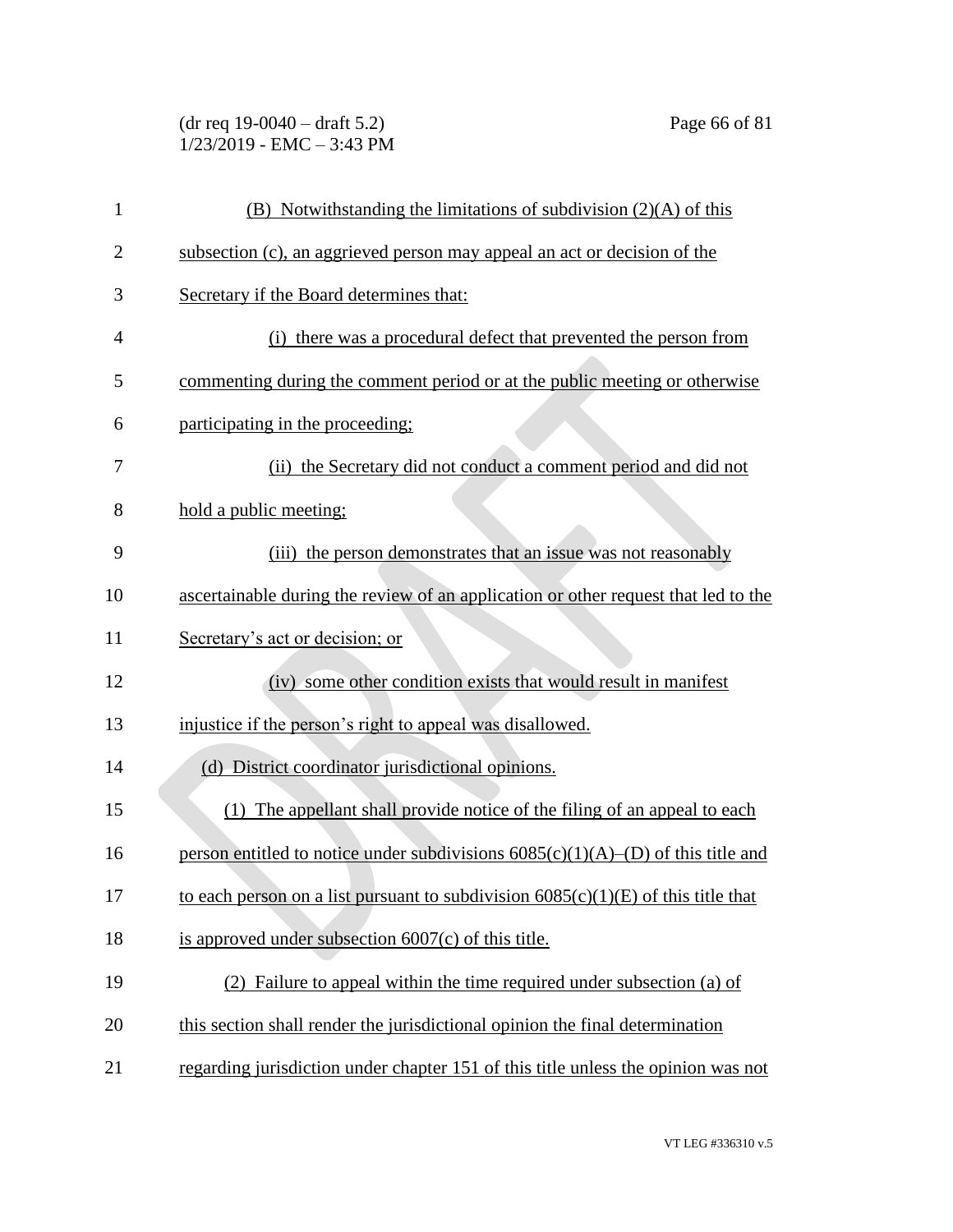(dr req 19-0040 – draft 5.2) Page 67 of 81  $1/23/2019$  - EMC - 3:43 PM

| $\mathbf{1}$   | properly served on persons listed in subdivisions $6085(c)(1)(A)$ –(D) of this        |
|----------------|---------------------------------------------------------------------------------------|
| $\overline{2}$ | title and each person on a list pursuant to subdivision $6085(c)(1)(E)$ of this title |
| 3              | that is approved under subsection $6007(c)$ of this title.                            |
| $\overline{4}$ | (e) Stays.                                                                            |
| 5              | (1) The filing of an appeal shall automatically stay the act or decision in           |
| 6              | the following situations:                                                             |
| 7              | (A) acts or decisions involving stream alteration permits or shoreline                |
| 8              | encroachment permits issued by the Secretary; and                                     |
| 9              | (B) the denial of party status by a District Commission.                              |
| 10             | (2) On petition by a party or upon its own motion for a stay of an act or             |
| 11             | decision, the Board shall perform the initial review of the request and may           |
| 12             | grant a stay. Any decision under this subsection to issue a stay shall be subject     |
| 13             | to appeal to the Supreme Court according to the Rules of Appellate Procedure.         |
| 14             | (f) Consolidated appeals. The Board may consolidate or coordinate                     |
| 15             | different appeals where those appeals all relate to the same project.                 |
| 16             | (g) De novo. The Board, applying the substantive standards that were                  |
| 17             | applicable to the District Commission, district coordinator, or Secretary, shall      |
| 18             | hear and review de novo those issues that have been appealed. The Board shall         |
| 19             | apply its independent judgement in finding facts and interpreting law.                |
| 20             | (h) Appeals of authorizations or coverage under a general permit. Any                 |
| 21             | appeal of an authorization or coverage under the terms of a general permit shall      |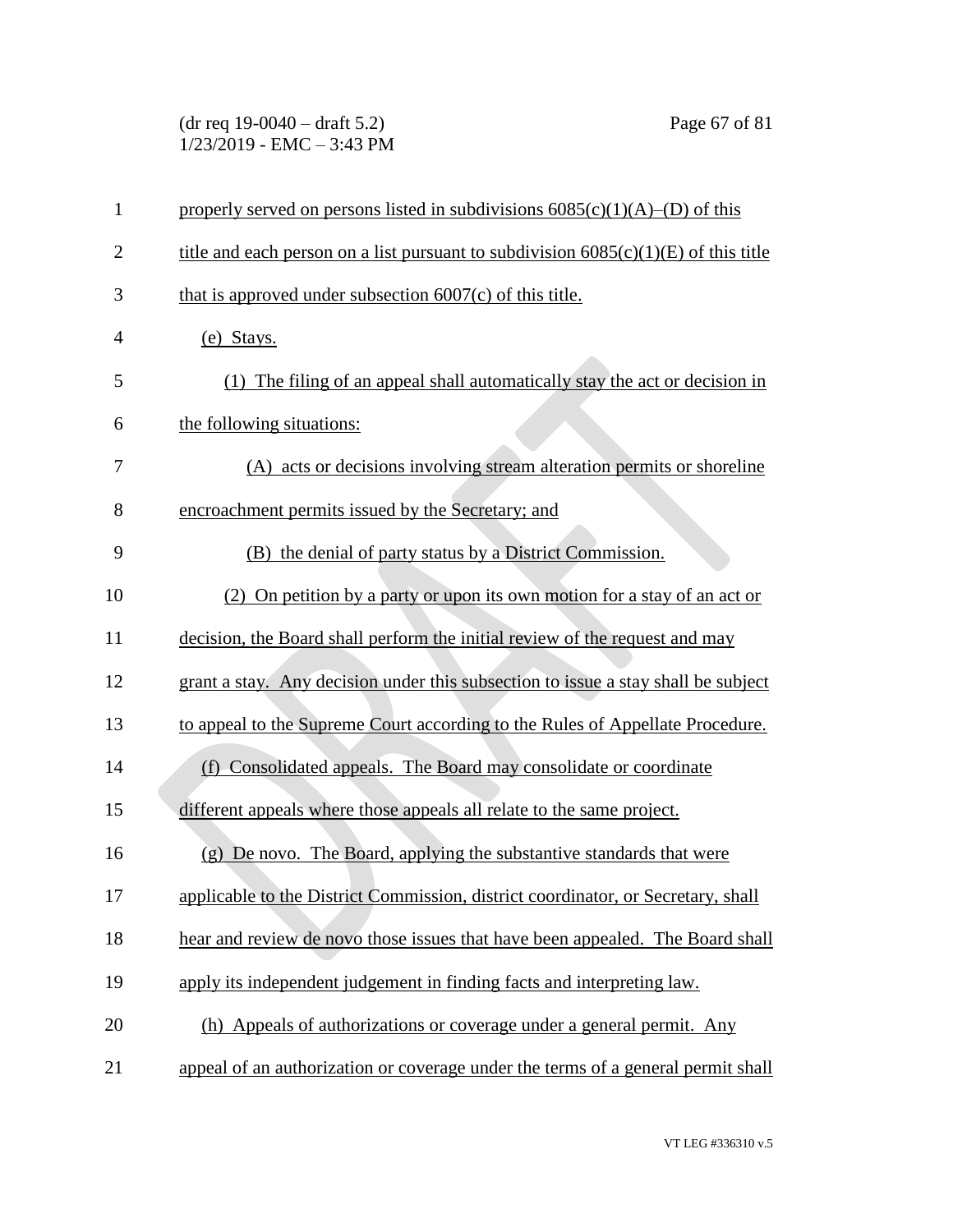(dr req 19-0040 – draft 5.2) Page 68 of 81  $1/23/2019$  - EMC - 3:43 PM

| $\mathbf{1}$   | be limited in scope to whether the permitted activity complies with the terms       |
|----------------|-------------------------------------------------------------------------------------|
| $\overline{2}$ | and conditions of the general permit.                                               |
| 3              | (i) Limitations on appeals. Notwithstanding any other provision of this             |
| 4              | section:                                                                            |
| 5              | (1) there shall be no appeal from a District Commission decision when               |
| 6              | the Commission has issued a permit and no hearing was requested or held, or         |
| 7              | no motion to alter was filed following the issuance of an administrative            |
| 8              | amendment; and                                                                      |
| 9              | (2) if a District Commission issues a partial decision under subsection             |
| 10             | 6086(b) of this title, any appeal of that decision must be taken within 30 days     |
| 11             | following the date of that decision.                                                |
| 12             | (i) Representation. The Secretary may represent the Agency in all appeals           |
| 13             | under this section. If more than one State agency either appeals or seeks to        |
| 14             | intervene in an appeal under this section, only the Attorney General may            |
| 15             | represent the interests of the State in the appeal.                                 |
| 16             | (k) Prior decisions. Prior decisions of the Water Resources Board, the              |
| 17             | Environmental Board, the Waste Facilities Panel, and the Environmental              |
| 18             | Division on matters arising under the chapters listed in section 8403 of this title |
| 19             | shall be given the same weight and consideration as prior decisions of the          |
| 20             | Board.                                                                              |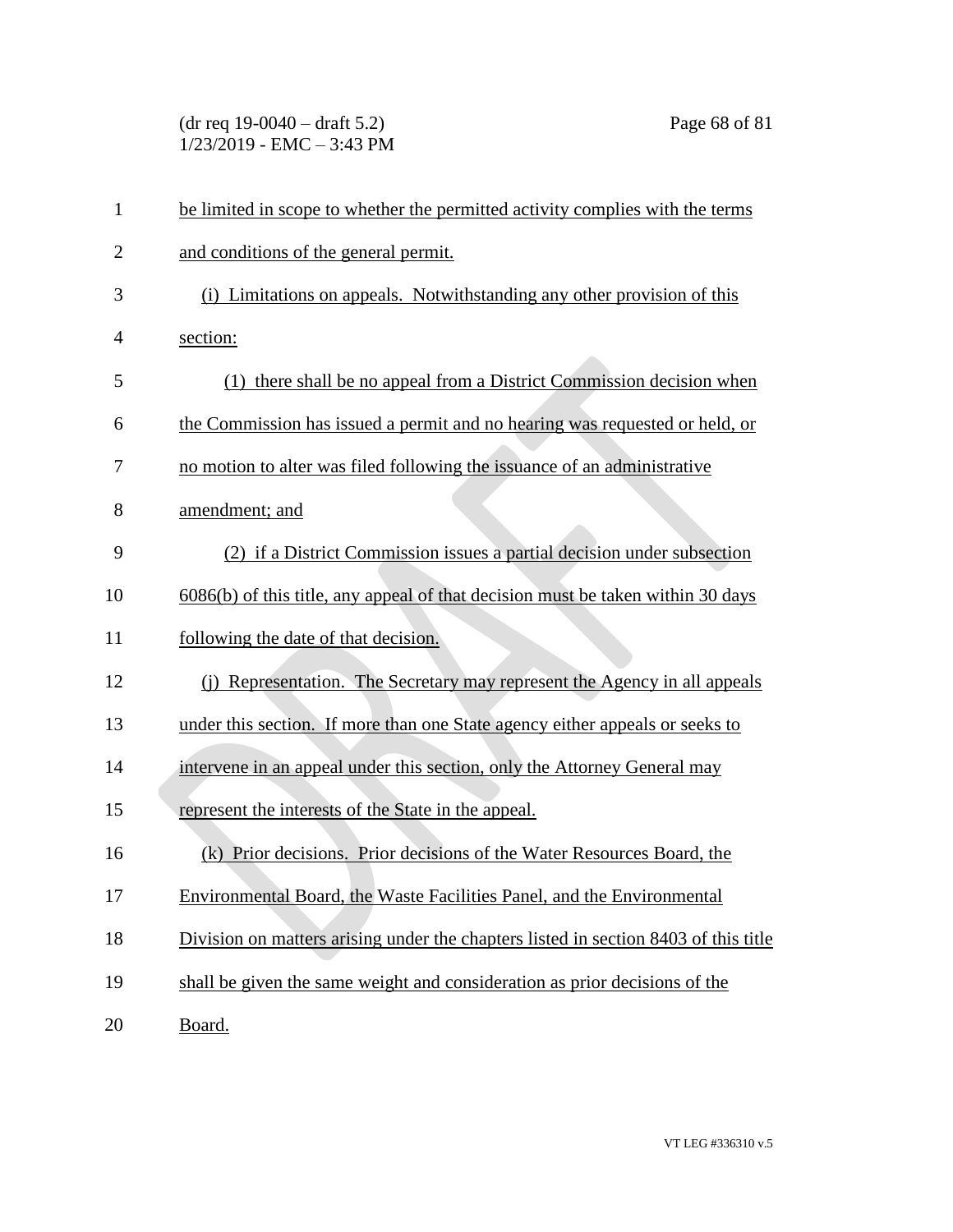#### (dr req 19-0040 – draft 5.2) Page 69 of 81 1/23/2019 - EMC – 3:43 PM

| $\mathbf{1}$   | (1) Intervention. Any person may intervene in a pending appeal if that             |
|----------------|------------------------------------------------------------------------------------|
| $\overline{2}$ | person:                                                                            |
| 3              | (1) appeared as a party in the action appealed from and retained party             |
| $\overline{4}$ | status;                                                                            |
| 5              | $(2)$ is a party by right;                                                         |
| 6              | (3) is a person aggrieved, as defined in this chapter; or                          |
| 7              | (4) meets the standard for intervention established in the Vermont Rules           |
| 8              | of Civil Procedure.                                                                |
| 9              | (m) With respect to review of an act or decision of the Secretary pursuant         |
| 10             | to 3 V.S.A. § 2809, the Board may reverse the act or decision or amend an          |
| 11             | allocation of costs to an applicant only if the Board determines that the act,     |
| 12             | decision, or allocation was arbitrary, capricious, or an abuse of discretion. In   |
| 13             | the absence of such a determination, the Board shall require the applicant to      |
| 14             | pay the Secretary all costs assessed pursuant to 3 V.S.A. § 2809.                  |
| 15             | (n) Administrative record. The Secretary shall certify the administrative          |
| 16             | record as defined in chapter 170 of this title and shall transfer a certified copy |
| 17             | of that record to the Board when:                                                  |
| 18             | (1) there is an appeal of an act or decision of the Secretary that is based        |
| 19             | on that record; or                                                                 |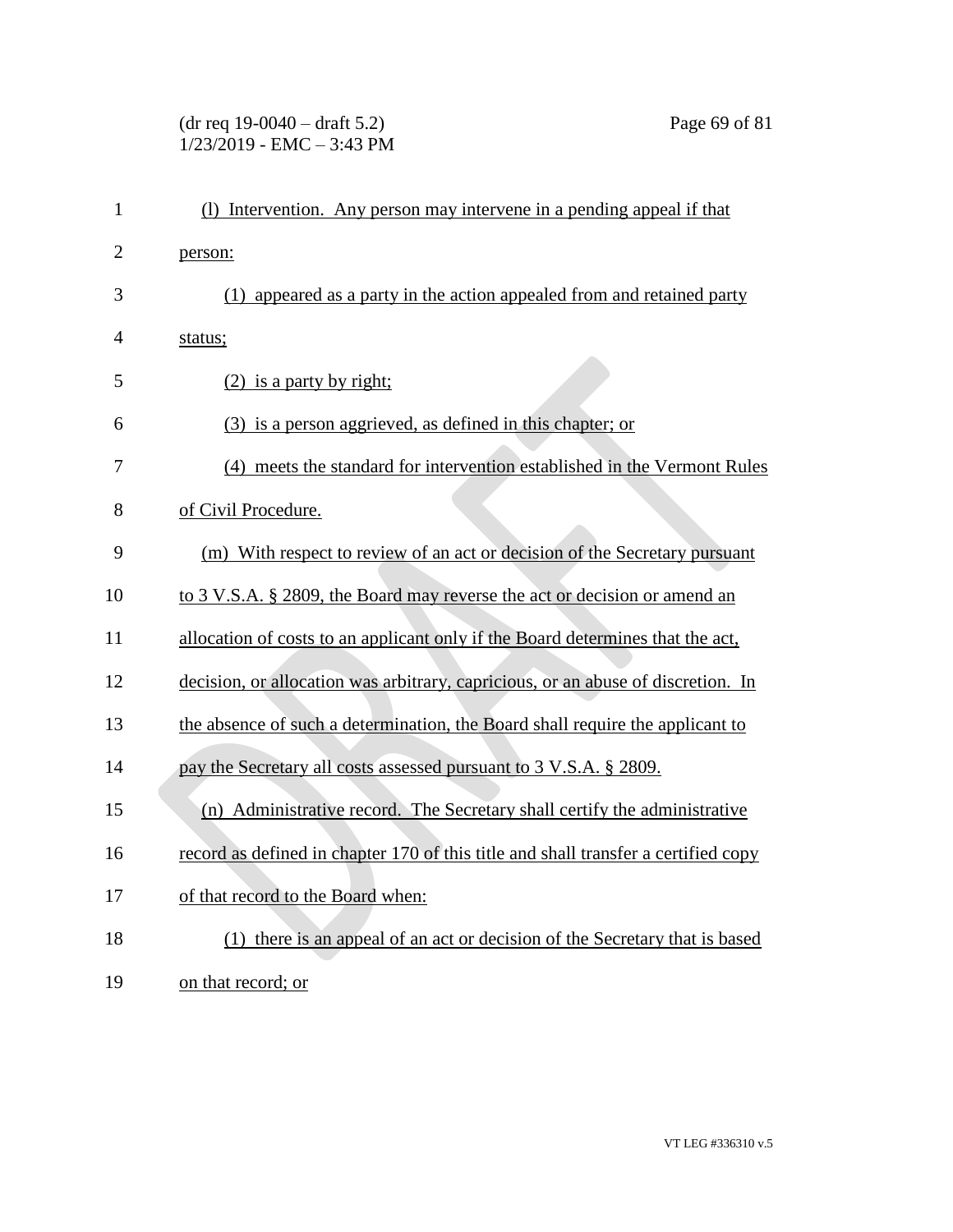# (dr req 19-0040 – draft 5.2) Page 70 of 81  $1/23/2019$  - EMC - 3:43 PM

| $\mathbf{1}$   | (2) there is an appeal of a decision of a District Commission and a                |
|----------------|------------------------------------------------------------------------------------|
| $\overline{2}$ | decision of the Secretary is relevant under a criterion of subsection 6086(a) of   |
| 3              | this title that is at issue in the appeal.                                         |
| $\overline{4}$ | § 8405. FEES                                                                       |
| 5              | (a) All persons filing an appeal shall pay a fee of \$250.00, plus any             |
| 6              | associated publication costs. The Board may waive the fee or publication costs     |
| 7              | if the Board finds that the appellant or initiating party is unable to pay the fee |
| 8              | or publication costs. The fee of \$250.00 shall not apply to appeals or other      |
| 9              | matters brought before the Board under this chapter in the name of the State by    |
| 10             | public officials authorized to do so.                                              |
| 11             | (b) All funds collected pursuant to this section shall be deposited into the       |
| 12             | fund created in section 6029 of this title.                                        |
| 13             | § 8406. APPEALS TO THE SUPREME COURT                                               |
| 14             | (a) Any person aggrieved by an act or decision of the Board pursuant to            |
| 15             | this chapter may appeal to the Supreme Court within 30 days after the date of      |
| 16             | the entry of the judgment or order appealed from, provided that the person was     |
| 17             | a party to the proceeding before the Board.                                        |
| 18             | (b) Notwithstanding subsection (a) of this section, an aggrieved person may        |
| 19             | appeal a decision of the Board if the Supreme Court determines that:               |
| 20             | (1) there was a procedural defect that prevented the person from                   |
| 21             | participating in the proceeding; or                                                |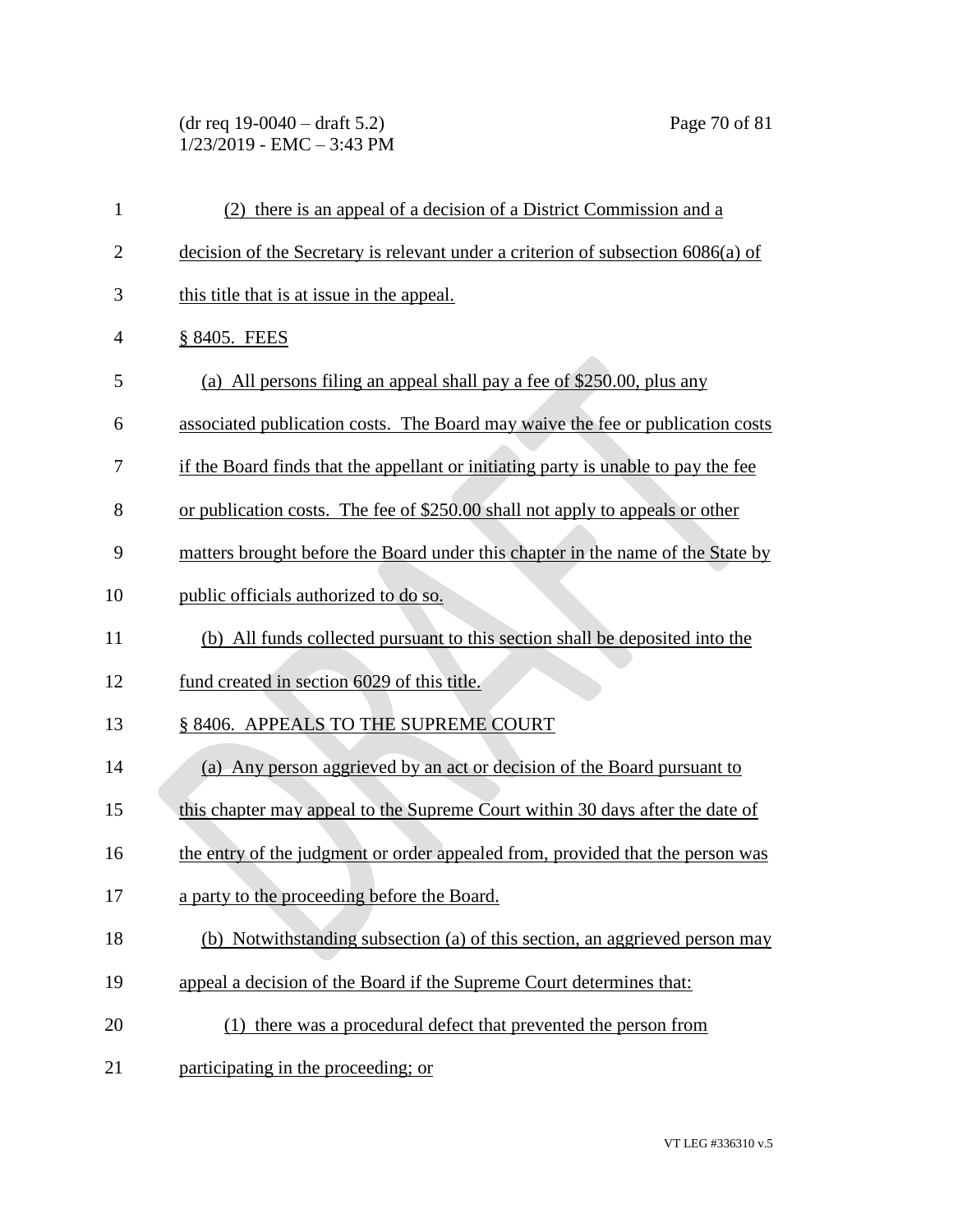(dr req 19-0040 – draft 5.2) Page 71 of 81  $1/23/2019$  - EMC - 3:43 PM

| $\mathbf{1}$   | (2) some other condition exists that would result in manifest injustice if     |
|----------------|--------------------------------------------------------------------------------|
| $\overline{2}$ | the person's right to appeal was disallowed.                                   |
| 3              | (c) An objection that has not been raised before the Board may not be          |
| 4              | considered by the Supreme Court, unless the failure or neglect to raise that   |
| 5              | objection is excused by the Supreme Court because of extraordinary             |
| 6              | circumstances. The findings of the Board with respect to questions of fact, if |
| 7              | supported by substantial evidence on the record as a whole, shall be           |
| 8              | conclusive.                                                                    |
| 9              | (d) Only the Attorney General may represent the State in all appeals under     |
| 10             | this section.                                                                  |
| 11             | *** Environmental Division ***                                                 |
| 12             | Sec. 12. 4 V.S.A. § 34 is amended to read:                                     |
| 13             | § 34. JURISDICTION; ENVIRONMENTAL DIVISION                                     |
| 14             | The Environmental Division shall have:                                         |
| 15             | (1) jurisdiction of matters arising under 10 V.S.A. chapters chapter 201       |
| 16             | and 220;                                                                       |
| 17             | (2) jurisdiction of matters arising under 24 V.S.A. chapter 61,                |
| 18             | subchapter 12 and 24 V.S.A. chapter 117; and                                   |
| 19             | (3) original jurisdiction to revoke permits under 10 V.S.A. chapter 151.       |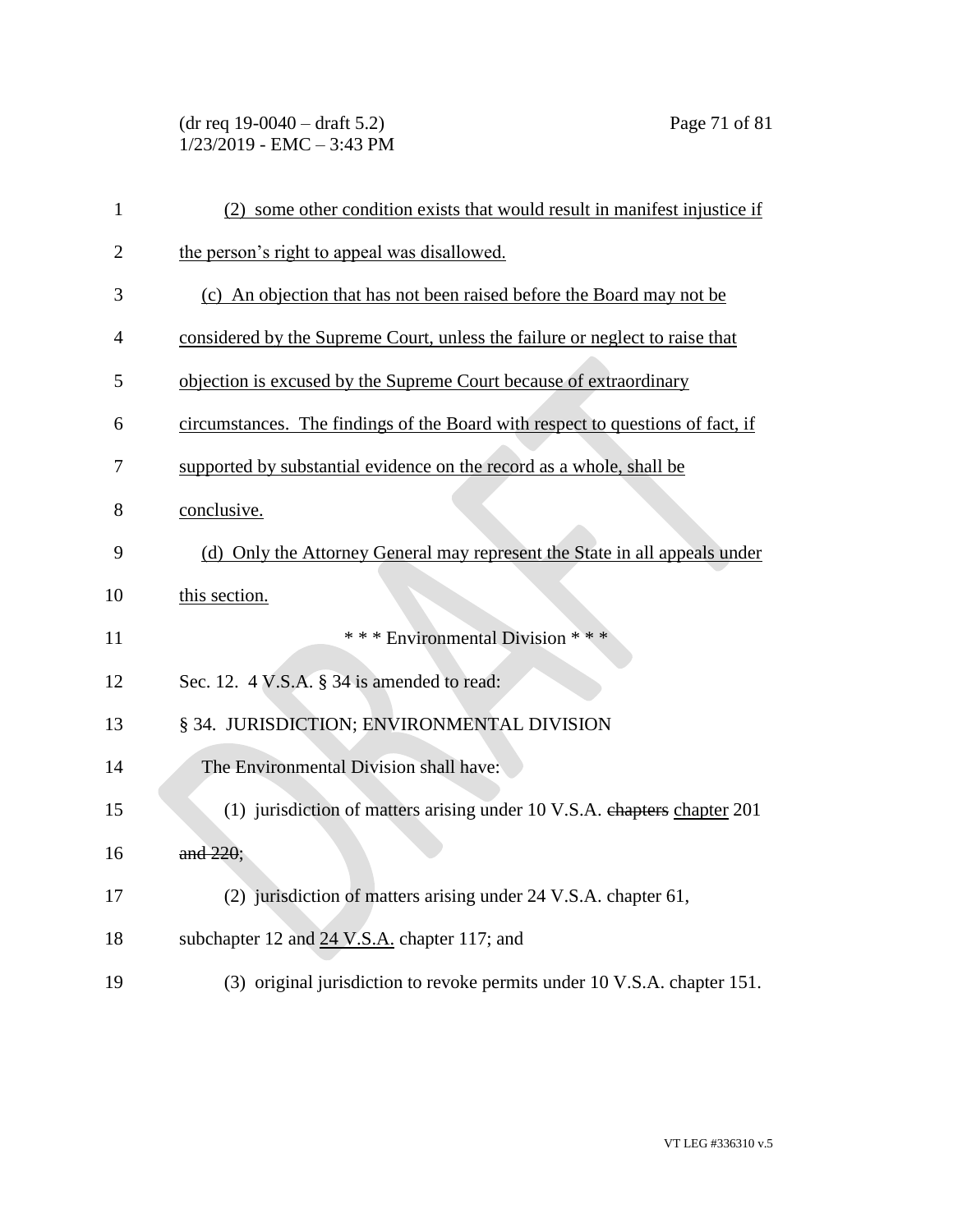(dr req 19-0040 – draft 5.2) Page 72 of 81 1/23/2019 - EMC – 3:43 PM

| $\mathbf{1}$   | Sec. 13. 24 V.S.A. § 2283 is amended to read:                                    |
|----------------|----------------------------------------------------------------------------------|
| $\overline{2}$ | § 2283. APPEALS                                                                  |
| 3              | After exhausting the right of administrative appeal to the Board under 19        |
| 4              | V.S.A. $\S$ 5(d)(5), a person aggrieved by any order, act, or decision of the    |
| 5              | Agency of Transportation may appeal to the Superior Court, and all               |
| 6              | proceedings shall be de novo. Any person, including the Agency of                |
| 7              | Transportation, may appeal to the Supreme Court from a judgment or ruling of     |
| 8              | the Superior Court. Appeals of acts or decisions of the Secretary of Natural     |
| 9              | Resources or under this subchapter shall be appealed to the Vermont              |
| 10             | Environmental Review Board under 10 V.S.A. § 8403. Acts or decisions of a        |
| 11             | legislative body of a municipality under this subchapter shall be appealed to    |
| 12             | the Environmental Division under 10 V.S.A. § 8503 section 4471a of this title.   |
| 13             | Sec. 14. 24 V.S.A. § $4449(a)(3)$ is amended to read:                            |
| 14             | (3) No permit issued pursuant to this section shall take effect until the        |
| 15             | time for appeal in section 4465 of this title has passed, or in the event that a |
| 16             | notice of appeal is properly filed, no such permit shall take effect until       |
| 17             | adjudication of that appeal by the appropriate municipal panel is complete and   |
| 18             | the time for taking an appeal to the Environmental Division has passed without   |
| 19             | an appeal being taken. If an appeal is taken to the Environmental Division, the  |
| 20             | permit shall not take effect until the Environmental Division rules in           |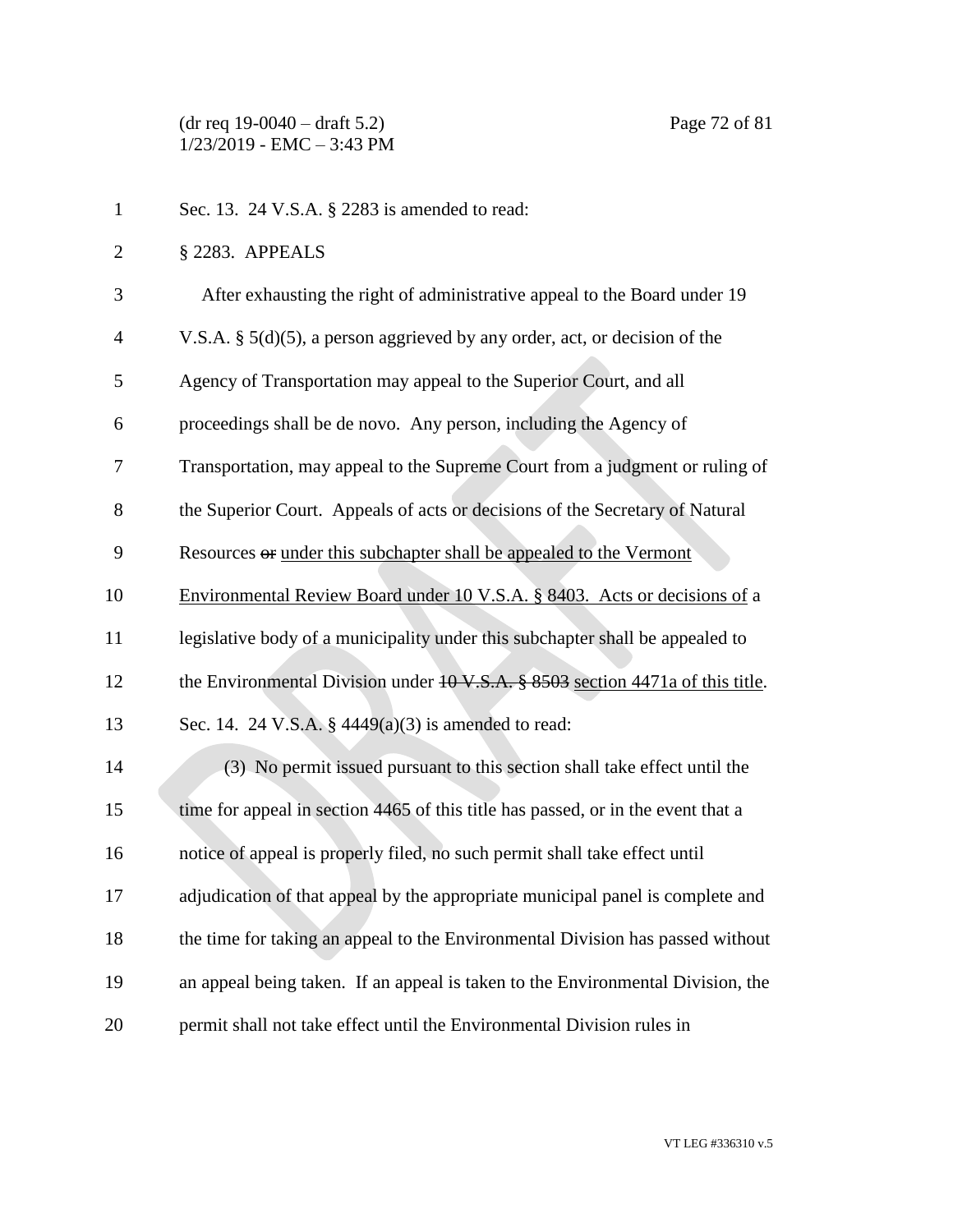(dr req 19-0040 – draft 5.2) Page 73 of 81 1/23/2019 - EMC – 3:43 PM

| $\mathbf{1}$   | accordance with $10 \text{ V.S.A.}$ \$ 8504 section 4471a of this title on whether to |
|----------------|---------------------------------------------------------------------------------------|
| $\overline{2}$ | issue a stay, or until the expiration of 15 days, whichever comes first.              |
| 3              | Sec. 15. 24 V.S.A. § 4471 is amended to read:                                         |
| 4              | § 4471. APPEAL TO ENVIRONMENTAL DIVISION                                              |
| 5              | (a) Participation required. An interested person who has participated in a            |
| 6              | municipal regulatory proceeding authorized under this title may appeal a              |
| 7              | decision rendered in that proceeding by an appropriate municipal panel to the         |
| 8              | Environmental Division as provided by section 4471a of this title.                    |
| 9              | Participation in a local regulatory proceeding shall consist of offering, through     |
| 10             | oral or written testimony, evidence or a statement of concern related to the          |
| 11             | subject of the proceeding. An appeal from a decision of the appropriate               |
| 12             | municipal panel, or from a decision of the municipal legislative body under           |
| 13             | subsection 4415(d) of this title, shall be taken in such manner as the Supreme        |
| 14             | Court may by rule provide for appeals from State agencies governed by 3               |
| 15             | V.S.A. §§ 801–816, unless the decision is an appropriate municipal panel              |
| 16             | decision which that the municipality has elected to be subject to review on the       |
| 17             | record.                                                                               |
| 18             | * * *                                                                                 |
| 19             | Sec. 16. 24 V.S.A. § 4471a is added to read:                                          |
| 20             | § 4471a. ENVIRONMENTAL DIVISION                                                       |
| 21             | (a) Applicability.                                                                    |
|                |                                                                                       |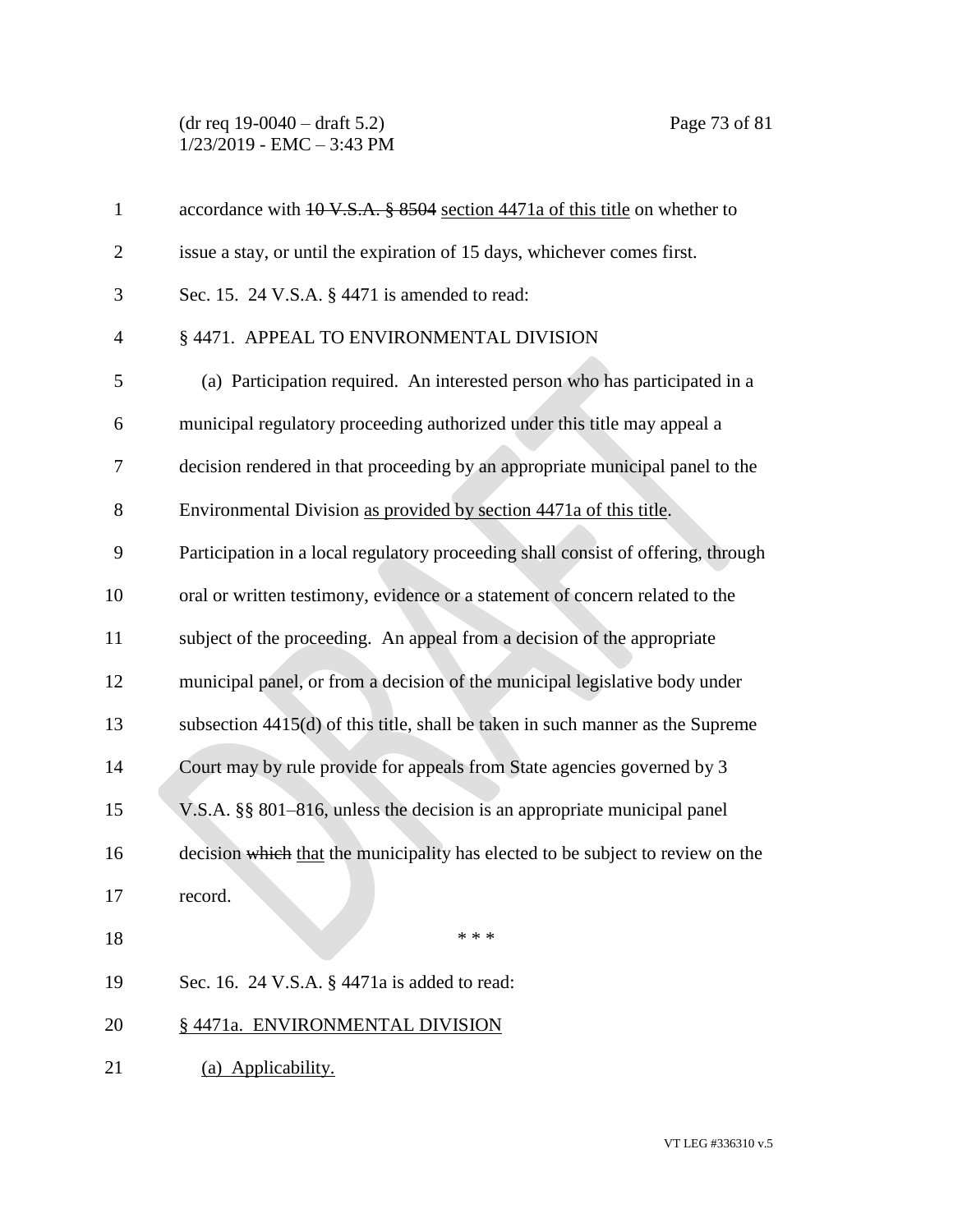(dr req 19-0040 – draft 5.2) Page 74 of 81 1/23/2019 - EMC – 3:43 PM

| $\mathbf{1}$   | (1) This section and section 4471 of this title shall govern all appeals          |
|----------------|-----------------------------------------------------------------------------------|
| $\overline{2}$ | arising under this chapter, except for appeals under section 4352 of this title.  |
| 3              | (2) This section shall govern all appeals of acts or decisions of the             |
| $\overline{4}$ | legislative body of a municipality arising under chapter 61, subchapter 10 of     |
| 5              | this title relating to the municipal certificate of approved location for salvage |
| 6              | yards.                                                                            |
| 7              | (3) This section shall govern all appeals from an act or decision of the          |
| 8              | Environmental Division under this chapter.                                        |
| 9              | (b) Appeals; exceptions.                                                          |
| 10             | (1) Within 30 days after the date of the act or decision, an interested           |
| 11             | person as defined in section 4465 of this title who has participated as defined   |
| 12             | in section 4471 of this title in the municipal regulatory proceeding under this   |
| 13             | chapter may appeal to the Environmental Division an act or decision made          |
| 14             | under this chapter by an appropriate municipal panel; provided, however, that     |
| 15             | decisions of a development review board under section 4420 of this title with     |
| 16             | respect to review of municipal impacts under 10 V.S.A. chapter 151 are not        |
| 17             | subject to appeal but shall serve as presumptions in accordance with that         |
| 18             | chapter.                                                                          |
| 19             | (2) Notwithstanding subdivision (1) of this subsection, an interested             |
| 20             | person may appeal an act or decision under this chapter if the Environmental      |
| 21             | judge determines that:                                                            |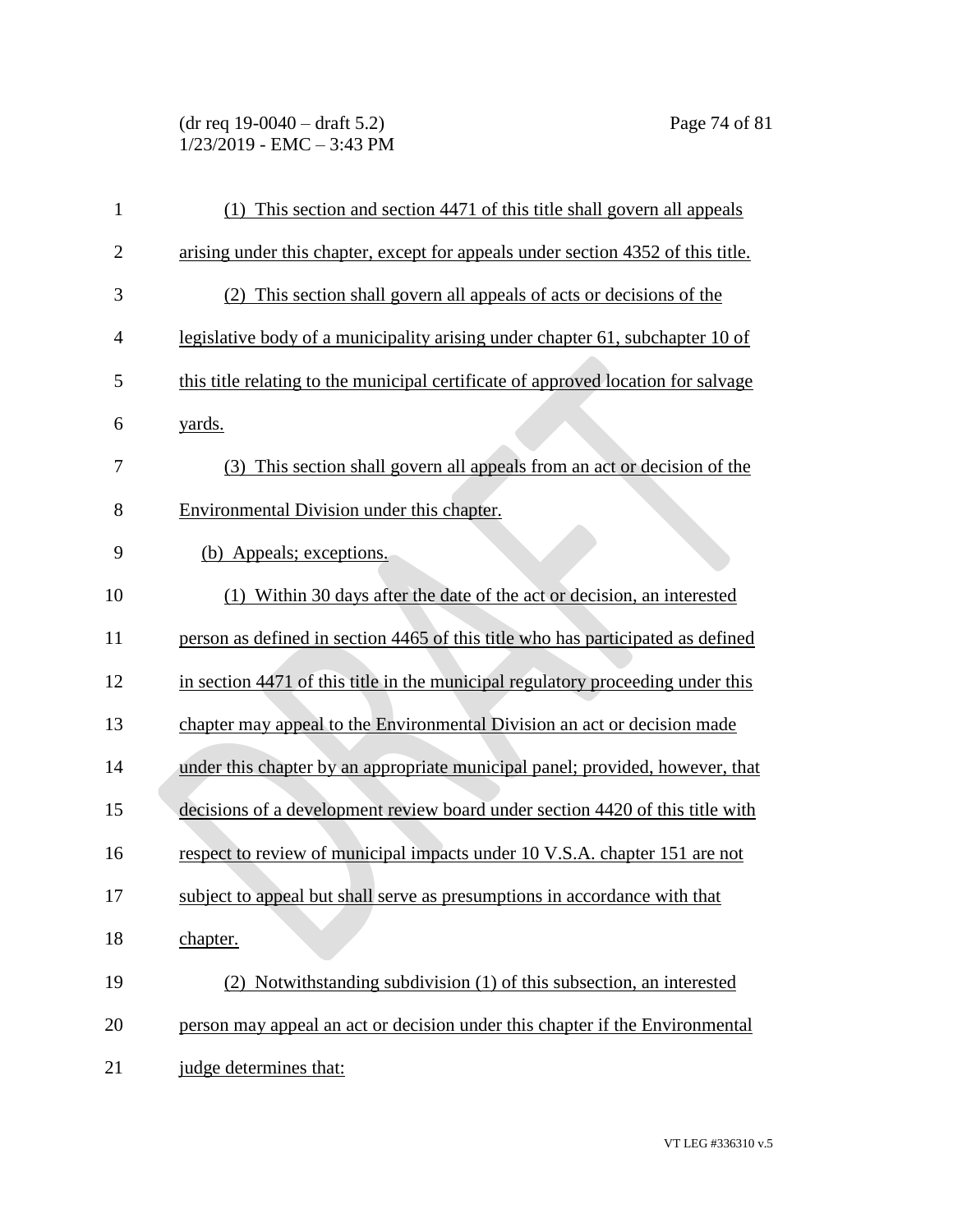(dr req 19-0040 – draft 5.2) Page 75 of 81 1/23/2019 - EMC – 3:43 PM

| 1              | (A) there was a procedural defect that prevented the person from                     |
|----------------|--------------------------------------------------------------------------------------|
| $\overline{c}$ | obtaining interested person status or participating in the proceeding;               |
| 3              | (B) the decision being appealed is the grant or denial of interested                 |
| $\overline{4}$ | person status; or                                                                    |
| 5              | (C) some other condition exists that would result in manifest injustice              |
| 6              | if the person's right to appeal was disallowed.                                      |
| 7              | (c) Notice. On filing of an appeal under this chapter, the appellant shall           |
| 8              | give notice as required under section 4471 of this title.                            |
| 9              | (d) Stays.                                                                           |
| 10             | (1) The filing of an appeal shall automatically stay the act or decision in          |
| 11             | the following situations if it pertains to the denial of interested person status by |
| 12             | a board of adjustment, planning commission, or development review board.             |
| 13             | (2) Upon petition by a party or upon its own motion for a stay of an act             |
| 14             | or decision, the Environmental Division shall perform the initial review of the      |
| 15             | request and may grant a stay. Any decision under this subsection to issue a          |
| 16             | stay shall be subject to appeal to the Supreme Court according to the Rules of       |
| 17             | Appellate Procedure.                                                                 |
| 18             | (e) De novo hearing. The Environmental Division, applying the                        |
| 19             | substantive standards that were applicable before the tribunal appealed from,        |
| 20             | shall hold a de novo hearing on those issues that have been appealed, except in      |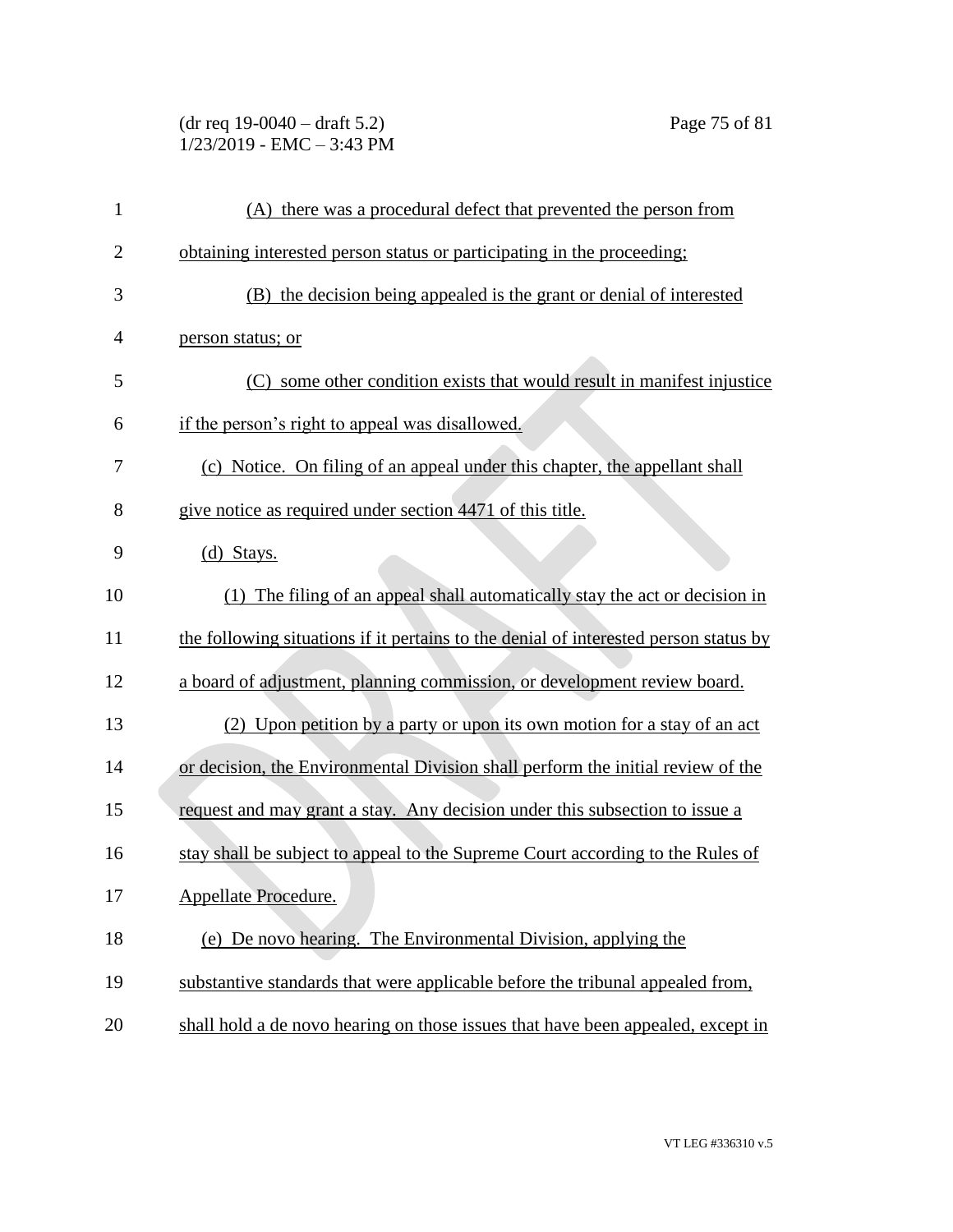(dr req 19-0040 – draft 5.2) Page 76 of 81 1/23/2019 - EMC – 3:43 PM

| $\mathbf{1}$   | the case of a decision being appealed on the record pursuant to subsection        |
|----------------|-----------------------------------------------------------------------------------|
| $\overline{2}$ | $\frac{4471(b)}{6}$ of this title.                                                |
| 3              | (f) Limitation on appeals. Notwithstanding any other provision of this            |
| 4              | section, a municipal decision regarding whether a particular application          |
| 5              | qualifies for a recorded hearing under subsection 4471(b) of this title shall not |
| 6              | be subject to appeal.                                                             |
| 7              | (g) Intervention. Any person may intervene in a pending appeal before the         |
| 8              | Environmental Division if that person:                                            |
| 9              | (1) appeared as a party in the action appealed from and retained party            |
| 10             | status;                                                                           |
| 11             | $(2)$ is a party by right;                                                        |
| 12             | (3) qualifies as an "interested person" as established in section 4465 of         |
| 13             | this title; or                                                                    |
| 14             | (4) meets the standard for intervention established in the Vermont Rules          |
| 15             | of Civil Procedure.                                                               |
| 16             | (h) Appeals to Supreme Court.                                                     |
| 17             | (1) Any person aggrieved by a decision of the Environmental Division              |
| 18             | pursuant to this section or any party by right may appeal to the Supreme Court    |
| 19             | within 30 days following the date of the entry of the order or judgment           |
| 20             | appealed from, provided that:                                                     |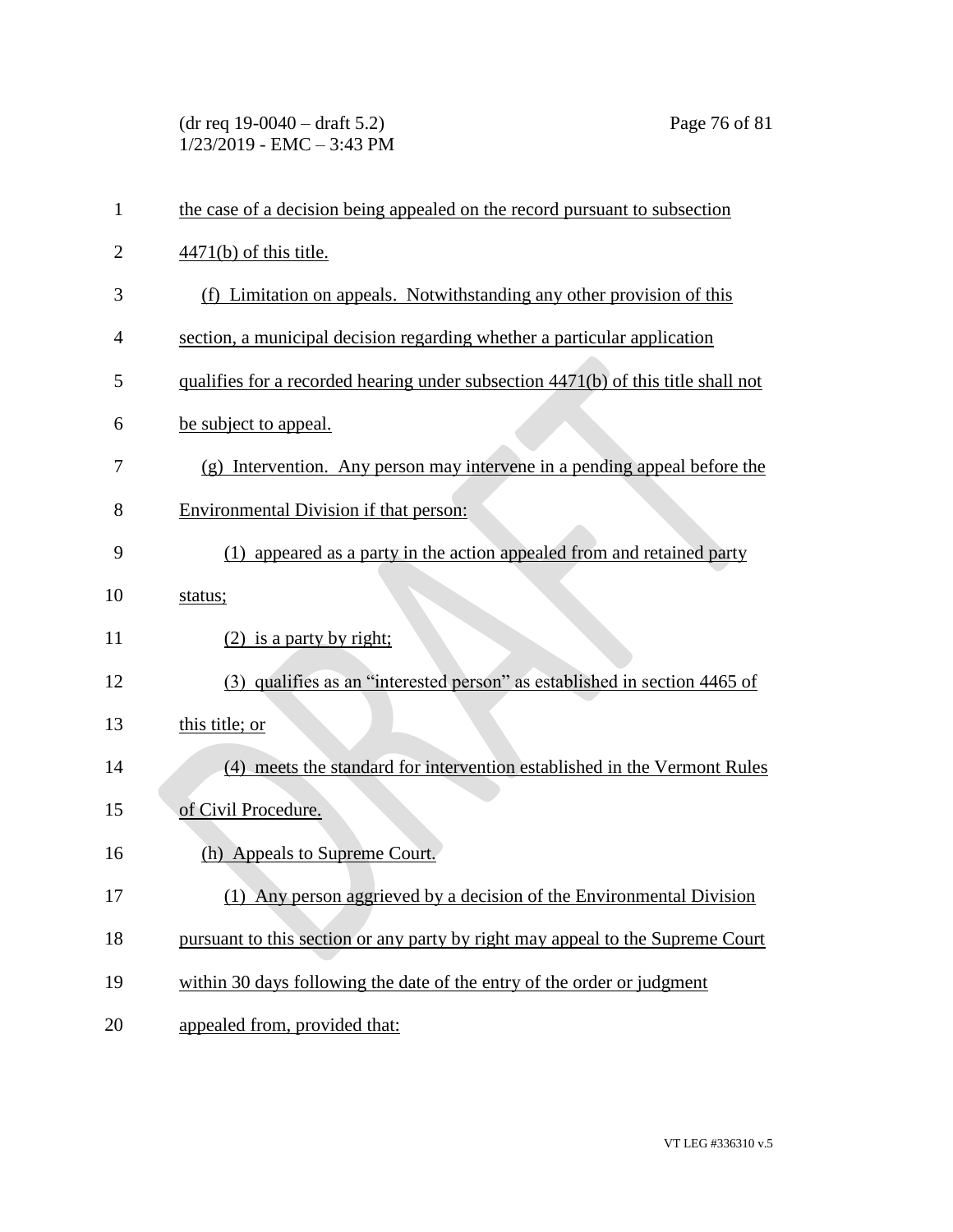## (dr req 19-0040 – draft 5.2) Page 77 of 81 1/23/2019 - EMC – 3:43 PM

| 1              | (A) the person was a party to the proceeding before the                    |
|----------------|----------------------------------------------------------------------------|
| $\overline{2}$ | <b>Environmental Division;</b>                                             |
| 3              | (B) the decision being appealed is the denial of party status; or          |
| 4              | (C) the Supreme Court determines that:                                     |
| 5              | (i) there was a procedural defect that prevented the person from           |
| 6              | participating in the proceeding; or                                        |
| 7              | (ii) some other condition exists that would result in manifest             |
| 8              | injustice if the person's right to appeal were disallowed.                 |
| 9              | (2) An objection that has not been raised before the Environmental         |
| 10             | Division may not be considered by the Supreme Court unless the failure or  |
| 11             | neglect to raise that objection is excused by the Supreme Court because of |
| 12             | extraordinary circumstances.                                               |
| 13             | * * * Development Cabinet * * *                                            |
| 14             | Sec. 17. 3 V.S.A. § 2293 is amended to read:                               |
| 15             | § 2293. DEVELOPMENT CABINET                                                |
| 16             | * * *                                                                      |
| 17             | (b) Development Cabinet.                                                   |
| 18             | (1) A Development Cabinet is created, to consist of the Secretaries of     |
| 19             | the Agencies of Administration, of Agriculture, Food and Markets, of       |
| 20             | Commerce and Community Development, of Education, of Natural Resources,    |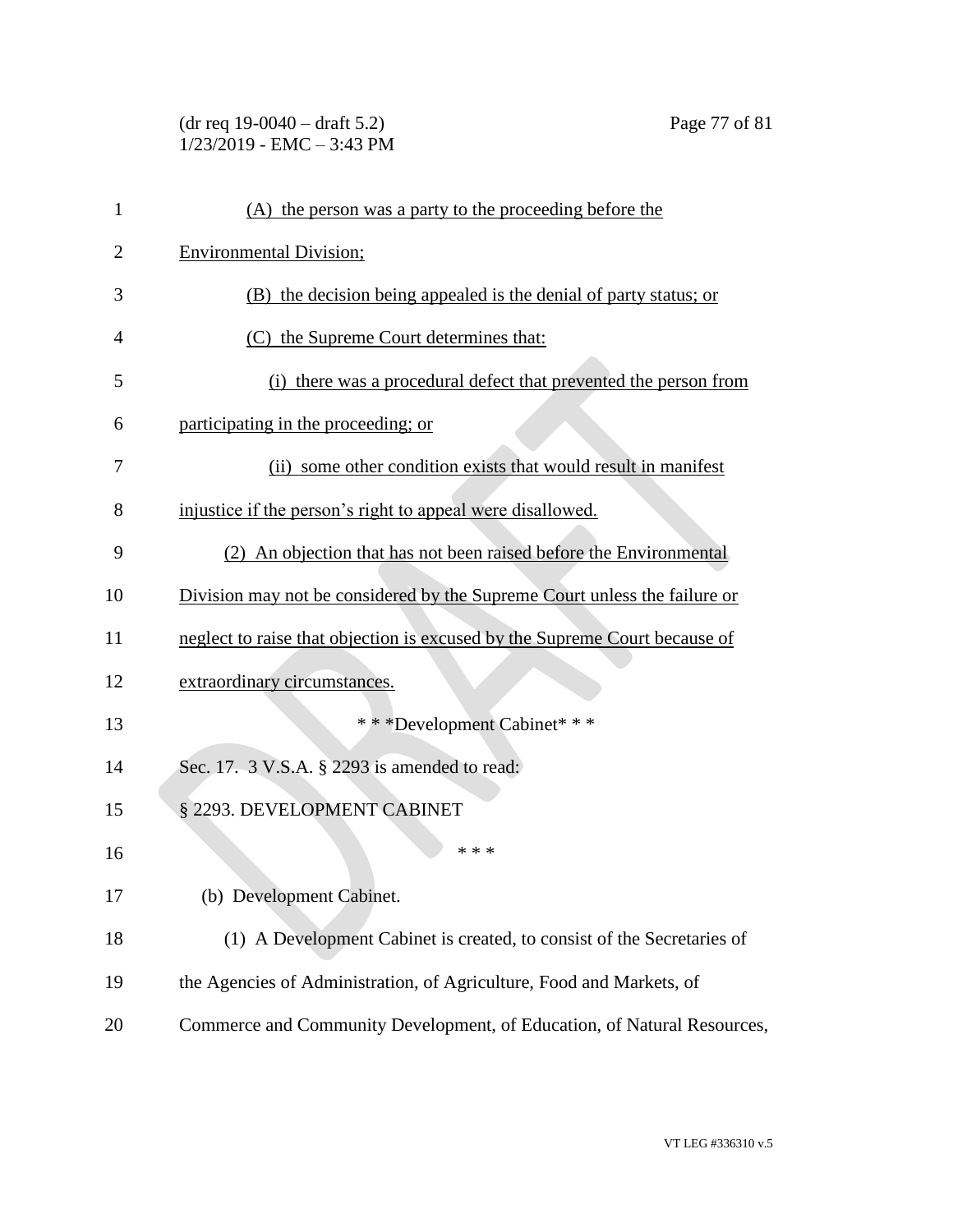## (dr req 19-0040 – draft 5.2) Page 78 of 81 1/23/2019 - EMC – 3:43 PM

| $\mathbf{1}$   | and of Transportation. The Governor or the Governor's designee shall chair      |
|----------------|---------------------------------------------------------------------------------|
| $\overline{2}$ | the Development Cabinet.                                                        |
| 3              | (2) The Development Cabinet shall advise the Governor on how best to            |
| $\overline{4}$ | implement the purposes of this section, and shall recommend changes as          |
| 5              | appropriate to improve implementation of those purposes.                        |
| 6              | (3) The Development Cabinet may establish interagency work groups to            |
| 7              | support its mission, drawing membership from any agency or department of        |
| 8              | State government. Any interagency work groups established under this            |
| 9              | subsection shall evaluate, test the feasibility of, and suggest alternatives to |
| 10             | economic development proposals, including proposals for public-private          |
| 11             | partnerships, submitted to them for consideration. The Development Cabinet      |
| 12             | shall refer to appropriate interagency workgroups any economic development      |
| 13             | proposal that has a significant impact on the inventory or use of State land or |
| 14             | buildings.                                                                      |
| 15             | (4) The Development Cabinet shall meet regularly in order to carry out          |
| 16             | the purposes of this section.                                                   |
| 17             | *** Revision Authority; Transition; Effective Dates ***                         |
| 18             | Sec. 18. REFERENCES; REVISION AUTHORITY                                         |
| 19             | (a) In the Vermont Statutes Annotated, all references to the Natural            |
| 20             | Resources Board are deemed to be references to the Vermont Environmental        |
| 21             | Review Board.                                                                   |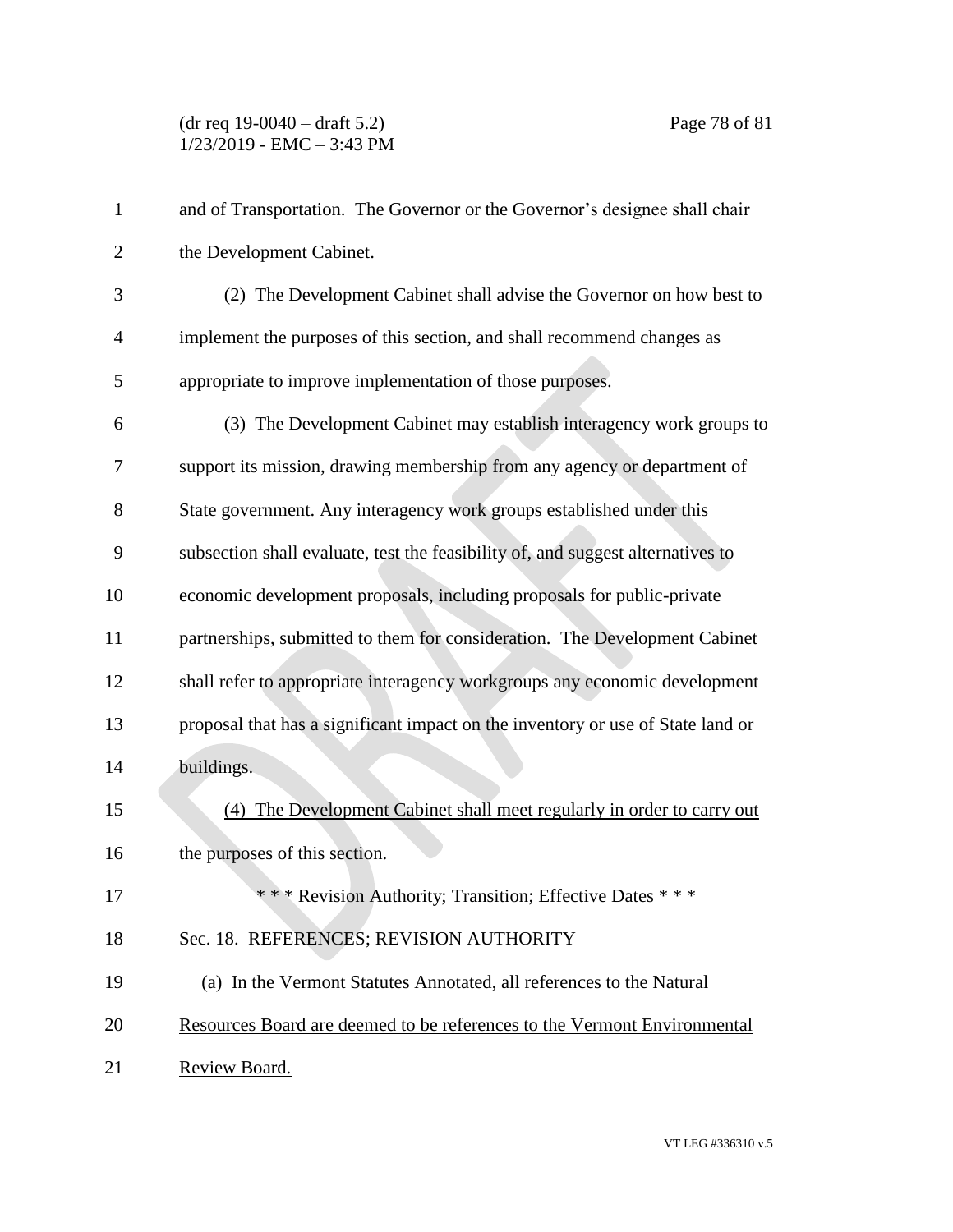(dr req 19-0040 – draft 5.2) Page 79 of 81 1/23/2019 - EMC – 3:43 PM

| $\mathbf{1}$   | (b) In 10 V.S.A. $\S$ 6001 as amended by Sec. 3 of this act, the Office of   |
|----------------|------------------------------------------------------------------------------|
| $\overline{2}$ | Legislative Council shall:                                                   |
| 3              | $(1)$ in subdivision $(2)$ , replace the reference to "this act" with the    |
| 4              | specific citation to this act as enacted; and                                |
| 5              | (2) reorganize and renumber the definitions so that they are in              |
| 6              | alphabetical order and, in the Vermont Statutes Annotated, shall revise all  |
| 7              | cross-references to those definitions accordingly.                           |
| 8              | (c) In the Vermont Statutes Annotated, the Office of Legislative Council     |
| 9              | shall:                                                                       |
| 10             | (1) replace "Natural Resources Board" with "Vermont Environmental            |
| 11             | Review Board";                                                               |
| 12             | (2) replace "10 V.S.A. chapter 220" and "chapter 220 of Title 10" with       |
| 13             | " $10$ V.S.A. chapter 219";                                                  |
| 14             | (3) in Title 10, replace "chapter 220 of this title" with "chapter 219 of    |
| 15             | this title"; and                                                             |
| 16             | (4) when a statute concerns an appeal governed by Sec. 11 of this act, 10    |
| 17             | V.S.A. chapter 219, replace the reference, if any, to the Environmental      |
| 18             | Division of the Superior Court with a reference to the Vermont Environmental |
| 19             | Review Board.                                                                |
| 20             | (d) In 10 V.S.A. § 6086, the Office of Legislative Council shall insert the  |
| 21             | following subsection and subdivision headings:                               |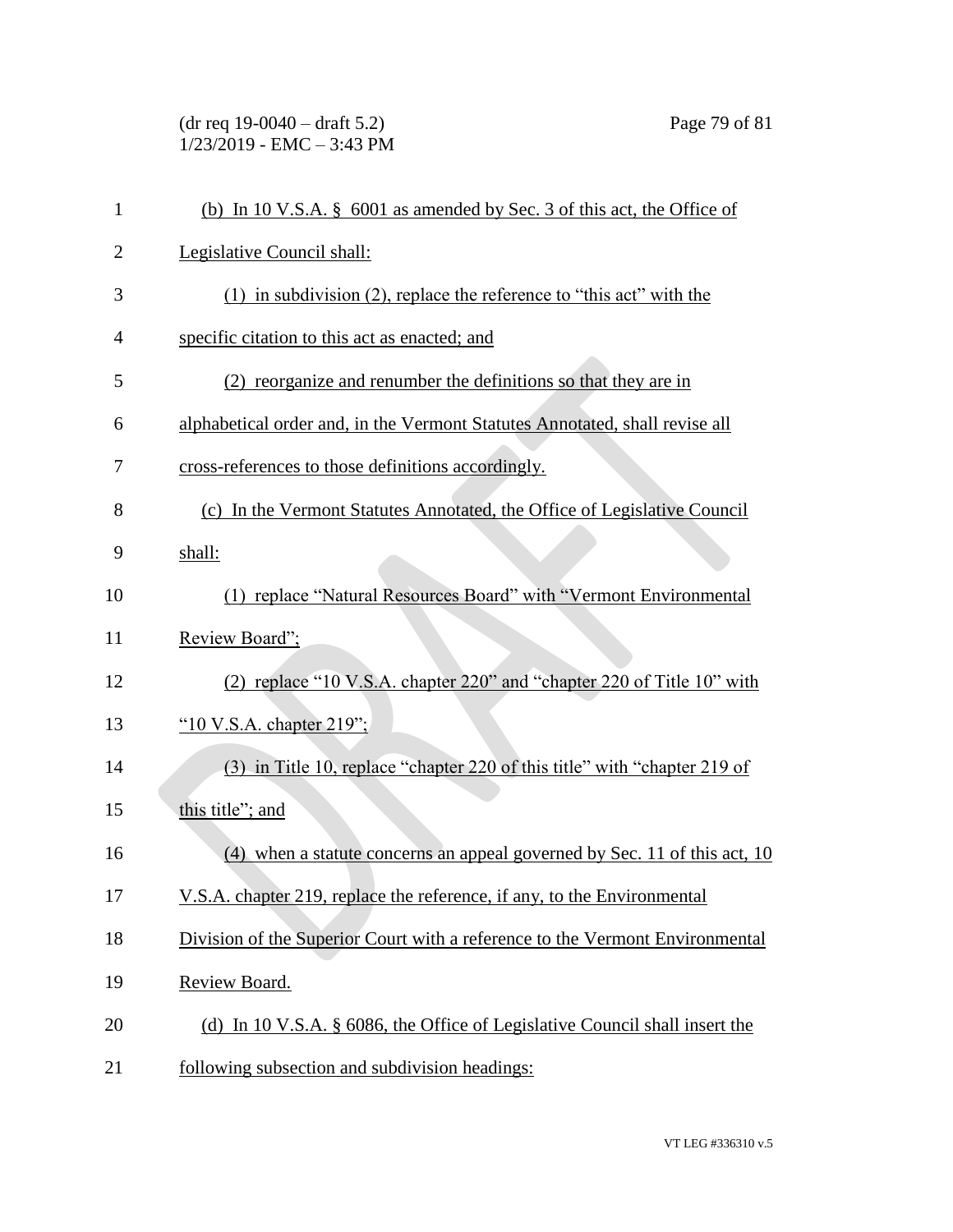(dr req 19-0040 – draft 5.2) Page 80 of 81 1/23/2019 - EMC – 3:43 PM

| $\mathbf{1}$   | (1) In subdivision (a)(4): Soil erosion; capacity of land to hold water.          |
|----------------|-----------------------------------------------------------------------------------|
| $\overline{2}$ | $(2)$ In subdivision (a)(6): Educational services.                                |
| 3              | $(3)$ In subdivision (a) $(7)$ : Local governmental services.                     |
| $\overline{4}$ | (4) In subsection (b): Partial findings.                                          |
| 5              | (5) In subsection (e): Temporary improvements; film or TV.                        |
| 6              | (6) In subsection (f): Stay of construction.                                      |
| 7              | Sec. 19. RULES                                                                    |
| 8              | (a) Act 250 rules adopted pursuant to 10 V.S.A. § 6025, as that statute and       |
| 9              | those rules existed immediately prior to the effective date of this act, shall be |
| 10             | deemed rules of the Vermont Environmental Review Board under Sec. 3 of            |
| 11             | this act, 10 V.S.A. § 6025, and the Vermont Environmental Review Board may        |
| 12             | amend those rules in accordance with 3 V.S.A. chapter 25.                         |
| 13             | (b) The provisions of this act shall supersede any provisions to the contrary     |
| 14             | contained in the Act 250 rules as they existed immediately prior to the           |
| 15             | effective date of this act.                                                       |
| 16             | Sec. 20. ENVIRONMENTAL REVIEW BOARD; BUDGET;                                      |
| 17             | <b>POSITIONS</b>                                                                  |
| 18             | As of February 1, 2020, all appropriations and employee positions of the          |
| 19             | Natural Resources Board are transferred to the Vermont Environmental              |
| 20             | Review Board.                                                                     |
| 21             | Sec. 21. ENVIRONMENTAL DIVISION; CONTINUED JURISDICTION                           |